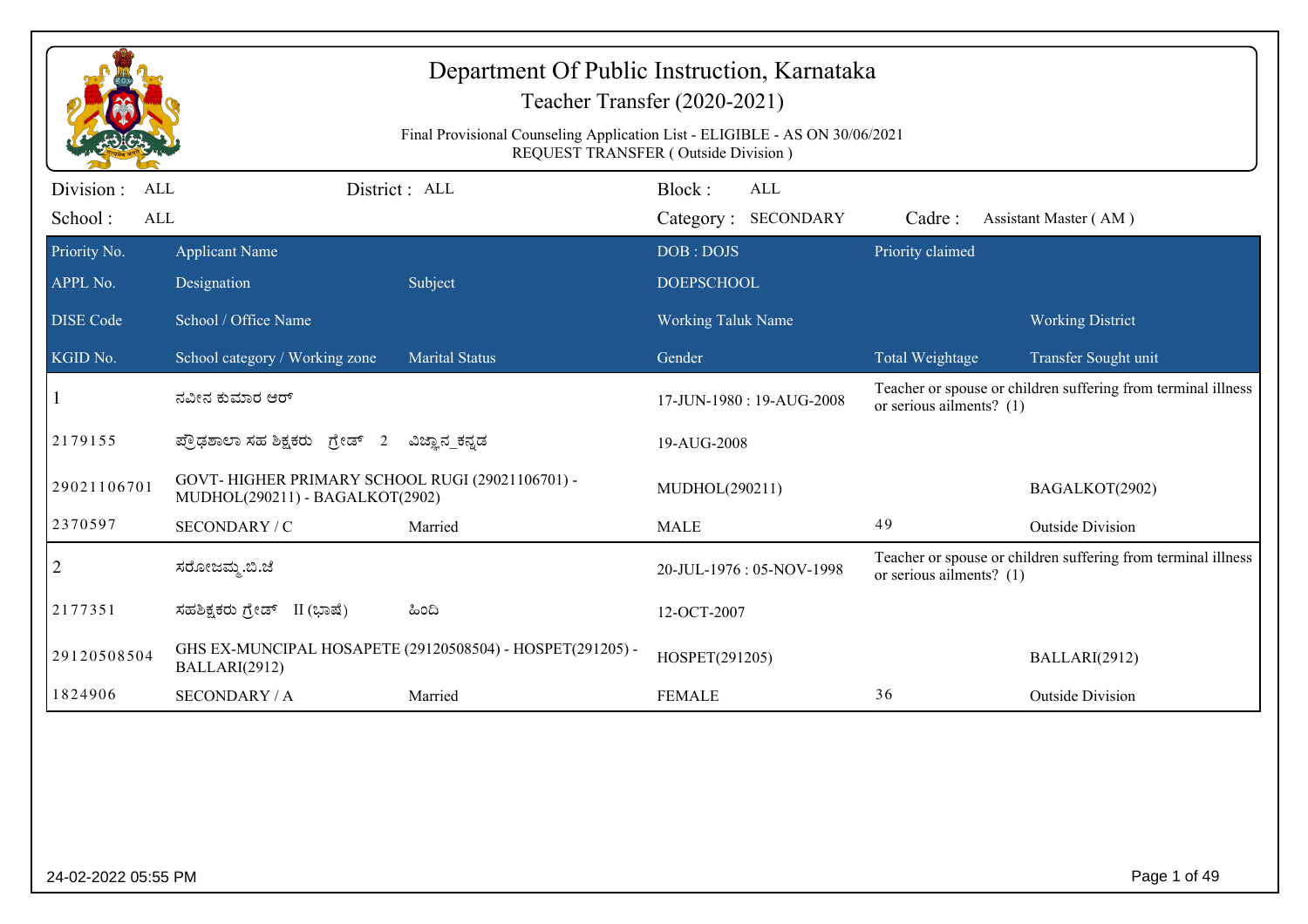|                                                   | Department Of Public Instruction, Karnataka<br>Teacher Transfer (2020-2021)                                        |                       |                                      |                            |                                                               |  |  |  |
|---------------------------------------------------|--------------------------------------------------------------------------------------------------------------------|-----------------------|--------------------------------------|----------------------------|---------------------------------------------------------------|--|--|--|
|                                                   | Final Provisional Counseling Application List - ELIGIBLE - AS ON 30/06/2021<br>REQUEST TRANSFER (Outside Division) |                       |                                      |                            |                                                               |  |  |  |
| Division :<br><b>ALL</b><br>School:<br><b>ALL</b> |                                                                                                                    | District : ALL        | Block:<br>ALL<br>Category: SECONDARY | Cadre:                     | Assistant Master (AM)                                         |  |  |  |
| Priority No.                                      | <b>Applicant Name</b>                                                                                              |                       | DOB: DOJS                            | Priority claimed           |                                                               |  |  |  |
| APPL No.                                          | Designation                                                                                                        | Subject               | <b>DOEPSCHOOL</b>                    |                            |                                                               |  |  |  |
| <b>DISE Code</b>                                  | School / Office Name                                                                                               |                       | <b>Working Taluk Name</b>            |                            | <b>Working District</b>                                       |  |  |  |
| KGID No.                                          | School category / Working zone                                                                                     | <b>Marital Status</b> | Gender                               | Total Weightage            | Transfer Sought unit                                          |  |  |  |
| 3                                                 | ಶಾಂತಮ್ಮ ಕೆ.ಎಸ್.                                                                                                    |                       | 30-JUL-1965: 21-AUG-2008             | or serious ailments? $(1)$ | Teacher or spouse or children suffering from terminal illness |  |  |  |
| 2176836                                           | ಸಹಶಿಕ್ಷಕರು ಗ್ರೇಡ್ II (ಭೌತವಿಜ್ಞಾನ)                                                                                  | ಪಿಸಿಎಂ ಕನ್ನಡ          | 21-AUG-2008                          |                            |                                                               |  |  |  |
| 29060613821                                       | GHS (KANYA G) SIRWAR (29060613821) - MANVI(290606) -<br>RAICHUR(2906)                                              |                       | MANVI(290606)                        |                            | RAICHUR(2906)                                                 |  |  |  |
| 2118142                                           | <b>SECONDARY / A</b>                                                                                               | Married               | <b>FEMALE</b>                        | 23                         | <b>Outside Division</b>                                       |  |  |  |
| 4                                                 | ರಾಮಚಂದ್ರ ದೇವಡಿಗ್                                                                                                   |                       | 01-JUN-1985: 04-AUG-2010             |                            | Teacher or spouse or children with Bench mark Disability (2)  |  |  |  |
| 2180884                                           | ಸಹಶಿಕ್ಷಕರು ಗ್ರೇಡ್ II (ಭೌತವಿಜ್ಞಾನ)                                                                                  | ಪಿಸಿಎಂ_ಕನ್ನಡ          | 01-NOV-2015                          |                            |                                                               |  |  |  |
| 29160403604                                       | NETHAJI SUBHASHCHANDRA BOSE GHS MARAVANTHE<br>(29160403604) - BYNDOOR(291604) - UDUPI(2916)                        |                       | BYNDOOR(291604)                      |                            | <b>UDUPI(2916)</b>                                            |  |  |  |
| 2295773                                           | SECONDARY / C                                                                                                      | Unmarried             | <b>MALE</b>                          | 36                         | <b>Outside Division</b>                                       |  |  |  |
|                                                   |                                                                                                                    |                       |                                      |                            |                                                               |  |  |  |
|                                                   |                                                                                                                    |                       |                                      |                            |                                                               |  |  |  |
|                                                   |                                                                                                                    |                       |                                      |                            |                                                               |  |  |  |
|                                                   |                                                                                                                    |                       |                                      |                            |                                                               |  |  |  |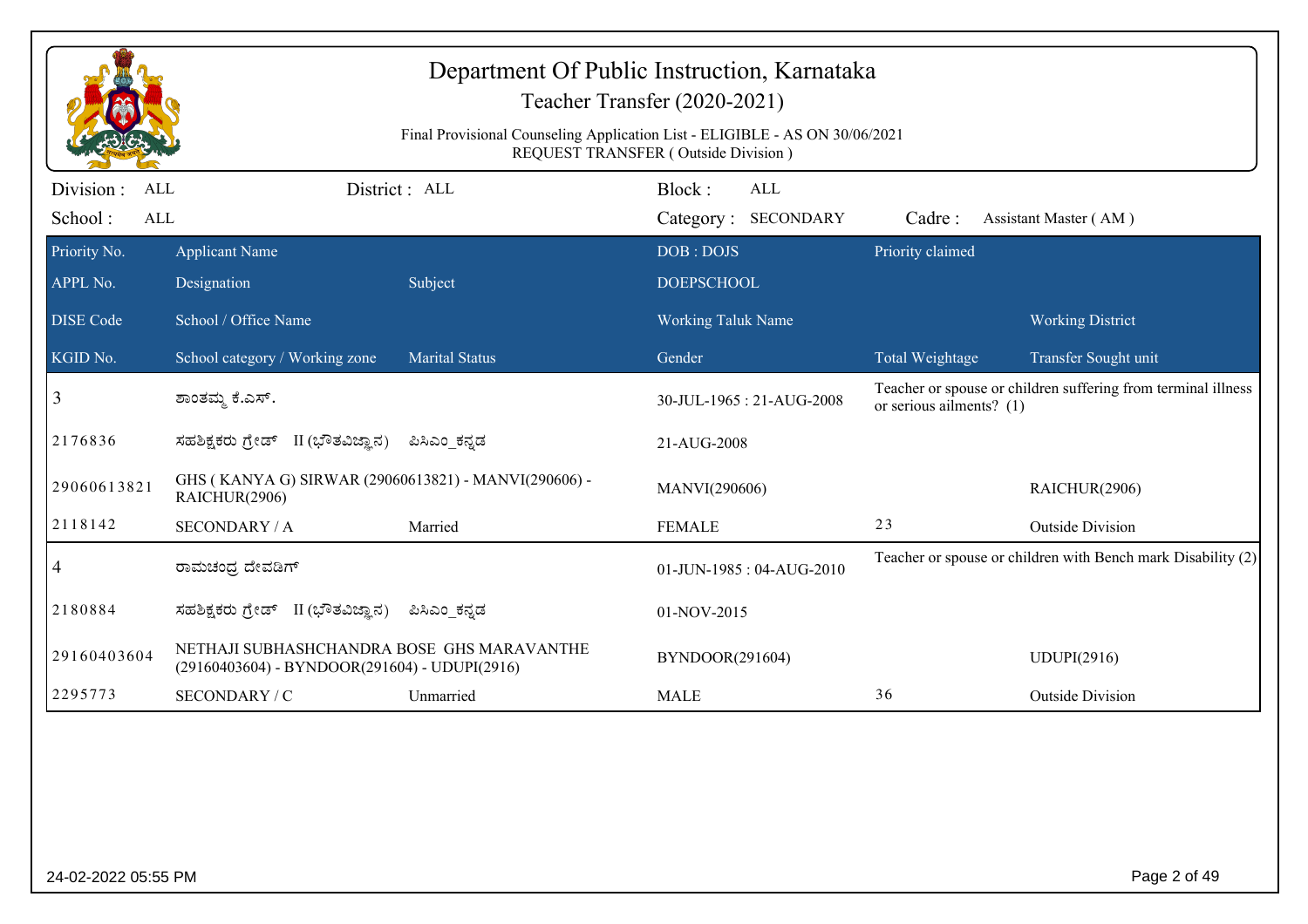|                                                  | Department Of Public Instruction, Karnataka<br>Teacher Transfer (2020-2021)<br>Final Provisional Counseling Application List - ELIGIBLE - AS ON 30/06/2021<br>REQUEST TRANSFER (Outside Division) |                       |                                      |                  |                                                              |  |  |  |
|--------------------------------------------------|---------------------------------------------------------------------------------------------------------------------------------------------------------------------------------------------------|-----------------------|--------------------------------------|------------------|--------------------------------------------------------------|--|--|--|
| Division:<br><b>ALL</b><br>School:<br><b>ALL</b> |                                                                                                                                                                                                   | District: ALL         | Block:<br>ALL<br>Category: SECONDARY | Cadre:           | Assistant Master (AM)                                        |  |  |  |
| Priority No.<br>APPL No.                         | <b>Applicant Name</b><br>Designation                                                                                                                                                              | Subject               | DOB: DOJS<br><b>DOEPSCHOOL</b>       | Priority claimed |                                                              |  |  |  |
| <b>DISE Code</b>                                 | School / Office Name                                                                                                                                                                              |                       | Working Taluk Name                   |                  | <b>Working District</b>                                      |  |  |  |
| KGID No.                                         | School category / Working zone                                                                                                                                                                    | <b>Marital Status</b> | Gender                               | Total Weightage  | Transfer Sought unit                                         |  |  |  |
| 5                                                | ಶಾಂತಿಲಾಲ ಚವ್ತಾಣ                                                                                                                                                                                   |                       | 02-JUN-1983: 08-MAR-2018             |                  | Teacher or spouse or children with Bench mark Disability (2) |  |  |  |
| 2177235                                          | ಸಹಶಿಕ್ಷಕರು ಗ್ರೇಡ್ II (ಕಲಾ)                                                                                                                                                                        | ಕಲ್_ಾಕನ್ನಡ            | 08-MAR-2018                          |                  |                                                              |  |  |  |
| 29130308303                                      | GHS IKKANUR (29130308303) - HIRIYUR(291303) -<br>CHITRADURGA(2913)                                                                                                                                |                       | HIRIYUR(291303)                      |                  | CHITRADURGA(2913)                                            |  |  |  |
| 2734757                                          | SECONDARY / C                                                                                                                                                                                     | Married               | <b>MALE</b>                          | 9                | <b>Outside Division</b>                                      |  |  |  |
| $\overline{6}$                                   | ಜಮೀರ ಖತೀಬ                                                                                                                                                                                         |                       | 12-FEB-1986: 13-MAR-2018             |                  | Teacher or spouse or children with Bench mark Disability (2) |  |  |  |
| 2176391                                          | ಸಹಶಿಕ್ಷಕರು ಗ್ರೇಡ್ II (ಭಾಷೆ)                                                                                                                                                                       | ಇಂಗ್ಲೀಷ್              | 13-MAR-2018                          |                  |                                                              |  |  |  |
| 29230813704                                      | GOVT JUNIOR COLLEGE YESLUR (29230813704) -<br>SAKALESHAPURA(292308) - HASSAN(2923)                                                                                                                |                       | SAKALESHAPURA(292308)                |                  | HASSAN(2923)                                                 |  |  |  |
| 2775891                                          | SECONDARY / C                                                                                                                                                                                     | Married               | <b>MALE</b>                          | 9                | <b>Outside Division</b>                                      |  |  |  |
|                                                  |                                                                                                                                                                                                   |                       |                                      |                  |                                                              |  |  |  |
| 24-02-2022 05:55 PM                              |                                                                                                                                                                                                   |                       |                                      |                  | Page 3 of 49                                                 |  |  |  |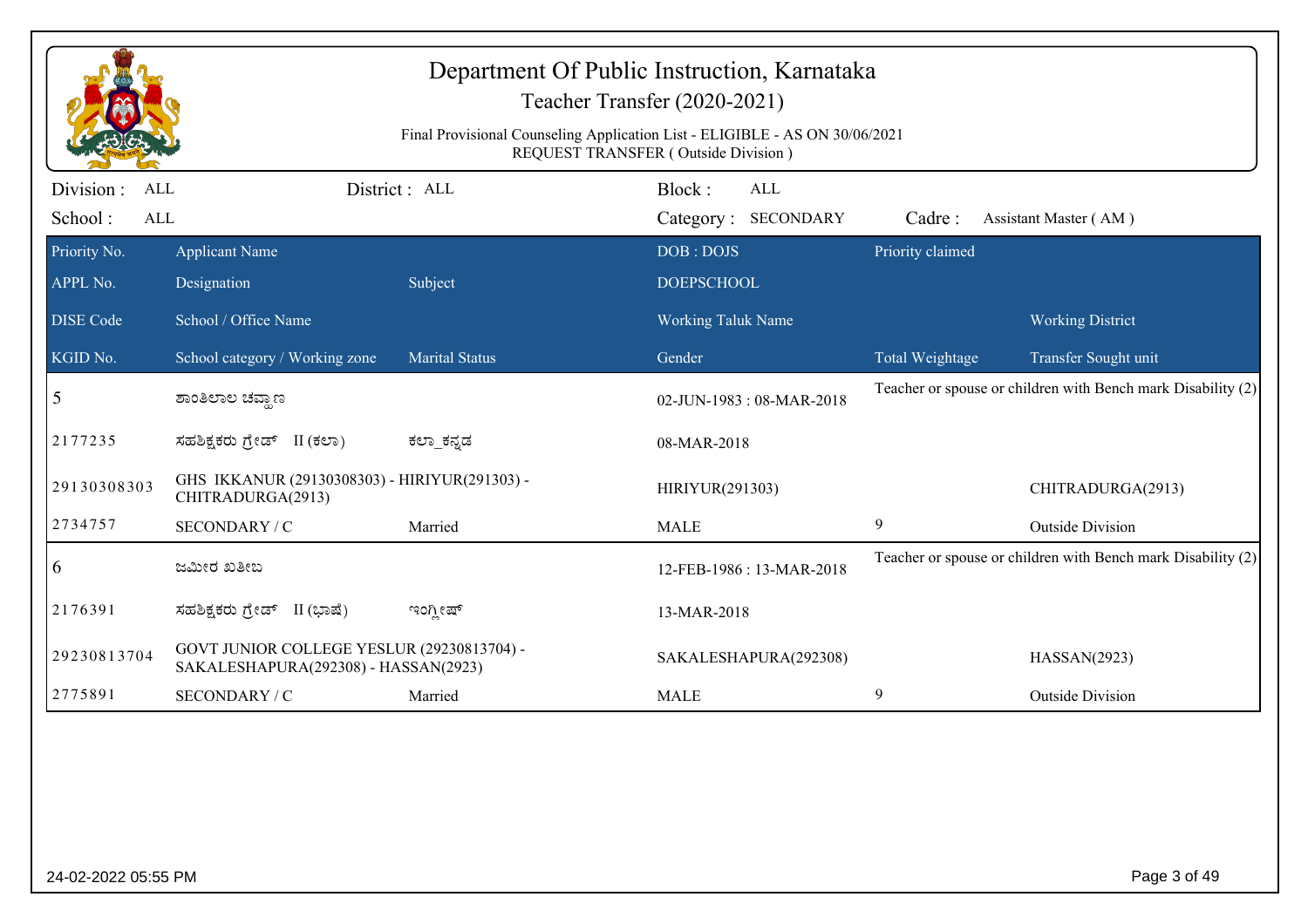|                                     | Department Of Public Instruction, Karnataka<br>Teacher Transfer (2020-2021)<br>Final Provisional Counseling Application List - ELIGIBLE - AS ON 30/06/2021<br>REQUEST TRANSFER (Outside Division) |                       |                                      |                  |                                                              |  |  |  |
|-------------------------------------|---------------------------------------------------------------------------------------------------------------------------------------------------------------------------------------------------|-----------------------|--------------------------------------|------------------|--------------------------------------------------------------|--|--|--|
| Division :<br>ALL<br>School:<br>ALL |                                                                                                                                                                                                   | District : ALL        | Block:<br>ALL<br>Category: SECONDARY | Cadre:           | Assistant Master (AM)                                        |  |  |  |
| Priority No.<br>APPL No.            | <b>Applicant Name</b><br>Designation                                                                                                                                                              | Subject               | DOB: DOJS<br><b>DOEPSCHOOL</b>       | Priority claimed |                                                              |  |  |  |
| <b>DISE Code</b>                    | School / Office Name                                                                                                                                                                              |                       | <b>Working Taluk Name</b>            |                  | <b>Working District</b>                                      |  |  |  |
| KGID No.                            | School category / Working zone                                                                                                                                                                    | <b>Marital Status</b> | Gender                               | Total Weightage  | Transfer Sought unit                                         |  |  |  |
| 7                                   | ರಾಮನಗೌಡ ಗುರಡ್ಡಿ                                                                                                                                                                                   |                       | 01-JUN-1987: 05-MAR-2018             |                  | Teacher or spouse or children with Bench mark Disability (2) |  |  |  |
| 2179812                             | ಸಹಶಿಕ್ಷಕರು ಗ್ರೇಡ್ II (ಭಾಷೆ)                                                                                                                                                                       | ಇಂಗ್ಲೀಷ್              | 05-MAR-2018                          |                  |                                                              |  |  |  |
| 29191218504                         | GHS KURIGEPALLI (29191218504) - SRINIVASAPUR(291912) -<br>KOLAR(2919)                                                                                                                             |                       | SRINIVASAPUR(291912)                 |                  | KOLAR(2919)                                                  |  |  |  |
| 2668422                             | SECONDARY / C                                                                                                                                                                                     | Married               | <b>MALE</b>                          | 9                | <b>Outside Division</b>                                      |  |  |  |
| 8                                   | ಅಮೋಘಸಿದ್ದ ಮಾರುತಿ ವಲಕರ                                                                                                                                                                             |                       | 04-JUN-1991:15-JUN-2018              |                  | Teacher or spouse or children with Bench mark Disability (2) |  |  |  |
| 2177782                             | ಸಹಶಿಕ್ಷಕರು ಗ್ರೇಡ್ II (ಭಾಷೆ)                                                                                                                                                                       | ಹಿಂದಿ                 | 15-JUN-2018                          |                  |                                                              |  |  |  |
| 29270529615                         | ADARSHA VIDYALAYA (29270529615) - KOLLEGAL(292705) -<br>CHAMARAJANAGARA(2927)                                                                                                                     |                       | KOLLEGAL(292705)                     |                  | CHAMARAJANAGARA(2927)                                        |  |  |  |
| 2587873                             | <b>SECONDARY / A</b>                                                                                                                                                                              | Married               | <b>MALE</b>                          | 3                | <b>Outside Division</b>                                      |  |  |  |
|                                     |                                                                                                                                                                                                   |                       |                                      |                  |                                                              |  |  |  |
| 24-02-2022 05:55 PM                 |                                                                                                                                                                                                   |                       |                                      |                  | Page 4 of 49                                                 |  |  |  |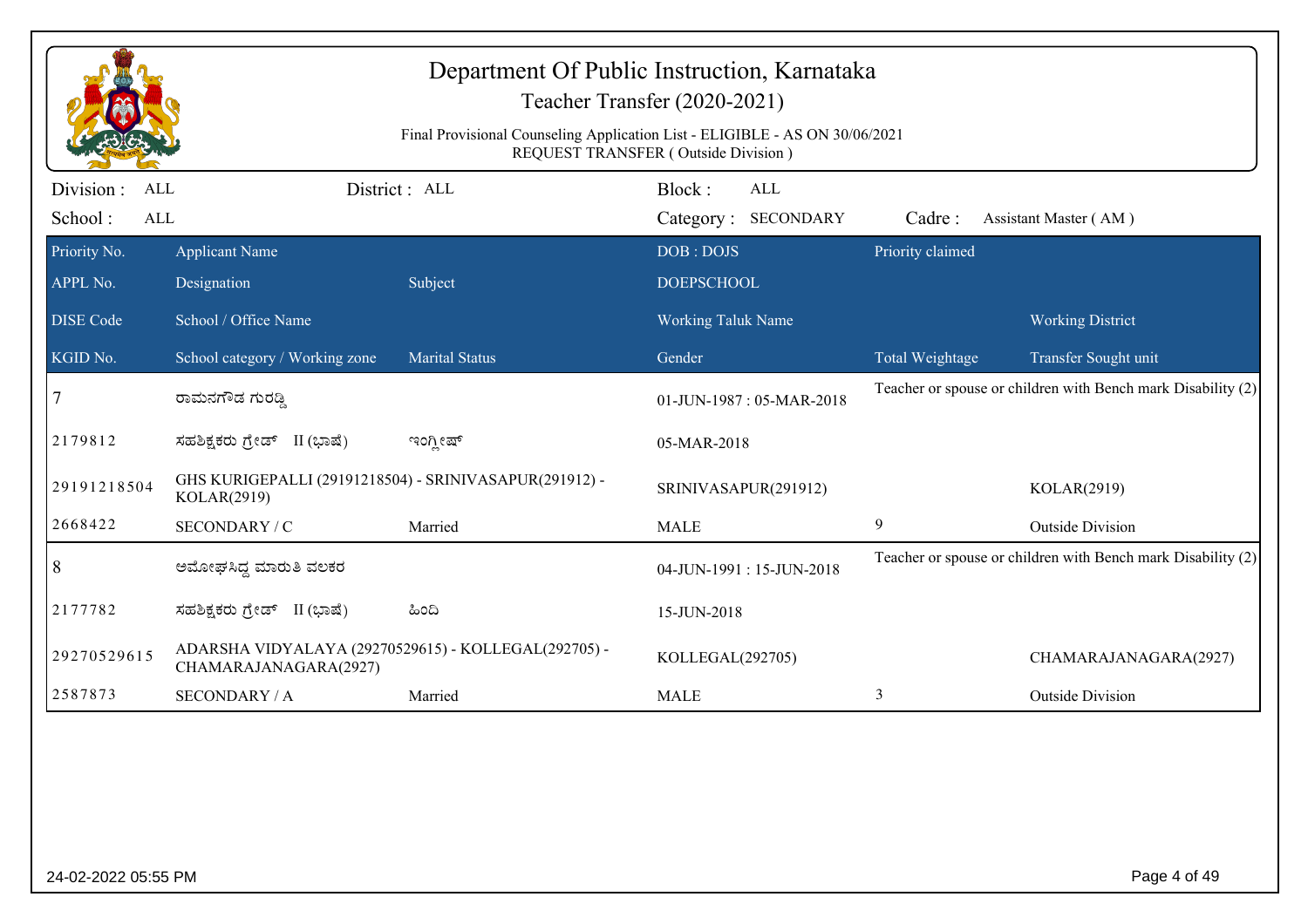| Department Of Public Instruction, Karnataka<br>Teacher Transfer (2020-2021) |                                                                                                                    |                                                          |                                |                                   |                                    |                                                                                                                         |  |  |
|-----------------------------------------------------------------------------|--------------------------------------------------------------------------------------------------------------------|----------------------------------------------------------|--------------------------------|-----------------------------------|------------------------------------|-------------------------------------------------------------------------------------------------------------------------|--|--|
|                                                                             | Final Provisional Counseling Application List - ELIGIBLE - AS ON 30/06/2021<br>REQUEST TRANSFER (Outside Division) |                                                          |                                |                                   |                                    |                                                                                                                         |  |  |
| Division :<br>ALL<br>School:<br>ALL                                         |                                                                                                                    | District : ALL                                           | Block:                         | <b>ALL</b><br>Category: SECONDARY | Cadre:                             | Assistant Master (AM)                                                                                                   |  |  |
| Priority No.<br>APPL No.                                                    | <b>Applicant Name</b><br>Designation                                                                               | Subject                                                  | DOB: DOJS<br><b>DOEPSCHOOL</b> |                                   | Priority claimed                   |                                                                                                                         |  |  |
| <b>DISE</b> Code                                                            | School / Office Name                                                                                               |                                                          | <b>Working Taluk Name</b>      |                                   |                                    | <b>Working District</b>                                                                                                 |  |  |
| KGID No.                                                                    | School category / Working zone                                                                                     | <b>Marital Status</b>                                    | Gender                         |                                   | Total Weightage                    | Transfer Sought unit                                                                                                    |  |  |
| 9                                                                           | ವಿದ್ಯಾವತಿ ಗಂಜಿ                                                                                                     |                                                          |                                | 22-FEB-1980: 26-APR-2007          | children $(3)$                     | Widow or Widower or a Divorce teacher with dependent                                                                    |  |  |
| 2183070                                                                     | ಸಹಶಿಕ್ಷಕರು ಗ್ರೇಡ್ II (ಭೌತವಿಜ್ಞಾನ)                                                                                  | ಪಿಸಿಎಂ_ಕನ್ನಡ                                             | 26-APR-2007                    |                                   |                                    |                                                                                                                         |  |  |
| 29070208414                                                                 | - GANGAVATHI(290702) - KOPPAL(2907)                                                                                | KARNATAKA PUBLIC SCHOOLS GHS KANAKAGIRI (29070208414)    | GANGAVATHI(290702)             |                                   |                                    | KOPPAL(2907)                                                                                                            |  |  |
| 2173684                                                                     | <b>SECONDARY / A</b>                                                                                               | Widow                                                    | <b>FEMALE</b>                  |                                   | 41                                 | <b>Outside Division</b>                                                                                                 |  |  |
| 10                                                                          | ನಾಗಪ್ಪ ಶಿರಗುಂಪಿ                                                                                                    |                                                          |                                | 15-OCT-1975: 14-NOV-2017          | Forces or Para-Military Forces (4) | Teacher with spouse being a working soldier or retired or<br>permanently disabled or deceased soldier of Indian Defence |  |  |
| 2179129                                                                     | ಸಹಶಿಕ್ಷಕರು ಗ್ರೇಡ್ II (ಕಲಾ)                                                                                         | ಕಲ್_ಕನ್ನಡ                                                | 14-NOV-2017                    |                                   |                                    |                                                                                                                         |  |  |
| 29181005805                                                                 | - TUMAKURU(2918)                                                                                                   | GHS COMPOSITE TAVAREKERE (29181005805) - KUNIGAL(291810) | KUNIGAL(291810)                |                                   |                                    | TUMAKURU(2918)                                                                                                          |  |  |
| 2369380                                                                     | SECONDARY / C                                                                                                      | Married                                                  | <b>MALE</b>                    |                                   | 13                                 | <b>Outside Division</b>                                                                                                 |  |  |
|                                                                             |                                                                                                                    |                                                          |                                |                                   |                                    |                                                                                                                         |  |  |
| 24-02-2022 05:55 PM                                                         |                                                                                                                    |                                                          |                                |                                   |                                    | Page 5 of 49                                                                                                            |  |  |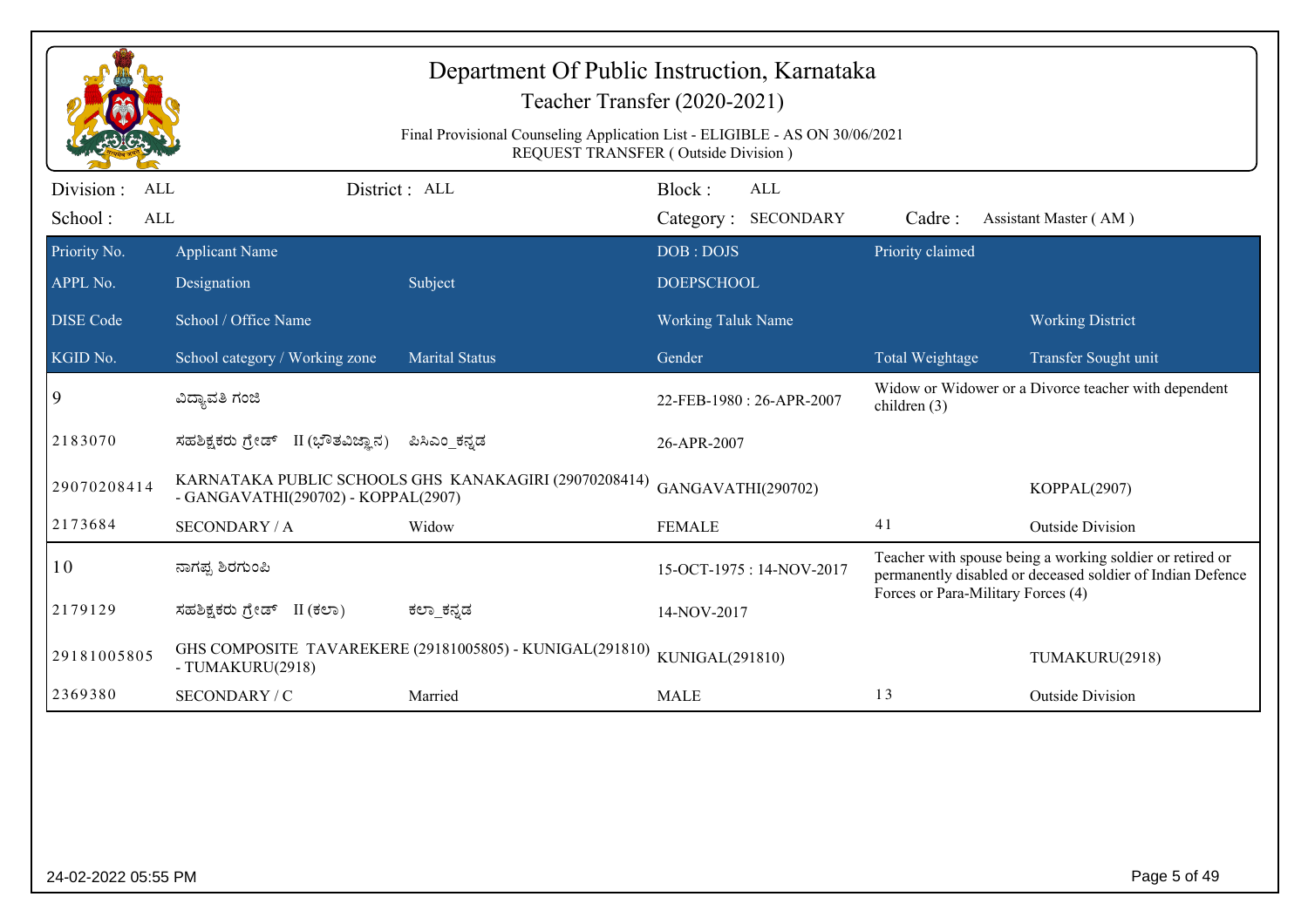| Department Of Public Instruction, Karnataka<br>Teacher Transfer (2020-2021)<br>Final Provisional Counseling Application List - ELIGIBLE - AS ON 30/06/2021<br>REQUEST TRANSFER (Outside Division) |                                                                              |                       |                           |                  |                                                                                                          |  |  |
|---------------------------------------------------------------------------------------------------------------------------------------------------------------------------------------------------|------------------------------------------------------------------------------|-----------------------|---------------------------|------------------|----------------------------------------------------------------------------------------------------------|--|--|
| Division :<br>District : ALL<br>Block:<br><b>ALL</b><br>ALL                                                                                                                                       |                                                                              |                       |                           |                  |                                                                                                          |  |  |
| School:<br>ALL                                                                                                                                                                                    |                                                                              |                       | Category: SECONDARY       | Cadre:           | Assistant Master (AM)                                                                                    |  |  |
| Priority No.                                                                                                                                                                                      | <b>Applicant Name</b>                                                        |                       | DOB: DOJS                 | Priority claimed |                                                                                                          |  |  |
| APPL No.                                                                                                                                                                                          | Designation                                                                  | Subject               | <b>DOEPSCHOOL</b>         |                  |                                                                                                          |  |  |
| <b>DISE</b> Code                                                                                                                                                                                  | School / Office Name                                                         |                       | <b>Working Taluk Name</b> |                  | <b>Working District</b>                                                                                  |  |  |
| KGID No.                                                                                                                                                                                          | School category / Working zone                                               | <b>Marital Status</b> | Gender                    | Total Weightage  | Transfer Sought unit                                                                                     |  |  |
| 11                                                                                                                                                                                                | ಇಪಾFನ ಡಿ ಎಂ ಎಸ್                                                              |                       | 12-JUL-1978: 30-JUN-2008  |                  | Teacher with spouse working with the State or Central<br>Government or aided educational institution (5) |  |  |
| 2182924                                                                                                                                                                                           | ಸಹಶಿಕ್ಷಕರು ಗ್ರೇಡ್ II (ಭಾಷೆ)                                                  | ಹಿಂದಿ                 | 01-JUN-2011               |                  |                                                                                                          |  |  |
| 29120603213                                                                                                                                                                                       | GHS THAYAKANA HALLI (29120603213) - KUDLIGI(291206) -<br>BALLARI(2912)       |                       | KUDLIGI(291206)           |                  | BALLARI(2912)                                                                                            |  |  |
| 2274982                                                                                                                                                                                           | SECONDARY / C                                                                | Married               | <b>FEMALE</b>             | 46               | <b>Outside Division</b>                                                                                  |  |  |
| 12                                                                                                                                                                                                | ಪುಷ್ಟಲತಾ.ಬಿ                                                                  |                       | 10-JUN-1980: 07-JUN-2007  |                  | Teacher with spouse working with the State or Central<br>Government or aided educational institution (5) |  |  |
| 2180368                                                                                                                                                                                           | ಸಹಶಿಕ್ಷಕರು ಗ್ರೇಡ್<br>II (ಭೌತವಿಜ್ಞಾನ)                                         | ಪಿಸಿಎಂ ಕನ್ನಡ          | 17-JUL-2010               |                  |                                                                                                          |  |  |
| 29120105518                                                                                                                                                                                       | GHS KURUGODU GOVT PU (29120105518) - BELLARY<br>WEST(291201) - BALLARI(2912) |                       | BELLARY WEST(291201)      |                  | BALLARI(2912)                                                                                            |  |  |
| 2304686                                                                                                                                                                                           | <b>SECONDARY / A</b>                                                         | Married               | <b>FEMALE</b>             | 38               | <b>Outside Division</b>                                                                                  |  |  |
|                                                                                                                                                                                                   |                                                                              |                       |                           |                  |                                                                                                          |  |  |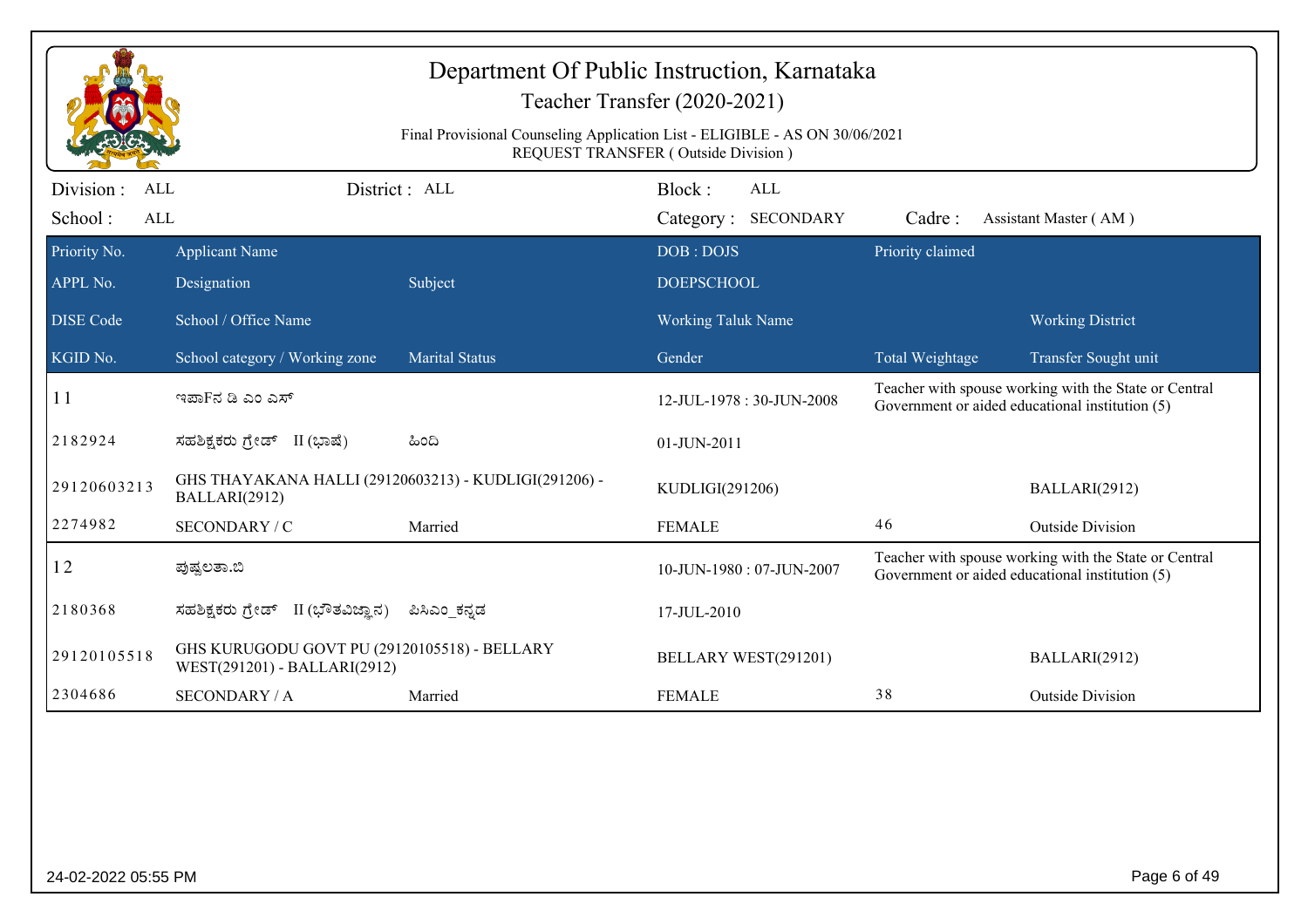| Department Of Public Instruction, Karnataka<br>Teacher Transfer (2020-2021)<br>Final Provisional Counseling Application List - ELIGIBLE - AS ON 30/06/2021<br>REQUEST TRANSFER (Outside Division) |                                                                                                |                                                                           |                                      |                        |                                                                                                          |  |  |
|---------------------------------------------------------------------------------------------------------------------------------------------------------------------------------------------------|------------------------------------------------------------------------------------------------|---------------------------------------------------------------------------|--------------------------------------|------------------------|----------------------------------------------------------------------------------------------------------|--|--|
| Division :<br><b>ALL</b><br>School:<br>ALL                                                                                                                                                        |                                                                                                | District: ALL                                                             | Block:<br>ALL<br>Category: SECONDARY | Cadre:                 | Assistant Master (AM)                                                                                    |  |  |
| Priority No.<br>APPL No.                                                                                                                                                                          | <b>Applicant Name</b><br>Designation                                                           | Subject                                                                   | DOB: DOJS<br><b>DOEPSCHOOL</b>       | Priority claimed       |                                                                                                          |  |  |
| <b>DISE Code</b>                                                                                                                                                                                  | School / Office Name                                                                           |                                                                           | <b>Working Taluk Name</b>            |                        | <b>Working District</b>                                                                                  |  |  |
| KGID No.                                                                                                                                                                                          | School category / Working zone                                                                 | <b>Marital Status</b>                                                     | Gender                               | <b>Total Weightage</b> | Transfer Sought unit                                                                                     |  |  |
| 13                                                                                                                                                                                                | ಮಹಾಲಕ್ಷ್ಮಿ ಶೆಟ್ಟಿ                                                                              |                                                                           | 21-FEB-1989: 01-JUN-2013             |                        | Teacher with spouse working with the State or Central<br>Government or aided educational institution (5) |  |  |
| 2181612                                                                                                                                                                                           | ಸಹಶಿಕ್ಷಕರು ಗ್ರೇಡ್ II (ಜೀವ ವಿಜ್ಞಾನ) ಸಿಬಿಜಡ್ ಕನ್ನಡ                                               |                                                                           | 01-JUN-2013                          |                        |                                                                                                          |  |  |
| 29100803305                                                                                                                                                                                       | GHPS CHITTAR & RMSA UPGRADED SCHOOL (29100803305) -<br>HONNAVAR(291008) - UTTARA KANNADA(2910) |                                                                           | <b>HONNAVAR(291008)</b>              |                        | UTTARA KANNADA(2910)                                                                                     |  |  |
| 2606342                                                                                                                                                                                           | SECONDARY / C                                                                                  | Married                                                                   | <b>FEMALE</b>                        | 29                     | <b>Outside Division</b>                                                                                  |  |  |
| 14                                                                                                                                                                                                | ಗಣಪತಿ ಕಲ್ಲಪ್ಪ ಸಲಗರ                                                                             |                                                                           | 10-JUL-1992 : 18-MAR-2016            |                        | Teacher with spouse working with the State or Central<br>Government or aided educational institution (5) |  |  |
| 2181278                                                                                                                                                                                           | ಸಹಶಿಕ್ಷಕರು ಗ್ರೇಡ್ II (ಭಾಷೆ)                                                                    | ಕನ್ನಡ                                                                     | 16-NOV-2017                          |                        |                                                                                                          |  |  |
| 29150322305                                                                                                                                                                                       |                                                                                                | GJC TUMARI (29150322305) - SAGAR(291503) - SHIVAMOGGA(2915) SAGAR(291503) |                                      |                        | SHIVAMOGGA(2915)                                                                                         |  |  |
| 2586887                                                                                                                                                                                           | SECONDARY / C                                                                                  | Married                                                                   | <b>MALE</b>                          | 16                     | <b>Outside Division</b>                                                                                  |  |  |
|                                                                                                                                                                                                   |                                                                                                |                                                                           |                                      |                        |                                                                                                          |  |  |
| 24-02-2022 05:55 PM                                                                                                                                                                               |                                                                                                |                                                                           |                                      |                        | Page 7 of 49                                                                                             |  |  |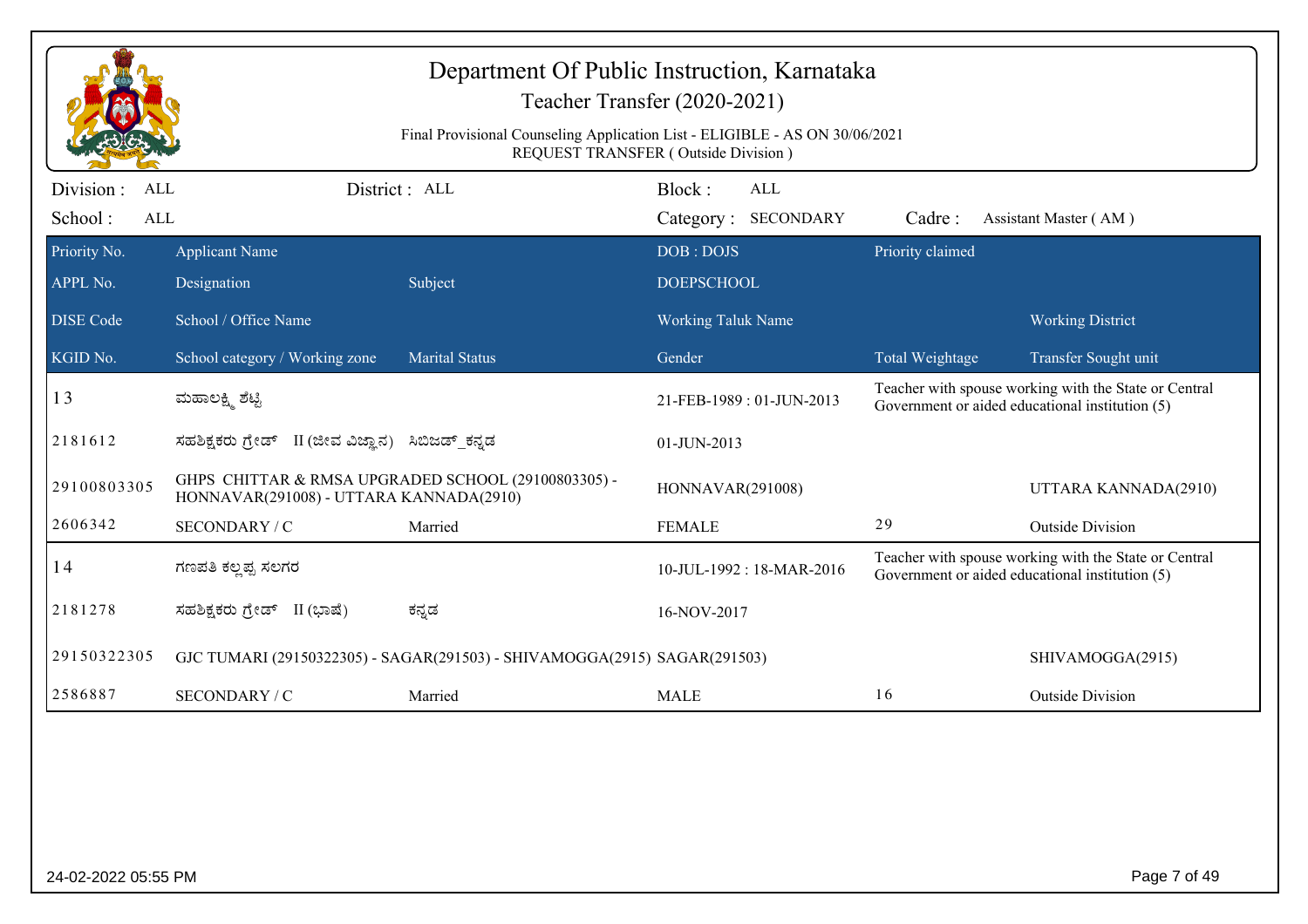|                                     | Department Of Public Instruction, Karnataka<br>Teacher Transfer (2020-2021)<br>Final Provisional Counseling Application List - ELIGIBLE - AS ON 30/06/2021<br><b>REQUEST TRANSFER (Outside Division)</b> |                       |                                                                                                                                      |  |                  |                                                                                                          |  |  |
|-------------------------------------|----------------------------------------------------------------------------------------------------------------------------------------------------------------------------------------------------------|-----------------------|--------------------------------------------------------------------------------------------------------------------------------------|--|------------------|----------------------------------------------------------------------------------------------------------|--|--|
| Division :<br><b>ALL</b>            | District: ALL                                                                                                                                                                                            |                       | Block:<br><b>ALL</b>                                                                                                                 |  |                  |                                                                                                          |  |  |
| School:<br>ALL                      |                                                                                                                                                                                                          |                       | Category: SECONDARY                                                                                                                  |  | Cadre:           | Assistant Master (AM)                                                                                    |  |  |
| Priority No.<br>APPL No.            | <b>Applicant Name</b><br>Designation                                                                                                                                                                     | Subject               | DOB: DOJS<br><b>DOEPSCHOOL</b>                                                                                                       |  | Priority claimed |                                                                                                          |  |  |
| <b>DISE Code</b>                    | School / Office Name                                                                                                                                                                                     |                       | <b>Working Taluk Name</b>                                                                                                            |  |                  | <b>Working District</b>                                                                                  |  |  |
| KGID No.                            | School category / Working zone                                                                                                                                                                           | <b>Marital Status</b> | Gender                                                                                                                               |  | Total Weightage  | Transfer Sought unit                                                                                     |  |  |
| 15                                  | ನಾಗನಗೌಡ ಪಾಟೀಲ್                                                                                                                                                                                           |                       | 28-JUL-1985: 10-JUL-2017                                                                                                             |  |                  | Teacher with spouse working with the State or Central<br>Government or aided educational institution (5) |  |  |
| 2179819                             | ಸಹಶಿಕ್ಷಕರು ಗ್ರೇಡ್ II (ಜೀವ ವಿಜ್ಞಾನ) ಸಿಬಿಜಡ್_ಕನ್ನಡ                                                                                                                                                         |                       | 10-JUL-2017                                                                                                                          |  |                  |                                                                                                          |  |  |
| 29130207806                         | GHS OBALAPURA (29130207806) - CHALLAKERE(291302) -<br>CHITRADURGA(2913)                                                                                                                                  |                       | CHALLAKERE(291302)                                                                                                                   |  |                  | CHITRADURGA(2913)                                                                                        |  |  |
| 2734400                             | SECONDARY / C                                                                                                                                                                                            | Married               | <b>MALE</b>                                                                                                                          |  | 13               | <b>Outside Division</b>                                                                                  |  |  |
| 16                                  | ಪರಸರಾಮ ಶಂಕ್ರಪ್ಪ ಲಮಾಣಿ                                                                                                                                                                                    |                       | Teacher with spouse working with the State or Central<br>02-JUN-1990: 06-SEP-2017<br>Government or aided educational institution (5) |  |                  |                                                                                                          |  |  |
| 2179496                             | ಸಹಶಿಕ್ಷಕರು ಗ್ರೇಡ್ II (ಭಾಷೆ)                                                                                                                                                                              | ಹಿಂದಿ                 | 06-SEP-2017                                                                                                                          |  |                  |                                                                                                          |  |  |
| 29260302106                         | KARNATAKA PUBLIC SCHOOLS GHS B MATAKERE (29260302106)<br>- H.D.KOTE(292603) - MYSURU(2926)                                                                                                               |                       | H.D.KOTE(292603)                                                                                                                     |  |                  | MYSURU(2926)                                                                                             |  |  |
| 2793765                             | SECONDARY / C                                                                                                                                                                                            | Married               | <b>MALE</b>                                                                                                                          |  | 13               | <b>Outside Division</b>                                                                                  |  |  |
|                                     |                                                                                                                                                                                                          |                       |                                                                                                                                      |  |                  |                                                                                                          |  |  |
| Page 8 of 49<br>24-02-2022 05:55 PM |                                                                                                                                                                                                          |                       |                                                                                                                                      |  |                  |                                                                                                          |  |  |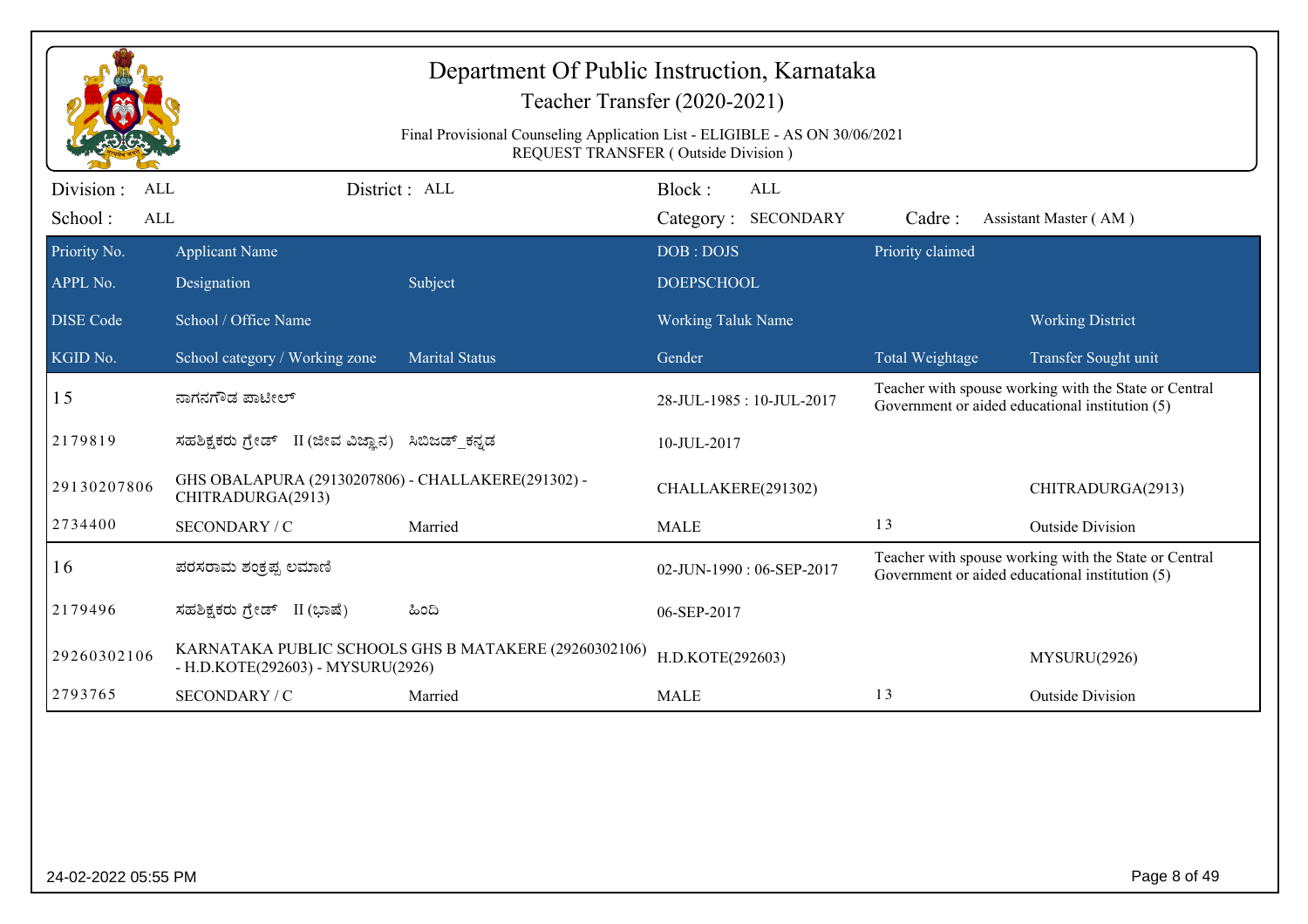|                                     | Department Of Public Instruction, Karnataka<br>Teacher Transfer (2020-2021)<br>Final Provisional Counseling Application List - ELIGIBLE - AS ON 30/06/2021<br><b>REQUEST TRANSFER (Outside Division)</b> |                                                       |                                                                                                                                      |                  |                                                                                                          |  |  |  |
|-------------------------------------|----------------------------------------------------------------------------------------------------------------------------------------------------------------------------------------------------------|-------------------------------------------------------|--------------------------------------------------------------------------------------------------------------------------------------|------------------|----------------------------------------------------------------------------------------------------------|--|--|--|
| Division :<br>ALL<br>School:<br>ALL |                                                                                                                                                                                                          | District : ALL                                        | Block:<br>ALL<br>Category: SECONDARY                                                                                                 | Cadre:           | Assistant Master (AM)                                                                                    |  |  |  |
| Priority No.                        | <b>Applicant Name</b>                                                                                                                                                                                    |                                                       | DOB: DOJS                                                                                                                            | Priority claimed |                                                                                                          |  |  |  |
| APPL No.                            | Designation                                                                                                                                                                                              | Subject                                               | <b>DOEPSCHOOL</b>                                                                                                                    |                  |                                                                                                          |  |  |  |
| <b>DISE Code</b>                    | School / Office Name                                                                                                                                                                                     |                                                       | <b>Working Taluk Name</b>                                                                                                            |                  | <b>Working District</b>                                                                                  |  |  |  |
| KGID No.                            | School category / Working zone                                                                                                                                                                           | <b>Marital Status</b>                                 | Gender                                                                                                                               | Total Weightage  | Transfer Sought unit                                                                                     |  |  |  |
| 17                                  | ಗೀತಾ ಕೆ ಲಾಳಿ                                                                                                                                                                                             |                                                       | 12-JAN-1991: 23-AUG-2017                                                                                                             |                  | Teacher with spouse working with the State or Central<br>Government or aided educational institution (5) |  |  |  |
| 2180605                             | II (ಭೌತವಿಜ್ಞಾನ)<br>ಸಹಶಿಕ್ಷಕರು ಗ್ರೇಡ್                                                                                                                                                                     | ಪಿಸಿಎಂ_ಇಂಗ್ಲೀಷ್                                       | 23-AUG-2017                                                                                                                          |                  |                                                                                                          |  |  |  |
| 29301004008                         | ADARSHA VIDYALAYA RMSA MEKHALI (29301004008) -<br>RAIBAG(293010) - BELAGAVI CHIKKODI(2930)                                                                                                               |                                                       | RAIBAG(293010)                                                                                                                       |                  | BELAGAVI CHIKKODI(2930)                                                                                  |  |  |  |
| 2825431                             | SECONDARY / C                                                                                                                                                                                            | Married                                               | <b>FEMALE</b>                                                                                                                        | 13               | <b>Outside Division</b>                                                                                  |  |  |  |
| 18                                  | ಲಕ್ಷ್ಮಿ ಬಳೋಲ                                                                                                                                                                                             |                                                       | Teacher with spouse working with the State or Central<br>05-MAR-1988: 08-MAR-2018<br>Government or aided educational institution (5) |                  |                                                                                                          |  |  |  |
| 2181116                             | ಸಹಶಿಕ್ಷಕರು ಗ್ರೇಡ್ II (ಭಾಷೆ)                                                                                                                                                                              | ಇಂಗ್ಲೀಷ್                                              | 08-MAR-2018                                                                                                                          |                  |                                                                                                          |  |  |  |
| 29230208502                         | HASSAN(2923)                                                                                                                                                                                             | GHS H.KONGALALE (29230208502) - ARAKALAGUDU(292302) - | ARAKALAGUDU(292302)                                                                                                                  |                  | HASSAN(2923)                                                                                             |  |  |  |
| 2775441                             | SECONDARY / C                                                                                                                                                                                            | Married                                               | <b>FEMALE</b>                                                                                                                        | 9                | <b>Outside Division</b>                                                                                  |  |  |  |
|                                     |                                                                                                                                                                                                          |                                                       |                                                                                                                                      |                  |                                                                                                          |  |  |  |
| 24-02-2022 05:55 PM                 |                                                                                                                                                                                                          |                                                       |                                                                                                                                      |                  | Page 9 of 49                                                                                             |  |  |  |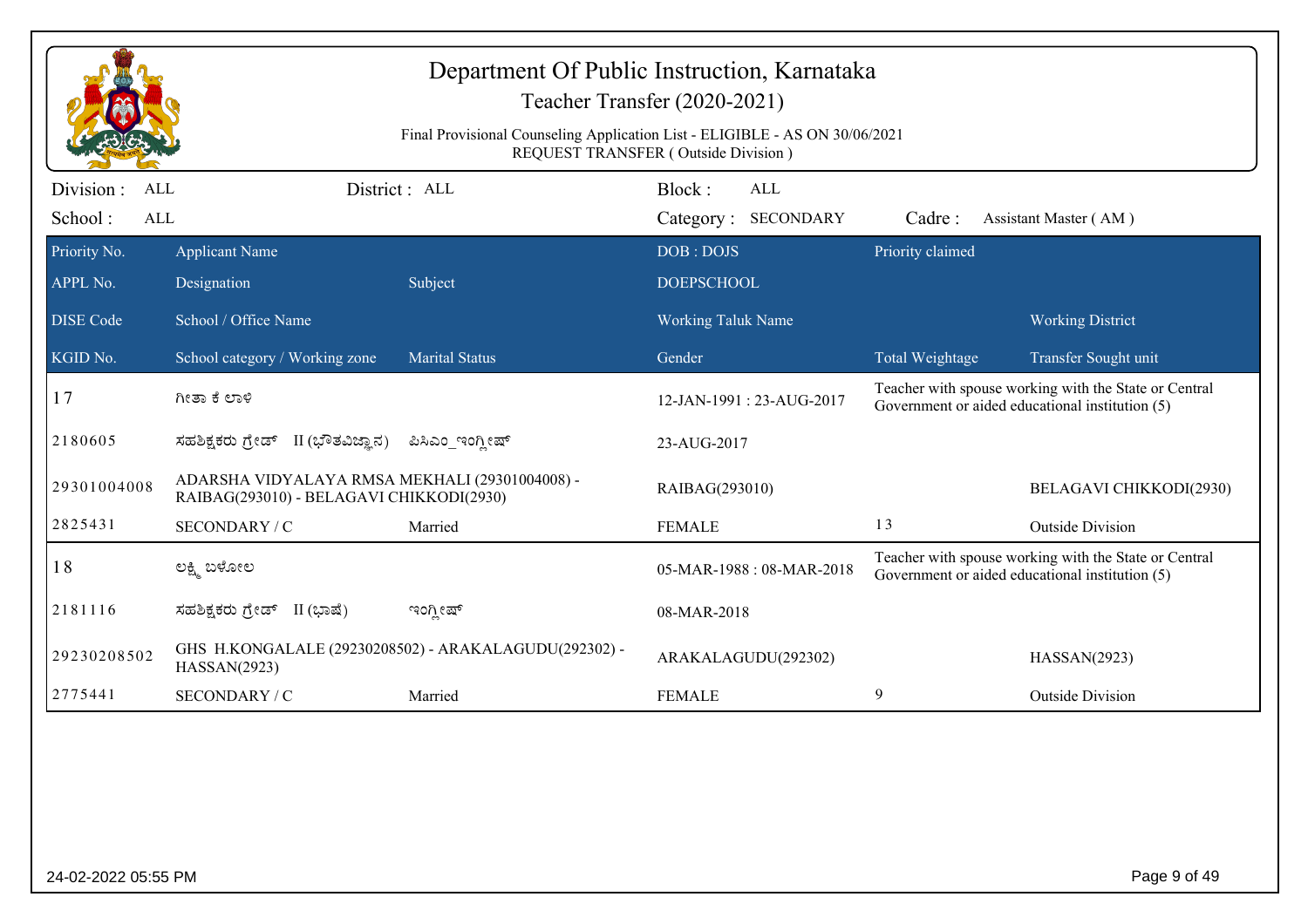| Department Of Public Instruction, Karnataka<br>Teacher Transfer (2020-2021)<br>Final Provisional Counseling Application List - ELIGIBLE - AS ON 30/06/2021<br>REQUEST TRANSFER (Outside Division) |                                                                         |                       |                                  |                            |                         |  |  |
|---------------------------------------------------------------------------------------------------------------------------------------------------------------------------------------------------|-------------------------------------------------------------------------|-----------------------|----------------------------------|----------------------------|-------------------------|--|--|
| Division :<br>ALL                                                                                                                                                                                 |                                                                         | District: ALL         | Block:<br><b>ALL</b>             |                            |                         |  |  |
| School:<br><b>ALL</b>                                                                                                                                                                             |                                                                         |                       | Category: SECONDARY<br>DOB: DOJS | Cadre:<br>Priority claimed | Assistant Master (AM)   |  |  |
| Priority No.<br>APPL No.                                                                                                                                                                          | <b>Applicant Name</b><br>Designation                                    | Subject               | <b>DOEPSCHOOL</b>                |                            |                         |  |  |
| <b>DISE</b> Code                                                                                                                                                                                  | School / Office Name                                                    |                       | <b>Working Taluk Name</b>        |                            | <b>Working District</b> |  |  |
| KGID No.                                                                                                                                                                                          | School category / Working zone                                          | <b>Marital Status</b> | Gender                           | Total Weightage            | Transfer Sought unit    |  |  |
| 19                                                                                                                                                                                                | ನಾಗೇಶಪ್ಪ ಆರ್                                                            |                       | 22-SEP-1967: 29-NOV-1989         | General (6)                |                         |  |  |
| 2179243                                                                                                                                                                                           | ಸಹಶಿಕ್ಷಕರು ಗ್ರೇಡ್ II (ಕಲಾ)                                              | ಕಲ್_ಕನ್ನಡ             | 10-JUL-2010                      |                            |                         |  |  |
| 29220214107                                                                                                                                                                                       | GHS THAGGAHALLY (29220214107) - MADDUR(292202) -<br>MANDYA(2922)        |                       | MADDUR(292202)                   |                            | MANDYA(2922)            |  |  |
| 1069436                                                                                                                                                                                           | SECONDARY / C                                                           | Married               | <b>MALE</b>                      | 104                        | <b>Outside Division</b> |  |  |
| 20                                                                                                                                                                                                | ಗೋವಿಂದ ಪಟಗಾರ                                                            |                       | 01-JUN-1970: 03-SEP-1994         | General (6)                |                         |  |  |
| 2182097                                                                                                                                                                                           | ಸಹಶಿಕ್ಷಕರು ಗ್ರೇಡ್ II (ಭಾಷೆ)                                             | ಕನ್ನಡ                 | 04-JUN-2011                      |                            |                         |  |  |
| 29150508803                                                                                                                                                                                       | GHS THAMMADIHALLI (29150508803) - SHIMOGA(291505) -<br>SHIVAMOGGA(2915) |                       | SHIMOGA(291505)                  |                            | SHIVAMOGGA(2915)        |  |  |
| 1305108                                                                                                                                                                                           | SECONDARY / C                                                           | Married               | <b>MALE</b>                      | 88                         | <b>Outside Division</b> |  |  |
|                                                                                                                                                                                                   |                                                                         |                       |                                  |                            |                         |  |  |
| 24-02-2022 05:55 PM                                                                                                                                                                               |                                                                         |                       |                                  |                            | Page 10 of 49           |  |  |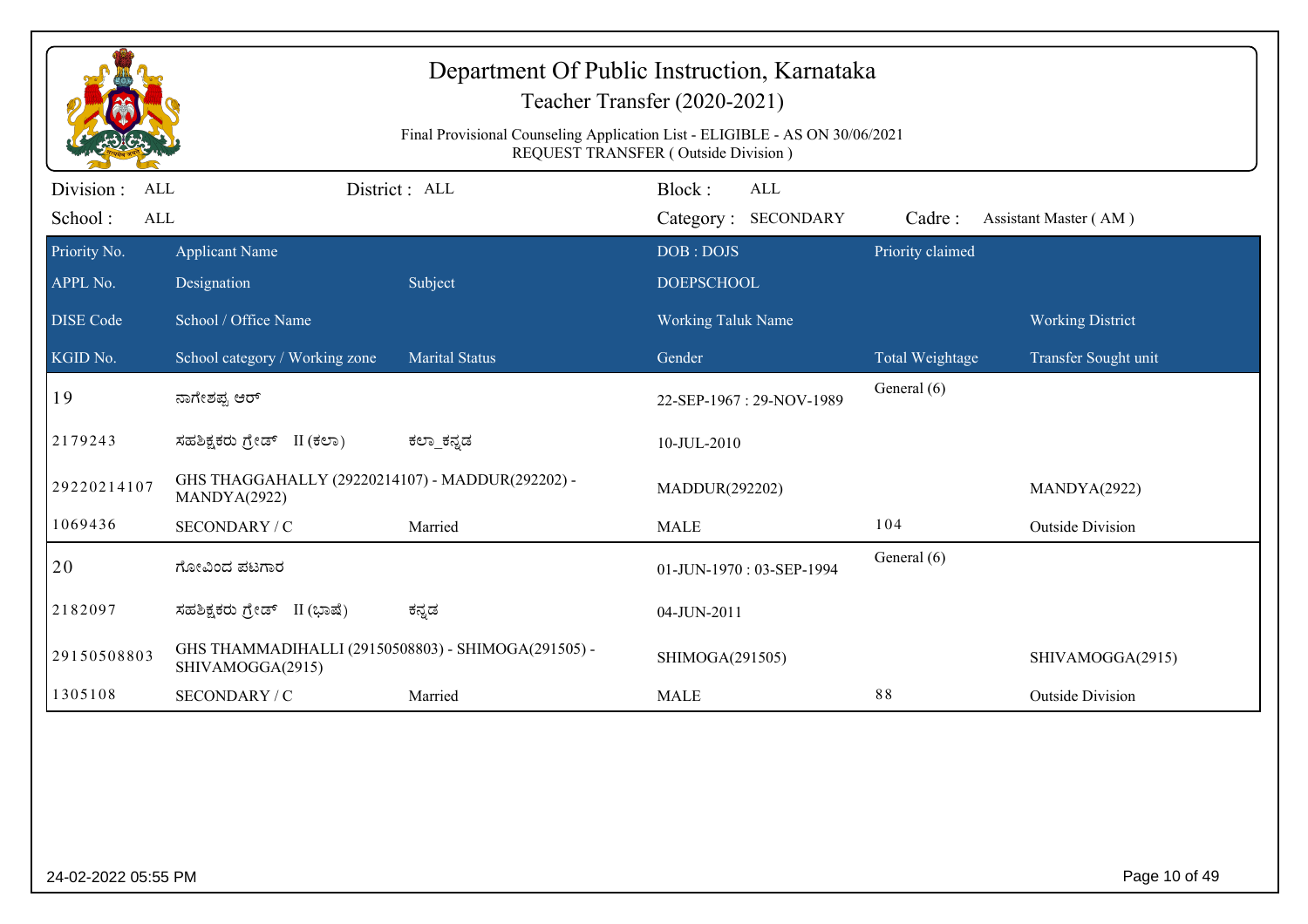|                                     | Department Of Public Instruction, Karnataka<br>Teacher Transfer (2020-2021)<br>Final Provisional Counseling Application List - ELIGIBLE - AS ON 30/06/2021<br><b>REQUEST TRANSFER (Outside Division)</b> |                                                          |                                             |                  |                         |  |  |  |
|-------------------------------------|----------------------------------------------------------------------------------------------------------------------------------------------------------------------------------------------------------|----------------------------------------------------------|---------------------------------------------|------------------|-------------------------|--|--|--|
| Division :<br>ALL<br>School:<br>ALL |                                                                                                                                                                                                          | District: ALL                                            | Block:<br><b>ALL</b><br>Category: SECONDARY | Cadre:           | Assistant Master (AM)   |  |  |  |
| Priority No.<br>APPL No.            | <b>Applicant Name</b><br>Designation                                                                                                                                                                     | Subject                                                  | DOB: DOJS<br><b>DOEPSCHOOL</b>              | Priority claimed |                         |  |  |  |
| <b>DISE Code</b>                    | School / Office Name                                                                                                                                                                                     |                                                          | <b>Working Taluk Name</b>                   |                  | <b>Working District</b> |  |  |  |
| KGID No.                            | School category / Working zone                                                                                                                                                                           | <b>Marital Status</b>                                    | Gender                                      | Total Weightage  | Transfer Sought unit    |  |  |  |
| 21                                  | ಕೊಟ್ರಪ್ಪ.ಐ                                                                                                                                                                                               |                                                          | 01-JUN-1970: 05-AUG-1994                    | General (6)      |                         |  |  |  |
| 2177673                             | ಸಹಶಿಕ್ಷಕರು ಗ್ರೇಡ್ II (ಭಾಷೆ)                                                                                                                                                                              | ಇಂಗ್ಲೀಷ್                                                 | 08-MAY-2014                                 |                  |                         |  |  |  |
| 29140407203                         | GHS - SARATHI (29140407203) - HARIHARA(291404) -<br>DAVANAGERE(2914)                                                                                                                                     |                                                          | HARIHARA(291404)                            |                  | DAVANAGERE(2914)        |  |  |  |
| 1323242                             | SECONDARY / C                                                                                                                                                                                            | Married                                                  | <b>MALE</b>                                 | 85               | <b>Outside Division</b> |  |  |  |
| 22                                  | ಹೇಮಾವತಿ ಎಂ ಆರ್                                                                                                                                                                                           |                                                          | 08-JUN-1976: 05-AUG-1998                    | General (6)      |                         |  |  |  |
| 2176988                             | ಸಹಶಿಕ್ಷಕರು ಗ್ರೇಡ್ II (ಭಾಷೆ)                                                                                                                                                                              | ಹಿಂದಿ                                                    | 08-SEP-2008                                 |                  |                         |  |  |  |
| 29220704703                         | MANDYA(2922)                                                                                                                                                                                             | GHS P.HOSAHALLY (29220704703) - SRIRANGA PATNA(292207) - | SRIRANGA PATNA(292207)                      |                  | MANDYA(2922)            |  |  |  |
| 1692022                             | SECONDARY / C                                                                                                                                                                                            | Married                                                  | <b>FEMALE</b>                               | 79               | <b>Outside Division</b> |  |  |  |
|                                     |                                                                                                                                                                                                          |                                                          |                                             |                  |                         |  |  |  |
| 24-02-2022 05:55 PM                 |                                                                                                                                                                                                          |                                                          |                                             |                  | Page 11 of 49           |  |  |  |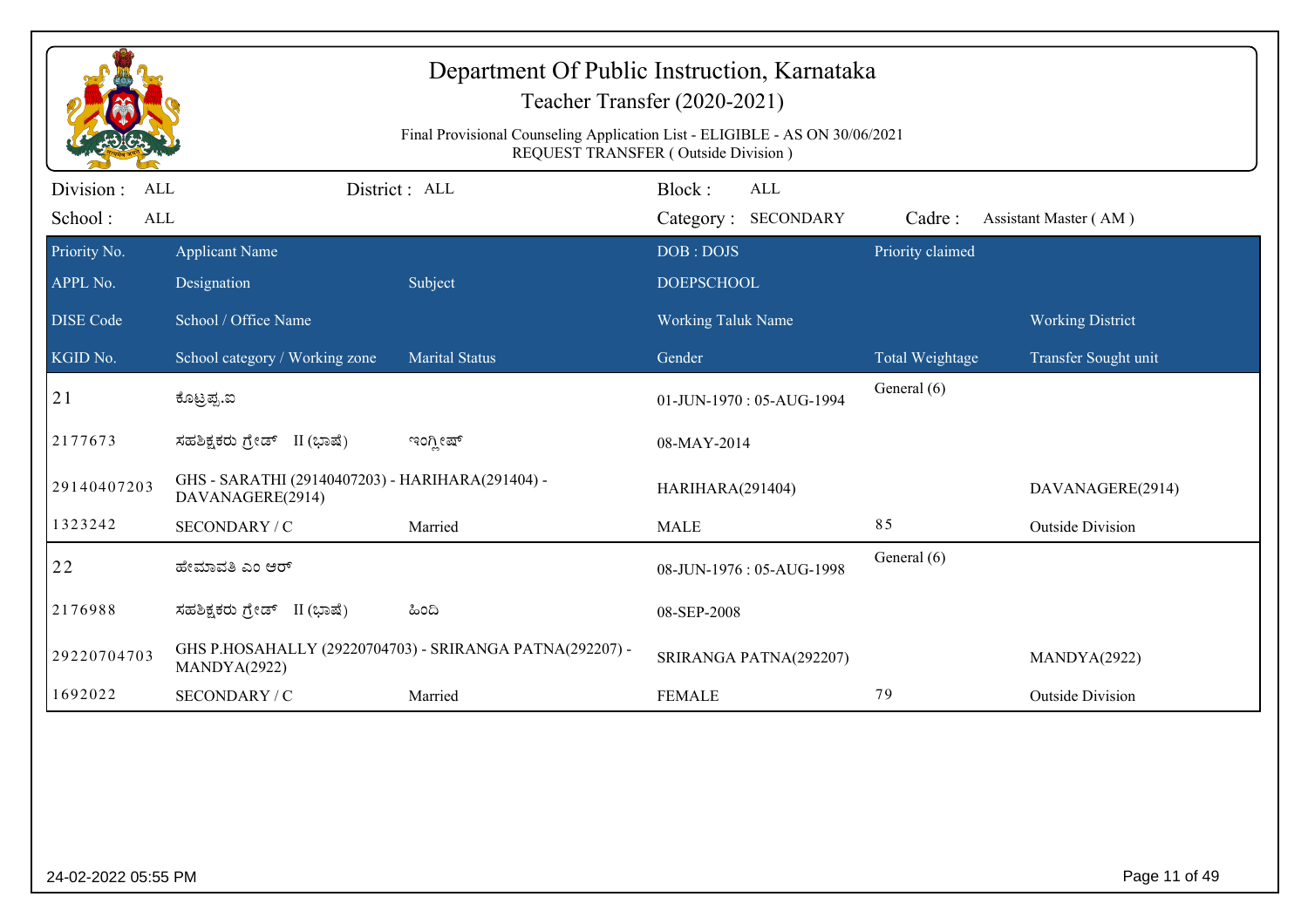|                                                  | Department Of Public Instruction, Karnataka<br>Teacher Transfer (2020-2021)<br>Final Provisional Counseling Application List - ELIGIBLE - AS ON 30/06/2021<br>REQUEST TRANSFER (Outside Division) |                                                        |                                      |                  |                         |  |  |  |
|--------------------------------------------------|---------------------------------------------------------------------------------------------------------------------------------------------------------------------------------------------------|--------------------------------------------------------|--------------------------------------|------------------|-------------------------|--|--|--|
| Division:<br><b>ALL</b><br>School:<br><b>ALL</b> |                                                                                                                                                                                                   | District : ALL                                         | Block:<br>ALL<br>Category: SECONDARY | Cadre:           | Assistant Master (AM)   |  |  |  |
| Priority No.<br>APPL No.                         | <b>Applicant Name</b><br>Designation                                                                                                                                                              | Subject                                                | DOB: DOJS<br><b>DOEPSCHOOL</b>       | Priority claimed |                         |  |  |  |
| <b>DISE Code</b>                                 | School / Office Name                                                                                                                                                                              |                                                        | <b>Working Taluk Name</b>            |                  | <b>Working District</b> |  |  |  |
| KGID No.                                         | School category / Working zone                                                                                                                                                                    | <b>Marital Status</b>                                  | Gender                               | Total Weightage  | Transfer Sought unit    |  |  |  |
| 23                                               | ಪ್ರಸನ್ನ.ಪಿ                                                                                                                                                                                        |                                                        | 01-JUN-1974: 04-NOV-1999             | General (6)      |                         |  |  |  |
| 2175951                                          | ಸಹಶಿಕ್ಷಕರು ಗ್ರೇಡ್ II (ಭೌತವಿಜ್ಞಾನ)                                                                                                                                                                 | ಪಿಸಿಎಂ ಕನ್ನಡ                                           | 01-FEB-2013                          |                  |                         |  |  |  |
| 29130419503                                      | GOVT PU COLLEGE UP HALLI (29130419503) -<br>HOLALKERE(291304) - CHITRADURGA(2913)                                                                                                                 |                                                        | HOLALKERE(291304)                    |                  | CHITRADURGA(2913)       |  |  |  |
| 1817210                                          | SECONDARY / C                                                                                                                                                                                     | Married                                                | <b>MALE</b>                          | 71               | <b>Outside Division</b> |  |  |  |
| 24                                               | ಮೋಹನ ಬಾಬು ಡಿ                                                                                                                                                                                      |                                                        | 01-JUN-1979: 30-JAN-2004             | General (6)      |                         |  |  |  |
| 2182899                                          | ಸಹಶಿಕ್ಷಕರು ಗ್ರೇಡ್ II (ಭಾಷೆ)                                                                                                                                                                       | ಹಿಂದಿ                                                  | 30-JAN-2004                          |                  |                         |  |  |  |
| 29240204806                                      | BELTHANGADY(292402) - DAKSHINA KANNADA(2924)                                                                                                                                                      | DKZP GOVT. PRE UNIVERSITY COLLEGE NADA (29240204806) - | BELTHANGADY(292402)                  |                  | DAKSHINA KANNADA(2924)  |  |  |  |
| 1939166                                          | SECONDARY / C                                                                                                                                                                                     | Married                                                | <b>MALE</b>                          | 65               | <b>Outside Division</b> |  |  |  |
|                                                  |                                                                                                                                                                                                   |                                                        |                                      |                  |                         |  |  |  |
| 24-02-2022 05:55 PM                              |                                                                                                                                                                                                   |                                                        |                                      |                  | Page 12 of 49           |  |  |  |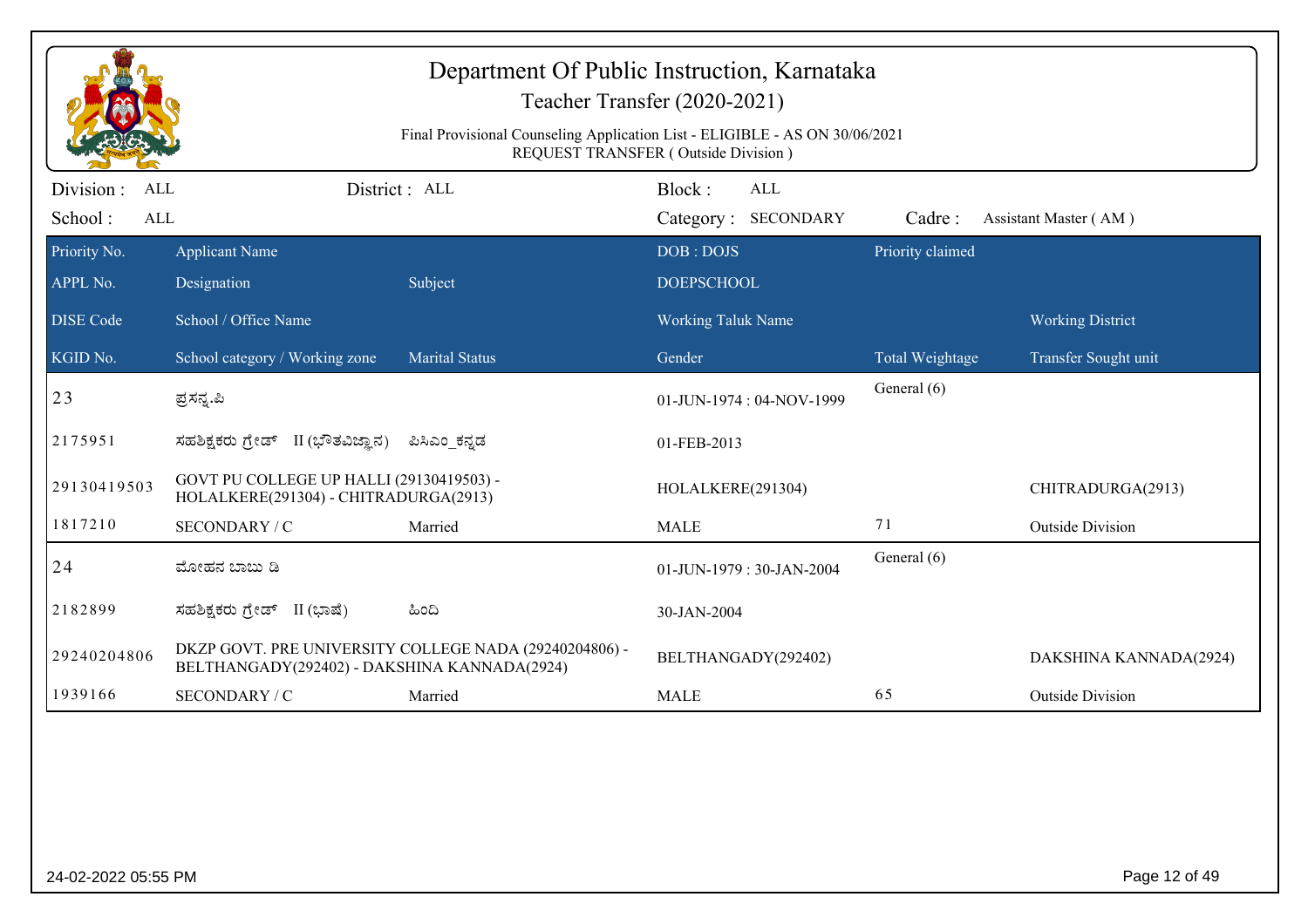|                                                   |                                                                                     | Department Of Public Instruction, Karnataka<br>Teacher Transfer (2020-2021)<br>Final Provisional Counseling Application List - ELIGIBLE - AS ON 30/06/2021<br>REQUEST TRANSFER (Outside Division) |                                |                                   |                  |                         |
|---------------------------------------------------|-------------------------------------------------------------------------------------|---------------------------------------------------------------------------------------------------------------------------------------------------------------------------------------------------|--------------------------------|-----------------------------------|------------------|-------------------------|
| Division :<br><b>ALL</b><br>School:<br><b>ALL</b> |                                                                                     | District : ALL                                                                                                                                                                                    | Block:                         | <b>ALL</b><br>Category: SECONDARY | Cadre:           | Assistant Master (AM)   |
| Priority No.<br>APPL No.                          | <b>Applicant Name</b><br>Designation                                                | Subject                                                                                                                                                                                           | DOB: DOJS<br><b>DOEPSCHOOL</b> |                                   | Priority claimed |                         |
| <b>DISE Code</b>                                  | School / Office Name                                                                |                                                                                                                                                                                                   | <b>Working Taluk Name</b>      |                                   |                  | <b>Working District</b> |
| KGID No.                                          | School category / Working zone                                                      | Marital Status                                                                                                                                                                                    | Gender                         |                                   | Total Weightage  | Transfer Sought unit    |
| 25                                                | ಉಮೇಶ ಬಸವಣ್ಣೆಪ್ಪಾ ತಿಗಡಿ                                                              |                                                                                                                                                                                                   |                                | 05-JUN-1976: 01-AUG-2002          | General (6)      |                         |
| 2185555                                           | ಸಹಶಿಕ್ಷಕರು ಗ್ರೇಡ್ II (ಭೌತವಿಜ್ಞಾನ)                                                   | ಪಿಸಿಎಂ_ಕನ್ನಡ                                                                                                                                                                                      | 08-MAR-2013                    |                                   |                  |                         |
| 29300609305                                       | BELAGAVI CHIKKODI(2930)                                                             | Govt P.U.College URABINAHATTI (29300609305) - GOKAK(293006) -                                                                                                                                     | GOKAK(293006)                  |                                   |                  | BELAGAVI CHIKKODI(2930) |
| 2001463                                           | SECONDARY / C                                                                       | Married                                                                                                                                                                                           | <b>MALE</b>                    |                                   | 62               | <b>Outside Division</b> |
| 26                                                | ಮರಿಯ ಪ್ರೇಮಲತ                                                                        |                                                                                                                                                                                                   |                                | 12-MAR-1970: 02-MAY-2005          | General (6)      |                         |
| 2183741                                           | ಪ್ರೌಢಶಾಲಾ ಸಹ ಶಿಕ್ಷಕರು ಗ್ರೇಡ್ 2                                                      | ವಿಜ್ಞಾನ_ಕನ್ನಡ                                                                                                                                                                                     | 02-MAY-2005                    |                                   |                  |                         |
| 29030309301                                       | GOVT MPS NANDIHAL PU (29030309301) - BASAVAN<br>BAGEWADI(290303) - VIJAYAPURA(2903) |                                                                                                                                                                                                   |                                | BASAVAN BAGEWADI(290303)          |                  | VIJAYAPURA(2903)        |
| 1809611                                           | SECONDARY / C                                                                       | Married                                                                                                                                                                                           | <b>FEMALE</b>                  |                                   | 61               | <b>Outside Division</b> |
|                                                   |                                                                                     |                                                                                                                                                                                                   |                                |                                   |                  |                         |
| 24-02-2022 05:55 PM                               |                                                                                     |                                                                                                                                                                                                   |                                |                                   |                  | Page 13 of 49           |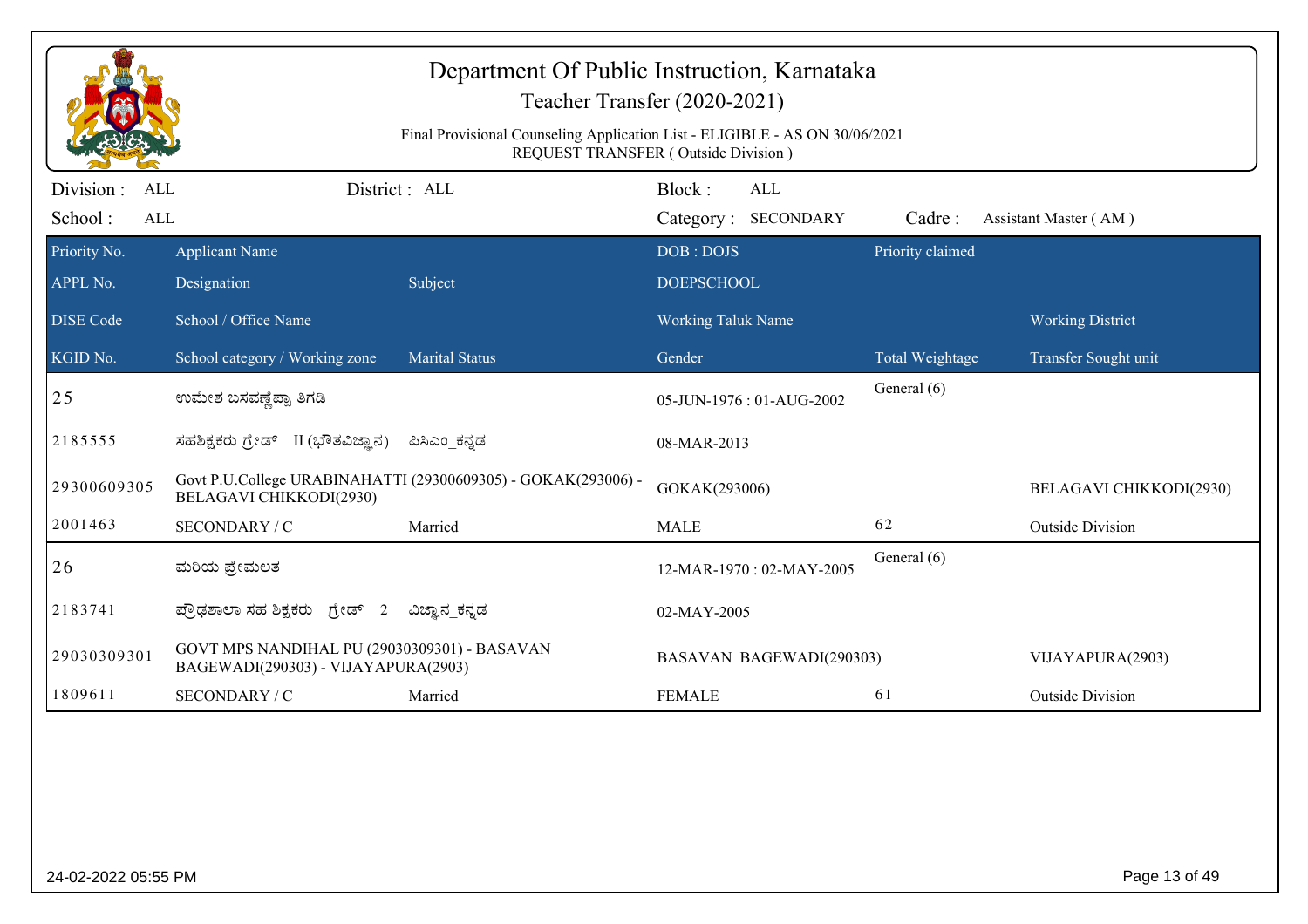|                                                   |                                                                            | Department Of Public Instruction, Karnataka<br>Teacher Transfer (2020-2021)<br>Final Provisional Counseling Application List - ELIGIBLE - AS ON 30/06/2021<br><b>REQUEST TRANSFER (Outside Division)</b> |                                |                                   |                  |                         |
|---------------------------------------------------|----------------------------------------------------------------------------|----------------------------------------------------------------------------------------------------------------------------------------------------------------------------------------------------------|--------------------------------|-----------------------------------|------------------|-------------------------|
| Division :<br><b>ALL</b><br>School:<br><b>ALL</b> |                                                                            | District: ALL                                                                                                                                                                                            | Block:                         | <b>ALL</b><br>Category: SECONDARY | Cadre:           | Assistant Master (AM)   |
| Priority No.<br>APPL No.                          | <b>Applicant Name</b><br>Designation                                       | Subject                                                                                                                                                                                                  | DOB: DOJS<br><b>DOEPSCHOOL</b> |                                   | Priority claimed |                         |
| <b>DISE Code</b>                                  | School / Office Name                                                       |                                                                                                                                                                                                          | <b>Working Taluk Name</b>      |                                   |                  | <b>Working District</b> |
| KGID No.                                          | School category / Working zone                                             | <b>Marital Status</b>                                                                                                                                                                                    | Gender                         |                                   | Total Weightage  | Transfer Sought unit    |
| 27                                                | ್ರತ್ವಪ್ರಸಾದ್ ಎಸ್ ಎನ್                                                       |                                                                                                                                                                                                          |                                | 18-JUL-1977: 27-APR-2005          | General (6)      |                         |
| 2183079                                           | ಪ್ರೌಢಶಾಲಾ ಸಹ ಶಿಕ್ಷಕರು ಗ್ರೇಡ್ 2                                             | ವಿಜ್ಞಾನ_ಕನ್ನಡ                                                                                                                                                                                            | 27-APR-2005                    |                                   |                  |                         |
| 29150702301                                       | GHPS DEMALAPURA (29150702301) - THIRTHAHALLI(291507) -<br>SHIVAMOGGA(2915) |                                                                                                                                                                                                          |                                | THIRTHAHALLI(291507)              |                  | SHIVAMOGGA(2915)        |
| 1918910                                           | SECONDARY / C                                                              | Married                                                                                                                                                                                                  | <b>MALE</b>                    |                                   | 61               | <b>Outside Division</b> |
| 28                                                | ಲೋಕೇಶ                                                                      |                                                                                                                                                                                                          |                                | 01-JUN-1973: 01-AUG-2002          | General (6)      |                         |
| 2181119                                           | ಸಹಶಿಕ್ಷಕರು ಗ್ರೇಡ್ II (ಭೌತವಿಜ್ಞಾನ)                                          | ಪಿಸಿಎಂ ಕನ್ನಡ                                                                                                                                                                                             | 13-APR-2015                    |                                   |                  |                         |
| 29120804010                                       |                                                                            | GHS KARUR (29120804010) - SIRUGUPPA(291208) - BALLARI(2912)                                                                                                                                              | SIRUGUPPA(291208)              |                                   |                  | BALLARI(2912)           |
| 1909324                                           | SECONDARY / C                                                              | Married                                                                                                                                                                                                  | <b>MALE</b>                    |                                   | 60               | <b>Outside Division</b> |
|                                                   |                                                                            |                                                                                                                                                                                                          |                                |                                   |                  |                         |
| 24-02-2022 05:55 PM                               |                                                                            |                                                                                                                                                                                                          |                                |                                   |                  | Page 14 of 49           |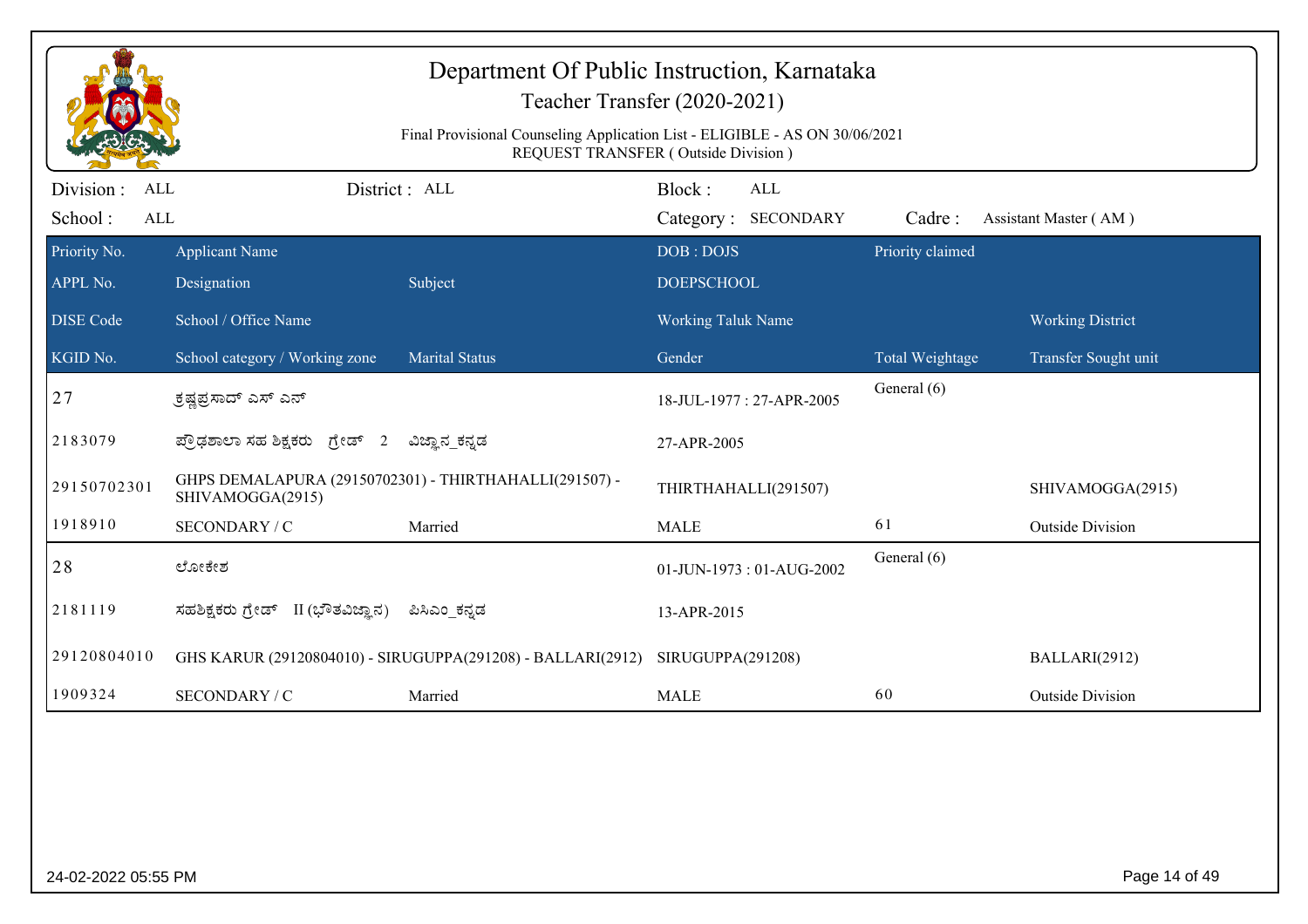|                                                   |                                                                                           | Department Of Public Instruction, Karnataka<br>Final Provisional Counseling Application List - ELIGIBLE - AS ON 30/06/2021 | Teacher Transfer (2020-2021)<br>REQUEST TRANSFER (Outside Division) |                  |                         |
|---------------------------------------------------|-------------------------------------------------------------------------------------------|----------------------------------------------------------------------------------------------------------------------------|---------------------------------------------------------------------|------------------|-------------------------|
| Division :<br><b>ALL</b><br>School:<br><b>ALL</b> |                                                                                           | District: ALL                                                                                                              | Block:<br>ALL<br>Category: SECONDARY                                | Cadre:           | Assistant Master (AM)   |
| Priority No.<br>APPL No.                          | <b>Applicant Name</b><br>Designation                                                      | Subject                                                                                                                    | DOB: DOJS<br><b>DOEPSCHOOL</b>                                      | Priority claimed |                         |
| <b>DISE Code</b>                                  | School / Office Name                                                                      |                                                                                                                            | Working Taluk Name                                                  |                  | <b>Working District</b> |
| KGID No.                                          | School category / Working zone                                                            | <b>Marital Status</b>                                                                                                      | Gender                                                              | Total Weightage  | Transfer Sought unit    |
| 29                                                | ಗೋಪಾಲ ರಾಠೋಡ                                                                               |                                                                                                                            | 01-JUN-1976: 01-AUG-2002                                            | General (6)      |                         |
| 2183314                                           | ಸಹಶಿಕ್ಷಕರು ಗ್ರೇಡ್ II (ಜೀವ ವಿಜ್ಞಾನ) ಸಿಬಿಜಡ್ ಕನ್ನಡ                                          |                                                                                                                            | 04-NOV-2009                                                         |                  |                         |
| 29070309204                                       | KARNATAKA PUBLIC SCHOOLS GHS IRAKALGADA<br>(29070309204) - KOPPAL(290703) - KOPPAL(2907)  |                                                                                                                            | KOPPAL(290703)                                                      |                  | KOPPAL(2907)            |
| 1977883                                           | SECONDARY / C                                                                             | Married                                                                                                                    | <b>MALE</b>                                                         | 59               | <b>Outside Division</b> |
| 30                                                | ರೂಪಾ ಮಲ್ಲಪ್ಪಾ ನಾಟೀಕಾರ                                                                     |                                                                                                                            | 08-AUG-1976: 01-NOV-1999                                            | General (6)      |                         |
| 2180909                                           | ಸಹಶಿಕ್ಷಕರು ಗ್ರೇಡ್ II (ಭಾಷೆ)                                                               | ಇಂಗ್ಲೀಷ್                                                                                                                   | 05-OCT-2012                                                         |                  |                         |
| 29240105404                                       | DKZP GOVT. HIGH SCHOOL NAVOOR (29240105404) -<br>BANTWAL(292401) - DAKSHINA KANNADA(2924) |                                                                                                                            | <b>BANTWAL(292401)</b>                                              |                  | DAKSHINA KANNADA(2924)  |
| 1930089                                           | <b>SECONDARY / B</b>                                                                      | Married                                                                                                                    | <b>FEMALE</b>                                                       | 56               | <b>Outside Division</b> |
|                                                   |                                                                                           |                                                                                                                            |                                                                     |                  |                         |
| 24-02-2022 05:55 PM                               |                                                                                           |                                                                                                                            |                                                                     |                  | Page 15 of 49           |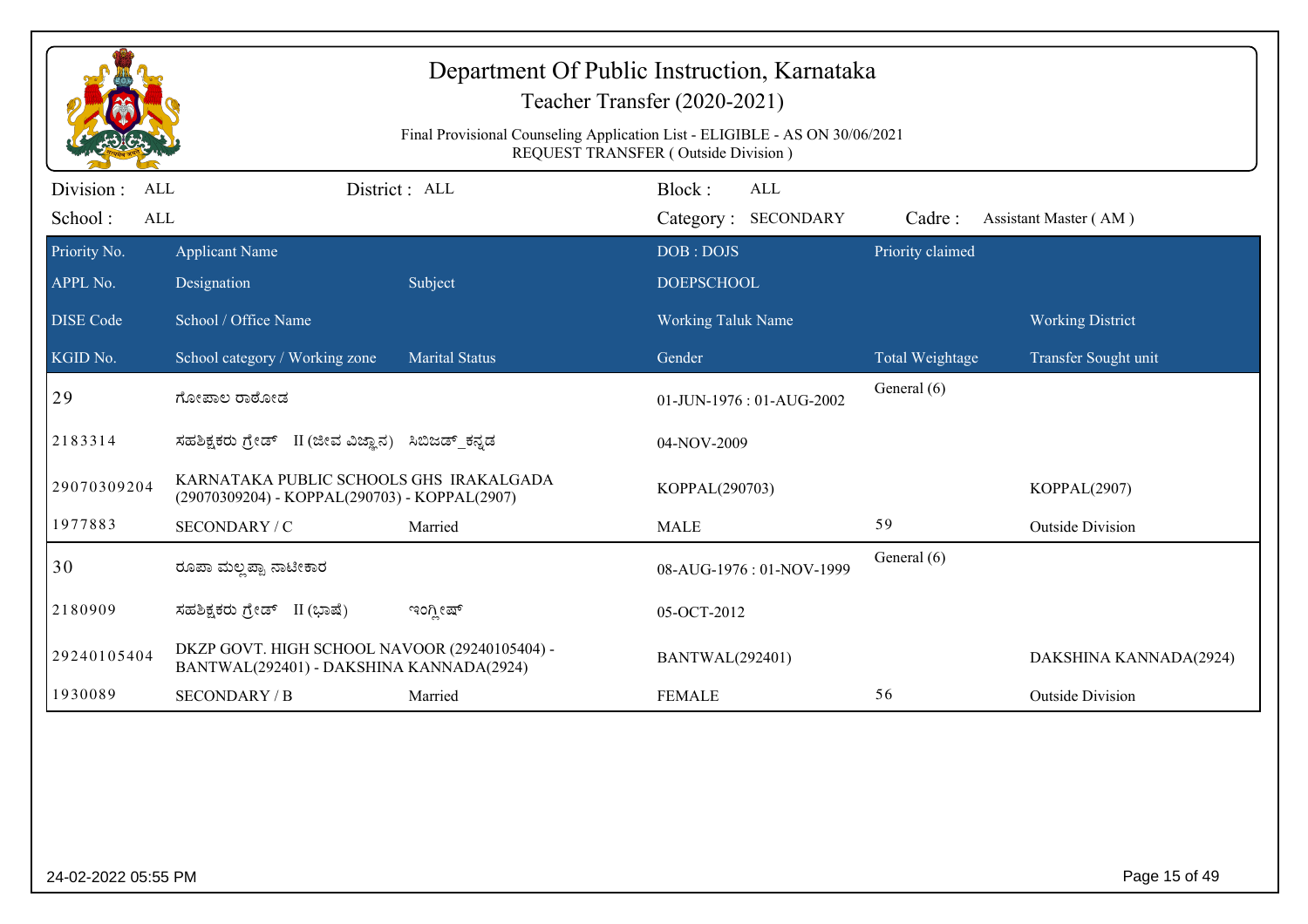|                                     |                                                                        | Department Of Public Instruction, Karnataka<br>Final Provisional Counseling Application List - ELIGIBLE - AS ON 30/06/2021 | Teacher Transfer (2020-2021)<br>REQUEST TRANSFER (Outside Division) |                  |                         |
|-------------------------------------|------------------------------------------------------------------------|----------------------------------------------------------------------------------------------------------------------------|---------------------------------------------------------------------|------------------|-------------------------|
| Division :<br>ALL<br>School:<br>ALL |                                                                        | District: ALL                                                                                                              | Block:<br><b>ALL</b><br>Category: SECONDARY                         | Cadre:           | Assistant Master (AM)   |
| Priority No.                        | <b>Applicant Name</b>                                                  |                                                                                                                            | DOB: DOJS                                                           | Priority claimed |                         |
| APPL No.                            | Designation                                                            | Subject                                                                                                                    | <b>DOEPSCHOOL</b>                                                   |                  |                         |
| <b>DISE Code</b>                    | School / Office Name                                                   |                                                                                                                            | <b>Working Taluk Name</b>                                           |                  | <b>Working District</b> |
| KGID No.                            | School category / Working zone                                         | <b>Marital Status</b>                                                                                                      | Gender                                                              | Total Weightage  | Transfer Sought unit    |
| 31                                  | ವೆಂಕಟರವಣಪ್ಪ ಎನ್                                                        |                                                                                                                            | 01-JUN-1976: 22-DEC-2005                                            | General (6)      |                         |
| 2178260                             | ಸಹಶಿಕ್ಷಕರು ಗ್ರೇಡ್ II (ಜೀವ ವಿಜ್ಞಾನ) ಸಿಬಿಜಡ್ ಕನ್ನಡ                       |                                                                                                                            | 02-JUN-2011                                                         |                  |                         |
| 29120906402                         | GHS M.GONAL (29120906402) - BELLARY EAST(291209) -<br>BALLARI(2912)    |                                                                                                                            | BELLARY EAST(291209)                                                |                  | BALLARI(2912)           |
| 1956333                             | SECONDARY / C                                                          | Married                                                                                                                    | <b>MALE</b>                                                         | 55               | <b>Outside Division</b> |
| 32                                  | ದೇವರಾಜು ಬಿ ಎನ್                                                         |                                                                                                                            | 20-JUL-1973: 24-MAR-2004                                            | General (6)      |                         |
| 2185069                             | ಸಹಶಿಕ್ಷಕರು ಗ್ರೇಡ್ II (ಭಾಷೆ)                                            | ಹಿಂದಿ                                                                                                                      | 08-OCT-2015                                                         |                  |                         |
| 29110602403                         | GHS KATENHALLI (29110602403) - HAVERI(291106) -<br><b>HAVERI(2911)</b> |                                                                                                                            | HAVERI(291106)                                                      |                  | <b>HAVERI(2911)</b>     |
| 1795471                             | SECONDARY / C                                                          | Married                                                                                                                    | <b>MALE</b>                                                         | 54               | <b>Outside Division</b> |
|                                     |                                                                        |                                                                                                                            |                                                                     |                  |                         |
| 24-02-2022 05:55 PM                 |                                                                        |                                                                                                                            |                                                                     |                  | Page 16 of 49           |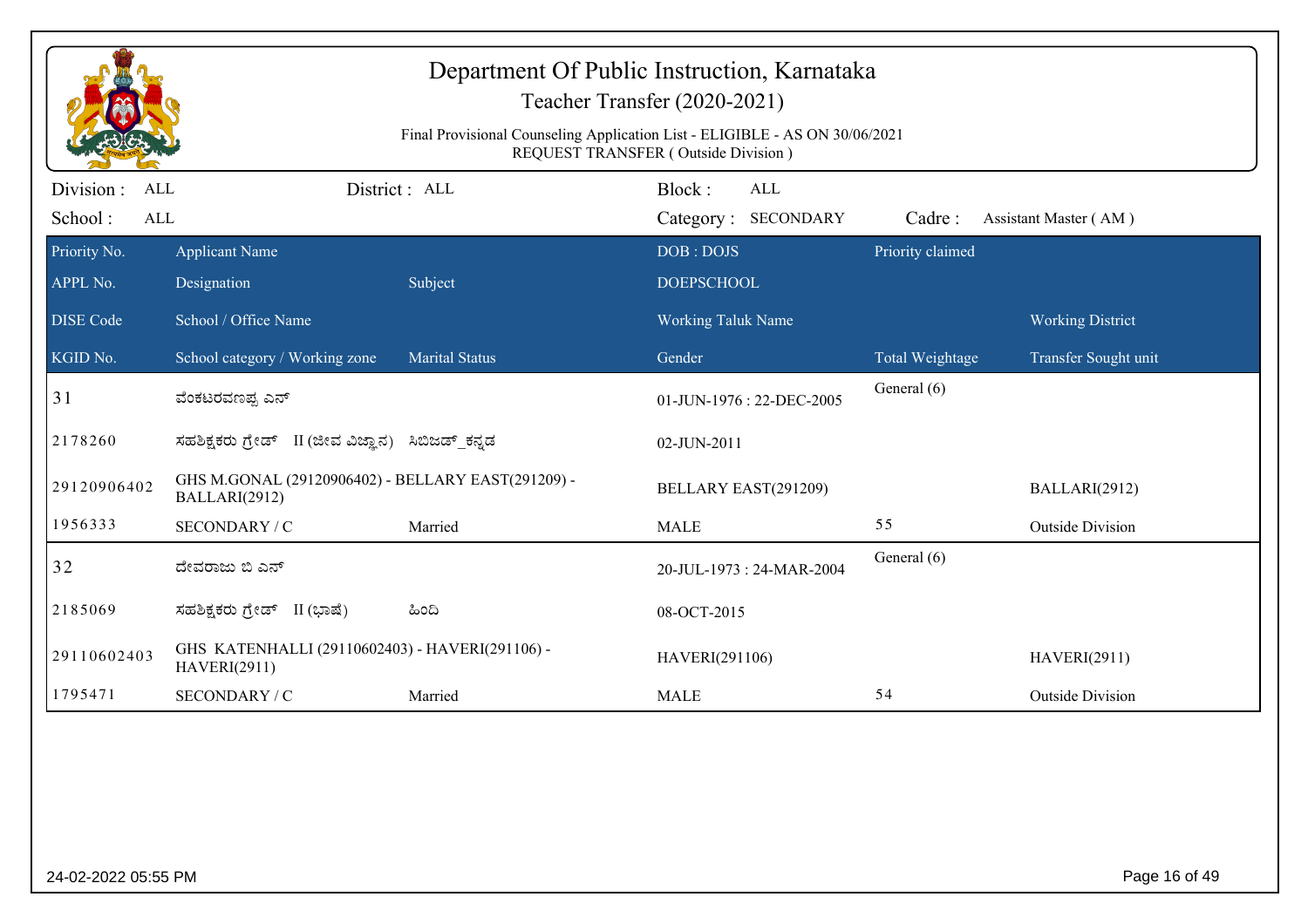|                                           |                                                   | Department Of Public Instruction, Karnataka                                 | Teacher Transfer (2020-2021)         |                  |                         |
|-------------------------------------------|---------------------------------------------------|-----------------------------------------------------------------------------|--------------------------------------|------------------|-------------------------|
|                                           |                                                   | Final Provisional Counseling Application List - ELIGIBLE - AS ON 30/06/2021 | REQUEST TRANSFER (Outside Division)  |                  |                         |
| Division:<br>ALL<br>School:<br><b>ALL</b> |                                                   | District : ALL                                                              | Block:<br>ALL<br>Category: SECONDARY | Cadre:           | Assistant Master (AM)   |
| Priority No.<br>APPL No.                  | <b>Applicant Name</b><br>Designation              | Subject                                                                     | DOB: DOJS<br><b>DOEPSCHOOL</b>       | Priority claimed |                         |
| <b>DISE</b> Code                          | School / Office Name                              |                                                                             | Working Taluk Name                   |                  | <b>Working District</b> |
| KGID No.                                  | School category / Working zone                    | <b>Marital Status</b>                                                       | Gender                               | Total Weightage  | Transfer Sought unit    |
| 33                                        | ಗಿರೀಶ ಆರ್                                         |                                                                             | 09-MAY-1971: 09-AUG-2007             | General (6)      |                         |
| 2176172                                   | ಪ್ರೌಢಶಾಲಾ ಸಹ ಶಿಕ್ಷಕರು ಗ್ರೇಡ್ 2                    | ವಿಜ್ಞಾನ_ಕನ್ನಡ                                                               | 09-AUG-2007                          |                  |                         |
| 29020706001                               | (29020706001) - HUNAGUND(290207) - BAGALKOT(2902) | GOVT-KANNADA BOYS HIGHER PRIMARY SCHOOL HADAGALI                            | HUNAGUND(290207)                     |                  | BAGALKOT(2902)          |
| 2167330                                   | SECONDARY / C                                     | Married                                                                     | <b>MALE</b>                          | 53               | <b>Outside Division</b> |
| 34                                        | ಲತಾ ಕೆ ಹೆಚ್                                       |                                                                             | 13-AUG-1971: 05-JUL-2007             | General (6)      |                         |
| 2183309                                   | ಸಹಶಿಕ್ಷಕರು ಗ್ರೇಡ್ II (ಭೌತವಿಜ್ಞಾನ)                 | ಪಿಸಿಎಂ_ಕನ್ನಡ                                                                | 05-JUL-2007                          |                  |                         |
| 29180702607                               | - TUMAKURU(2918)                                  | GHS SAMPIGE HOSAHALLI (29180702607) - TURUVEKERE(291807)                    | TURUVEKERE(291807)                   |                  | TUMAKURU(2918)          |
| 2123040                                   | SECONDARY / C                                     | Married                                                                     | <b>FEMALE</b>                        | 53               | <b>Outside Division</b> |
|                                           |                                                   |                                                                             |                                      |                  |                         |
|                                           |                                                   |                                                                             |                                      |                  |                         |
|                                           |                                                   |                                                                             |                                      |                  |                         |
| 24-02-2022 05:55 PM                       |                                                   |                                                                             |                                      |                  | Page 17 of 49           |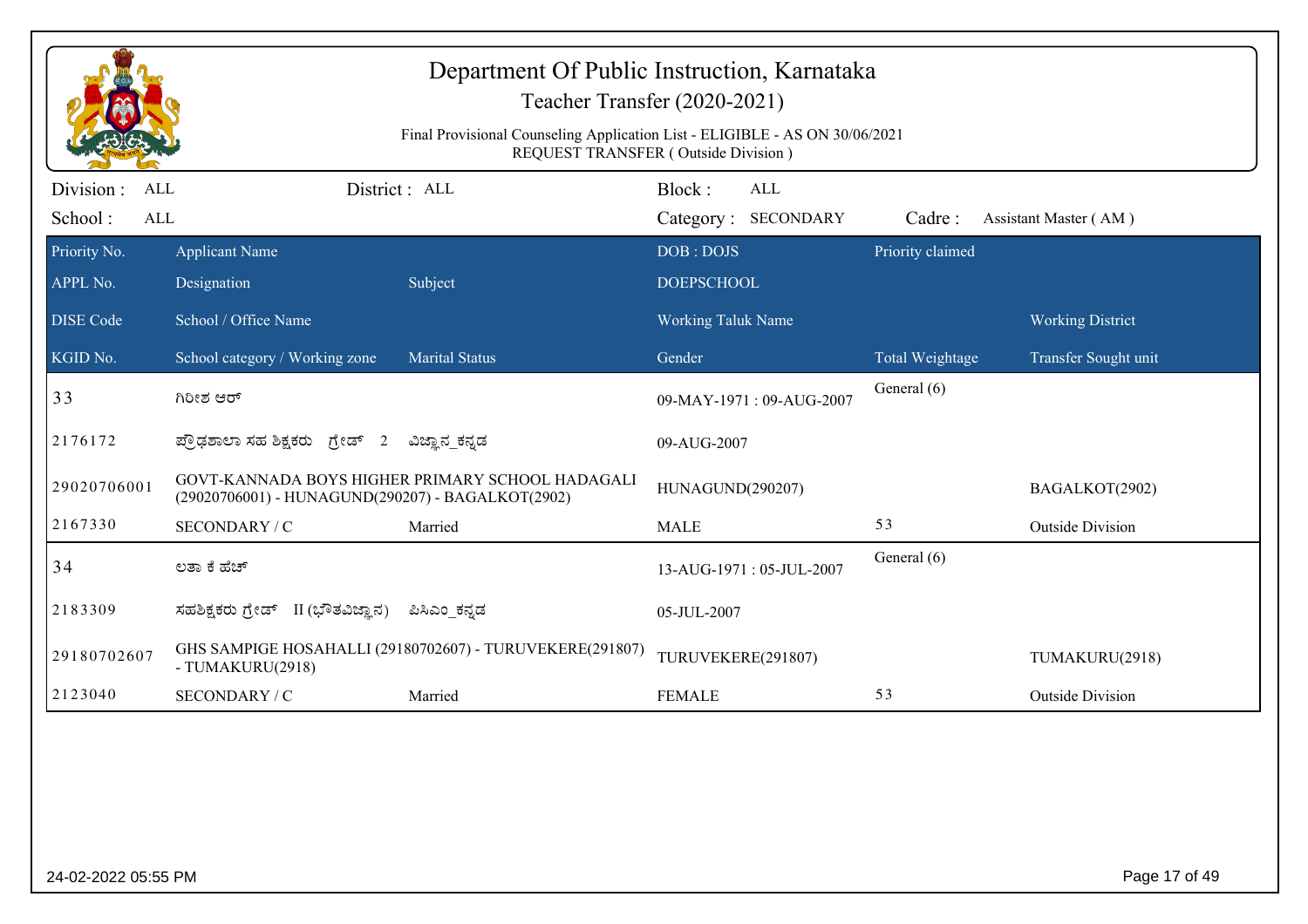|                          |                                                                   | Department Of Public Instruction, Karnataka<br>Final Provisional Counseling Application List - ELIGIBLE - AS ON 30/06/2021 | Teacher Transfer (2020-2021)<br>REQUEST TRANSFER (Outside Division) |                            |                         |
|--------------------------|-------------------------------------------------------------------|----------------------------------------------------------------------------------------------------------------------------|---------------------------------------------------------------------|----------------------------|-------------------------|
| Division :<br><b>ALL</b> |                                                                   | District: ALL                                                                                                              | Block:<br><b>ALL</b>                                                |                            |                         |
| School:<br><b>ALL</b>    |                                                                   |                                                                                                                            | Category: SECONDARY                                                 | Cadre:<br>Priority claimed | Assistant Master (AM)   |
| Priority No.<br>APPL No. | <b>Applicant Name</b><br>Designation                              | Subject                                                                                                                    | DOB: DOJS<br><b>DOEPSCHOOL</b>                                      |                            |                         |
| <b>DISE Code</b>         | School / Office Name                                              |                                                                                                                            | Working Taluk Name                                                  |                            | <b>Working District</b> |
| KGID No.                 | School category / Working zone                                    | <b>Marital Status</b>                                                                                                      | Gender                                                              | <b>Total Weightage</b>     | Transfer Sought unit    |
| 35                       | ತಿಮ್ಮೇಗೌಡ.ಹೆಚ್                                                    |                                                                                                                            | 10-JUL-1973: 01-JUN-2007                                            | General (6)                |                         |
| 2178159                  | ಪ್ರೌಢಶಾಲಾ ಸಹ ಶಿಕ್ಷಕರು ಗ್ರೇಡ್ 2                                    | ವಿಜ್ಞಾನ_ಕನ್ನಡ                                                                                                              | 01-JUN-2007                                                         |                            |                         |
| 29120802301              | GHPS GOSABAL (29120802301) - SIRUGUPPA(291208) -<br>BALLARI(2912) |                                                                                                                            | SIRUGUPPA(291208)                                                   |                            | BALLARI(2912)           |
| 2303391                  | SECONDARY / C                                                     | Married                                                                                                                    | <b>MALE</b>                                                         | 53                         | <b>Outside Division</b> |
| 36                       | ಸೋಮಶೇಖರ್                                                          |                                                                                                                            | 01-JUN-1976: 13-JUN-2007                                            | General (6)                |                         |
| 2179997                  | ಸಹಶಿಕ್ಷಕರು ಗ್ರೇಡ್ II (ಭಾಷೆ)                                       | ಇಂಗ್ಲೀಷ್                                                                                                                   | 13-JUN-2007                                                         |                            |                         |
| 29050306004              |                                                                   | GOVT H.S. KANJI (29050306004) - BHALKI(290503) - BIDAR(2905)                                                               | BHALKI(290503)                                                      |                            | <b>BIDAR(2905)</b>      |
| 1991113                  | SECONDARY / C                                                     | Married                                                                                                                    | <b>MALE</b>                                                         | 53                         | <b>Outside Division</b> |
|                          |                                                                   |                                                                                                                            |                                                                     |                            |                         |
| 24-02-2022 05:55 PM      |                                                                   |                                                                                                                            |                                                                     |                            | Page 18 of 49           |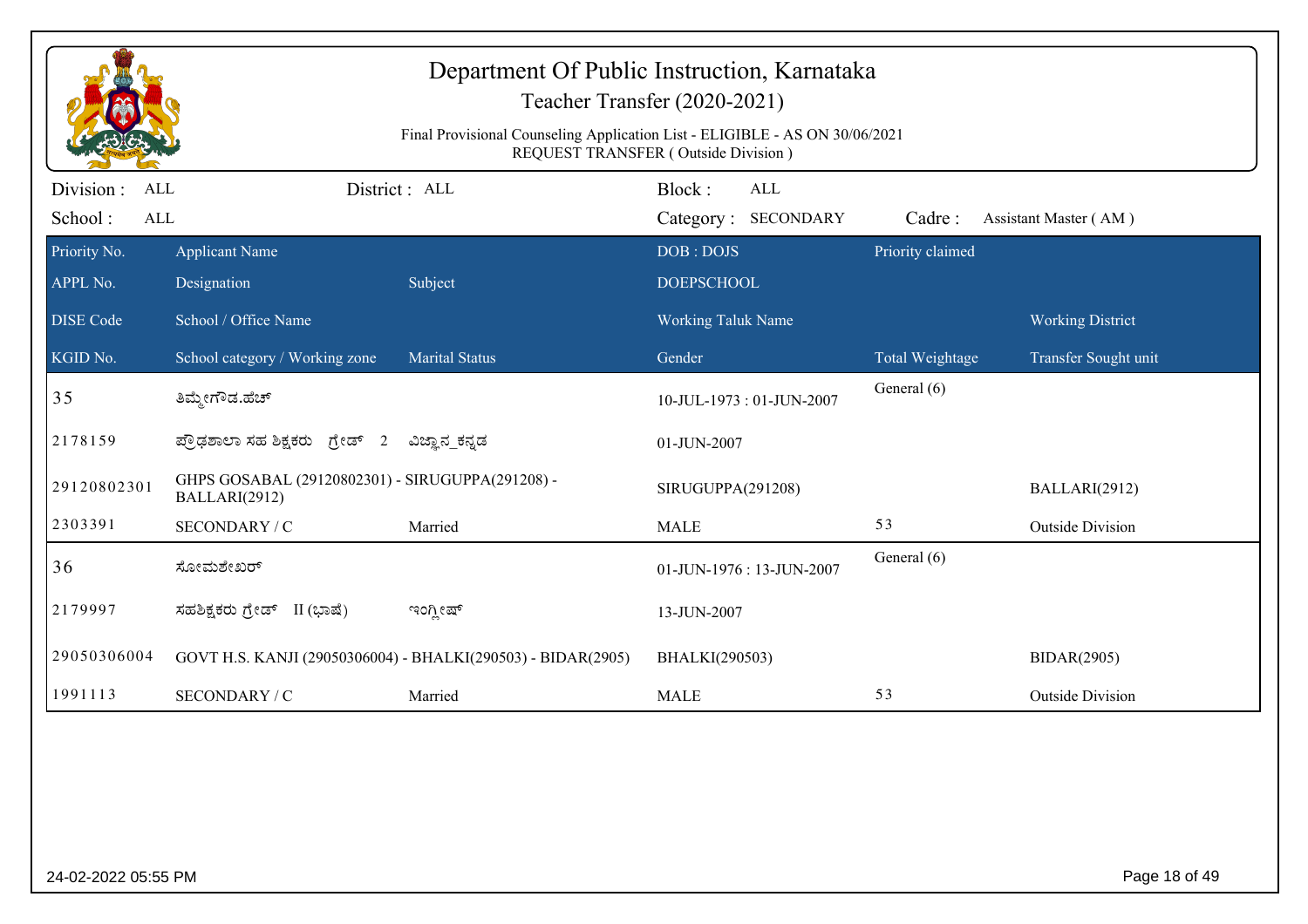|                                                  |                                                                  | Department Of Public Instruction, Karnataka<br>Teacher Transfer (2020-2021)<br>Final Provisional Counseling Application List - ELIGIBLE - AS ON 30/06/2021<br>REQUEST TRANSFER (Outside Division) |                                |                            |                  |                         |
|--------------------------------------------------|------------------------------------------------------------------|---------------------------------------------------------------------------------------------------------------------------------------------------------------------------------------------------|--------------------------------|----------------------------|------------------|-------------------------|
| Division:<br><b>ALL</b><br>School:<br><b>ALL</b> |                                                                  | District: ALL                                                                                                                                                                                     | Block:                         | ALL<br>Category: SECONDARY | Cadre:           | Assistant Master (AM)   |
| Priority No.<br>APPL No.                         | <b>Applicant Name</b><br>Designation                             | Subject                                                                                                                                                                                           | DOB: DOJS<br><b>DOEPSCHOOL</b> |                            | Priority claimed |                         |
| <b>DISE Code</b>                                 | School / Office Name                                             |                                                                                                                                                                                                   | Working Taluk Name             |                            |                  | <b>Working District</b> |
| KGID No.                                         | School category / Working zone                                   | <b>Marital Status</b>                                                                                                                                                                             | Gender                         |                            | Total Weightage  | Transfer Sought unit    |
| 37                                               | ಸವಿತಾ ಉಳ್ಳಾಗಡ್ಡಿ                                                 |                                                                                                                                                                                                   |                                | 22-JUL-1978: 04-JUN-2007   | General (6)      |                         |
| 2180288                                          | ಪ್ರೌಢಶಾಲಾ ಸಹ ಶಿಕ್ಷಕರು ಗ್ರೇಡ್ 2                                   | ವಿಜ್ಞಾನ_ಕನ್ನಡ                                                                                                                                                                                     | 04-JUN-2007                    |                            |                  |                         |
| 29070909201                                      | GHPS MANNAPUR (29070909201) - YELBURGA(290709) -<br>KOPPAL(2907) |                                                                                                                                                                                                   | YELBURGA(290709)               |                            |                  | KOPPAL(2907)            |
| 2171581                                          | SECONDARY / C                                                    | Married                                                                                                                                                                                           | <b>FEMALE</b>                  |                            | 53               | <b>Outside Division</b> |
| 38                                               | ವಿನುತ ಜಿ                                                         |                                                                                                                                                                                                   |                                | 08-APR-1981: 02-MAY-2007   | General (6)      |                         |
| 2185634                                          | ಪ್ರೌಢಶಾಲಾ ಸಹ ಶಿಕ್ಷಕರು ಗ್ರೇಡ್ 2                                   | ವಿಜ್ಞಾನ_ಕನ್ನಡ                                                                                                                                                                                     | 02-MAY-2007                    |                            |                  |                         |
| 29120600201                                      |                                                                  | GHPS ALURU (29120600201) - KUDLIGI(291206) - BALLARI(2912)                                                                                                                                        | KUDLIGI(291206)                |                            |                  | BALLARI(2912)           |
| 2304759                                          | SECONDARY / C                                                    | Married                                                                                                                                                                                           | <b>FEMALE</b>                  |                            | 53               | <b>Outside Division</b> |
|                                                  |                                                                  |                                                                                                                                                                                                   |                                |                            |                  |                         |
| 24-02-2022 05:55 PM                              |                                                                  |                                                                                                                                                                                                   |                                |                            |                  | Page 19 of 49           |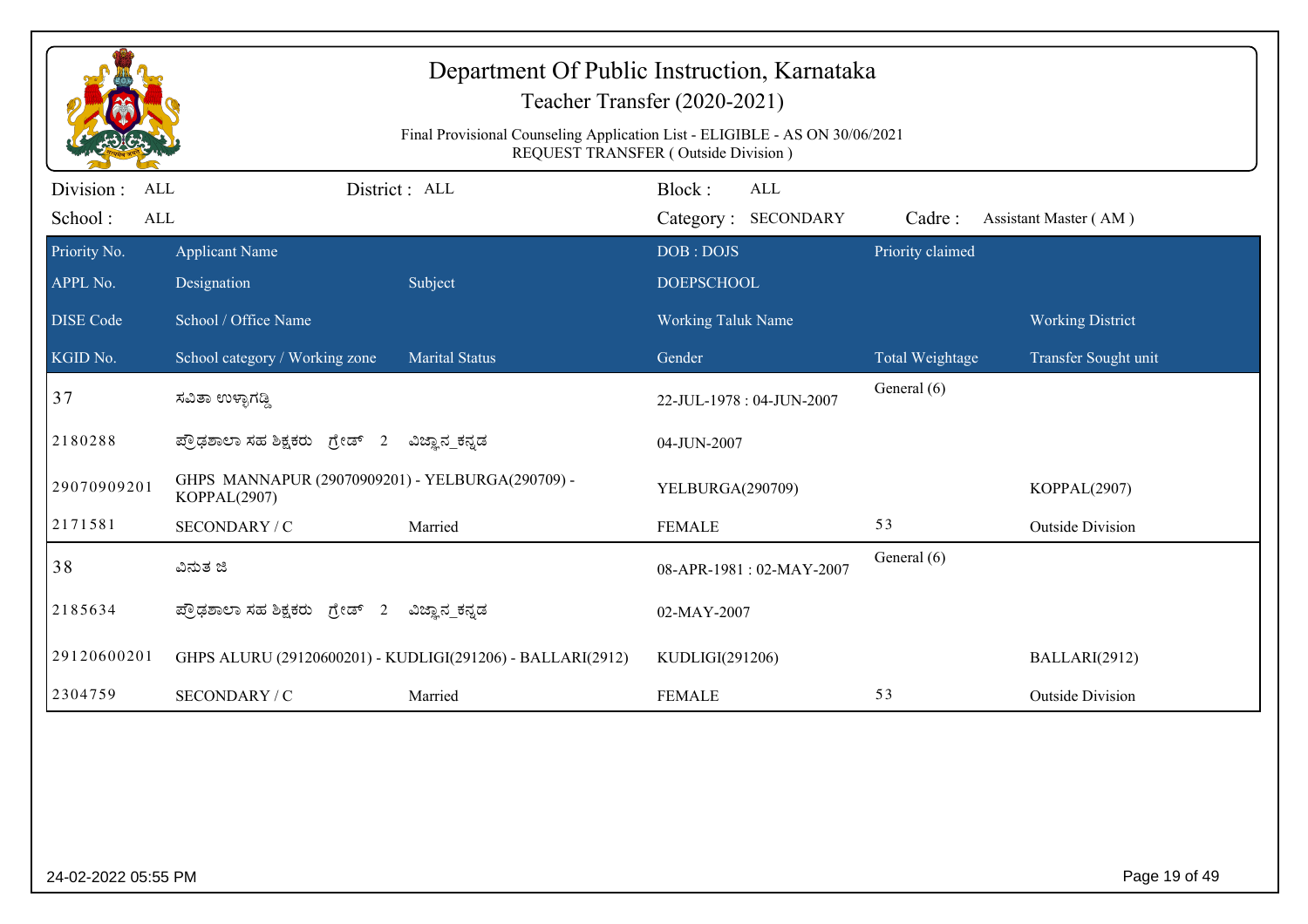|                                            |                                                | Department Of Public Instruction, Karnataka<br>Teacher Transfer (2020-2021)<br>Final Provisional Counseling Application List - ELIGIBLE - AS ON 30/06/2021 |                                |                            |                  |                         |
|--------------------------------------------|------------------------------------------------|------------------------------------------------------------------------------------------------------------------------------------------------------------|--------------------------------|----------------------------|------------------|-------------------------|
| Division :<br><b>ALL</b><br>School:<br>ALL | District: ALL                                  | REQUEST TRANSFER (Outside Division)                                                                                                                        | Block:                         | ALL<br>Category: SECONDARY | Cadre:           | Assistant Master (AM)   |
| Priority No.<br>APPL No.                   | <b>Applicant Name</b><br>Designation           | Subject                                                                                                                                                    | DOB: DOJS<br><b>DOEPSCHOOL</b> |                            | Priority claimed |                         |
| <b>DISE Code</b>                           | School / Office Name                           |                                                                                                                                                            | <b>Working Taluk Name</b>      |                            |                  | <b>Working District</b> |
| KGID No.                                   | School category / Working zone                 | <b>Marital Status</b>                                                                                                                                      | Gender                         |                            | Total Weightage  | Transfer Sought unit    |
| 39                                         | ವಿಜಯಶ್ರೀ                                       |                                                                                                                                                            |                                | 08-JUN-1981: 08-MAY-2007   | General (6)      |                         |
| 2182141                                    | ಪ್ರೌಢಶಾಲಾ ಸಹ ಶಿಕ್ಷಕರು ಗ್ರೇಡ್ 2                 | ವಿಜ್ಞಾನ_ಕನ್ನಡ                                                                                                                                              | 08-MAY-2007                    |                            |                  |                         |
| 29040509201                                | KALBURGI(2904)                                 | GOVT HPS MAINALA (29040509201) - GULBARGA SOUTH(290405) -                                                                                                  |                                | GULBARGA SOUTH(290405)     |                  | KALBURGI(2904)          |
| 2286960                                    | SECONDARY / C                                  | Married                                                                                                                                                    | <b>FEMALE</b>                  |                            | 53               | <b>Outside Division</b> |
| 40                                         | ರಾಮಚಂದ್ರ ದೊಡಮನಿ                                |                                                                                                                                                            | 23-JUL-1981: 19-JUN-2007       |                            | General (6)      |                         |
| 2185054                                    | ಸಹಶಿಕ್ಷಕರು ಗ್ರೇಡ್ II (ಭಾಷೆ)                    | ಇಂಗ್ಲೀಷ್                                                                                                                                                   | 19-JUN-2007                    |                            |                  |                         |
| 29240203106                                | - BELTHANGADY(292402) - DAKSHINA KANNADA(2924) | DKZP GOVT. PRE UNIVERSITY COLLEGE KOYYURU (29240203106)                                                                                                    | BELTHANGADY(292402)            |                            |                  | DAKSHINA KANNADA(2924)  |
| 2291660                                    | SECONDARY / C                                  | Married                                                                                                                                                    | <b>MALE</b>                    |                            | 53               | <b>Outside Division</b> |
|                                            |                                                |                                                                                                                                                            |                                |                            |                  |                         |
| 24-02-2022 05:55 PM                        |                                                |                                                                                                                                                            |                                |                            |                  | Page 20 of 49           |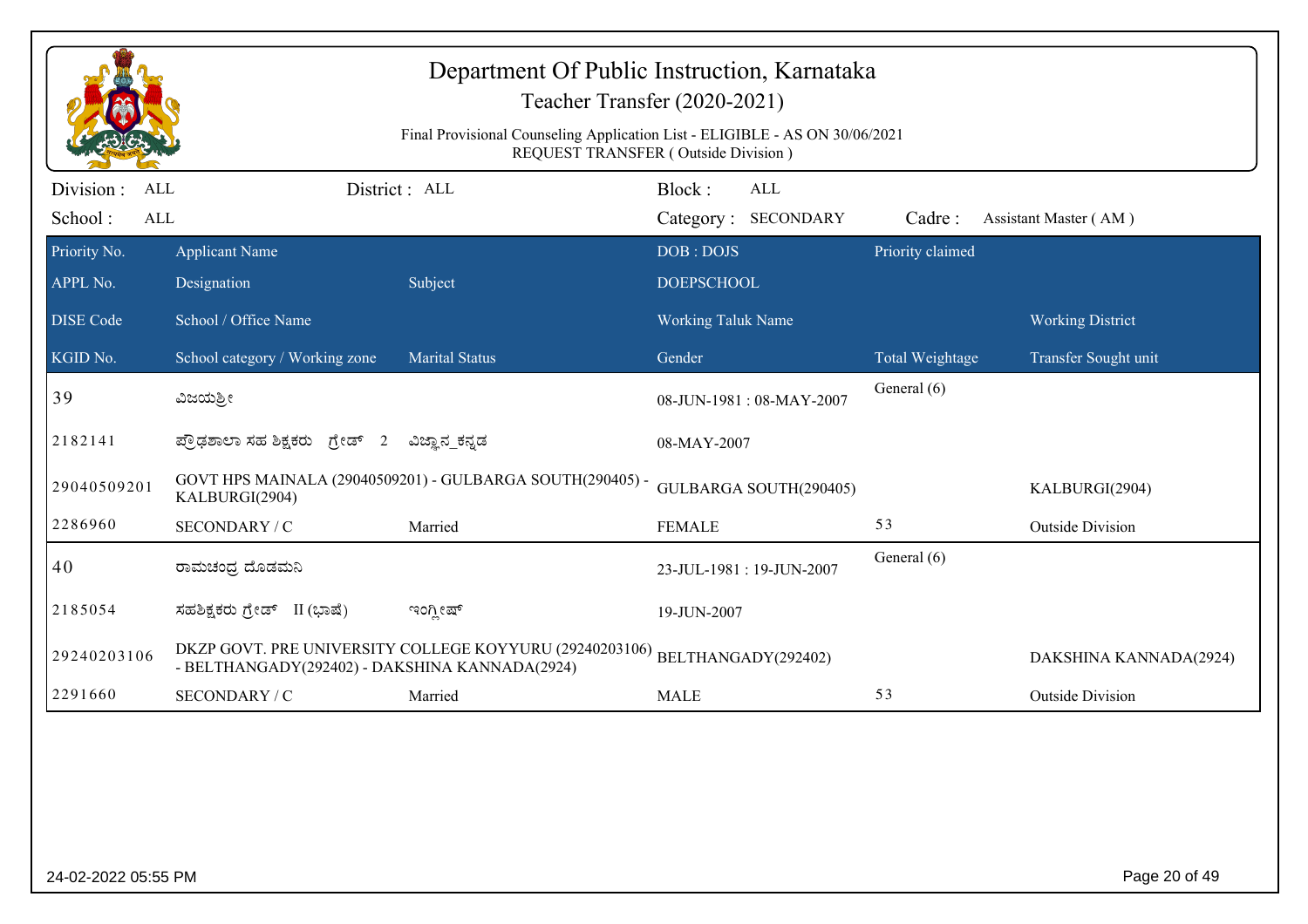|                                     |                                                                                     | Department Of Public Instruction, Karnataka<br>Final Provisional Counseling Application List - ELIGIBLE - AS ON 30/06/2021 | Teacher Transfer (2020-2021)<br><b>REQUEST TRANSFER (Outside Division)</b> |                  |                         |
|-------------------------------------|-------------------------------------------------------------------------------------|----------------------------------------------------------------------------------------------------------------------------|----------------------------------------------------------------------------|------------------|-------------------------|
| Division :<br>ALL<br>School:<br>ALL |                                                                                     | District: ALL                                                                                                              | Block:<br><b>ALL</b><br>Category: SECONDARY                                | Cadre:           | Assistant Master (AM)   |
| Priority No.<br>APPL No.            | <b>Applicant Name</b><br>Designation                                                | Subject                                                                                                                    | DOB: DOJS<br><b>DOEPSCHOOL</b>                                             | Priority claimed |                         |
| <b>DISE Code</b>                    | School / Office Name                                                                |                                                                                                                            | Working Taluk Name                                                         |                  | <b>Working District</b> |
| KGID No.                            | School category / Working zone                                                      | <b>Marital Status</b>                                                                                                      | Gender                                                                     | Total Weightage  | Transfer Sought unit    |
| 41                                  | ಶ್ರೀಧರ ಪಿ ಎಂ                                                                        |                                                                                                                            | 15-APR-1982: 30-NOV-2005                                                   | General (6)      |                         |
| 2180867                             | ಸಹಶಿಕ್ಷಕರು ಗ್ರೇಡ್ II (ಜೀವ ವಿಜ್ಞಾನ) ಸಿಬಿಜಡ್ ಕನ್ನಡ                                    |                                                                                                                            | 10-NOV-2014                                                                |                  |                         |
| 29110710202                         | GOVT KAN HIGH SCHOOL SHIRAGAMBI (29110710202) -<br>HIREKERUR(291107) - HAVERI(2911) |                                                                                                                            | HIREKERUR(291107)                                                          |                  | <b>HAVERI(2911)</b>     |
| 2000235                             | SECONDARY / C                                                                       | Married                                                                                                                    | <b>MALE</b>                                                                | 52               | <b>Outside Division</b> |
| 42                                  | ಪ್ರಹ್ಲಾದ ಬಿ ಎನ್                                                                     |                                                                                                                            | 20-JUL-1978: 23-JUN-2007                                                   | General (6)      |                         |
| 2185596                             | ಸಹಶಿಕ್ಷಕರು ಗ್ರೇಡ್   II (ಜೀವ ವಿಜ್ಞಾನ)                                                | ಸಿಬಿಜಡ್_ಕನ್ನಡ                                                                                                              | 30-JUL-2010                                                                |                  |                         |
| 29140105803                         | GHS-DURVIGERE (29140105803) - CHANNAGIRI(291401) -<br>DAVANAGERE(2914)              |                                                                                                                            | CHANNAGIRI(291401)                                                         |                  | DAVANAGERE(2914)        |
| 2265294                             | SECONDARY / C                                                                       | Married                                                                                                                    | <b>MALE</b>                                                                | 50               | <b>Outside Division</b> |
|                                     |                                                                                     |                                                                                                                            |                                                                            |                  |                         |
| 24-02-2022 05:55 PM                 |                                                                                     |                                                                                                                            |                                                                            |                  | Page 21 of 49           |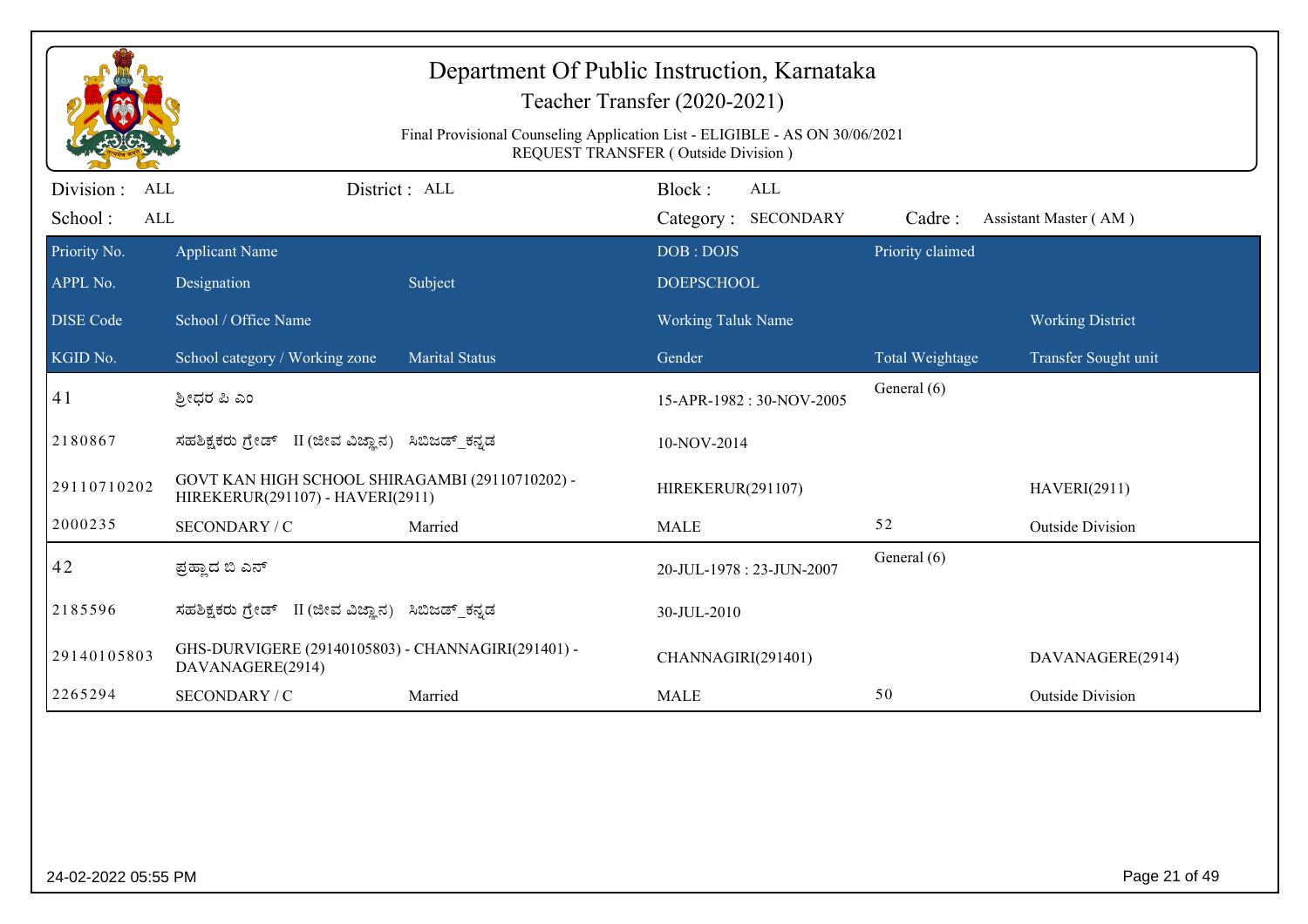|                                           |                                                                           | Department Of Public Instruction, Karnataka<br>Teacher Transfer (2020-2021)<br>Final Provisional Counseling Application List - ELIGIBLE - AS ON 30/06/2021<br><b>REQUEST TRANSFER (Outside Division)</b> |                                |                            |                  |                          |
|-------------------------------------------|---------------------------------------------------------------------------|----------------------------------------------------------------------------------------------------------------------------------------------------------------------------------------------------------|--------------------------------|----------------------------|------------------|--------------------------|
| Division:<br><b>ALL</b><br>School:<br>ALL |                                                                           | District: ALL                                                                                                                                                                                            | Block:                         | ALL<br>Category: SECONDARY | Cadre:           | Assistant Master (AM)    |
| Priority No.<br>APPL No.                  | <b>Applicant Name</b><br>Designation                                      | Subject                                                                                                                                                                                                  | DOB: DOJS<br><b>DOEPSCHOOL</b> |                            | Priority claimed |                          |
| <b>DISE Code</b>                          | School / Office Name                                                      |                                                                                                                                                                                                          | Working Taluk Name             |                            |                  | <b>Working District</b>  |
| KGID No.                                  | School category / Working zone                                            | <b>Marital Status</b>                                                                                                                                                                                    | Gender                         |                            | Total Weightage  | Transfer Sought unit     |
| 43                                        | ಅರ್ಪಣ ಎಲ್                                                                 |                                                                                                                                                                                                          |                                | 20-JUL-1981: 21-JUN-2007   | General (6)      |                          |
| 2185439                                   | ಸಹಶಿಕ್ಷಕರು ಗ್ರೇಡ್ II (ಭೌತವಿಜ್ಞಾನ)                                         | ಪಿಸಿಎಂ_ಕನ್ನಡ                                                                                                                                                                                             | 23-JUL-2010                    |                            |                  |                          |
| 29110102701                               | GHS BUDAPANHALLI (29110102701) - BYADAGI(291101) -<br><b>HAVERI(2911)</b> |                                                                                                                                                                                                          | BYADAGI(291101)                |                            |                  | <b>HAVERI(2911)</b>      |
| 2381245                                   | SECONDARY / C                                                             | Married                                                                                                                                                                                                  | <b>FEMALE</b>                  |                            | 50               | <b>Outside Division</b>  |
| 44                                        | ಶ್ರೀಧರ ಮೇಲಪ್ಪ ಪೋದ್ದಾರ                                                     |                                                                                                                                                                                                          |                                | 22-JUL-1968: 01-SEP-2008   | General (6)      |                          |
| 2185335                                   | ಸಹಶಿಕ್ಷಕರು ಗ್ರೇಡ್ II (ಭೌತವಿಜ್ಞಾನ)                                         | ಪಿಸಿಎಂ ಕನ್ನಡ                                                                                                                                                                                             | 01-SEP-2008                    |                            |                  |                          |
| 29310605807                               | MADHUGIRI(2931)                                                           | GHS CHANGAVARA (29310605807) - SIRA(293106) - TUMAKURU                                                                                                                                                   | SIRA(293106)                   |                            |                  | TUMAKURU MADHUGIRI(2931) |
| 2381065                                   | SECONDARY / C                                                             | Married                                                                                                                                                                                                  | <b>MALE</b>                    |                            | 49               | <b>Outside Division</b>  |
|                                           |                                                                           |                                                                                                                                                                                                          |                                |                            |                  |                          |
| 24-02-2022 05:55 PM                       |                                                                           |                                                                                                                                                                                                          |                                |                            |                  | Page 22 of 49            |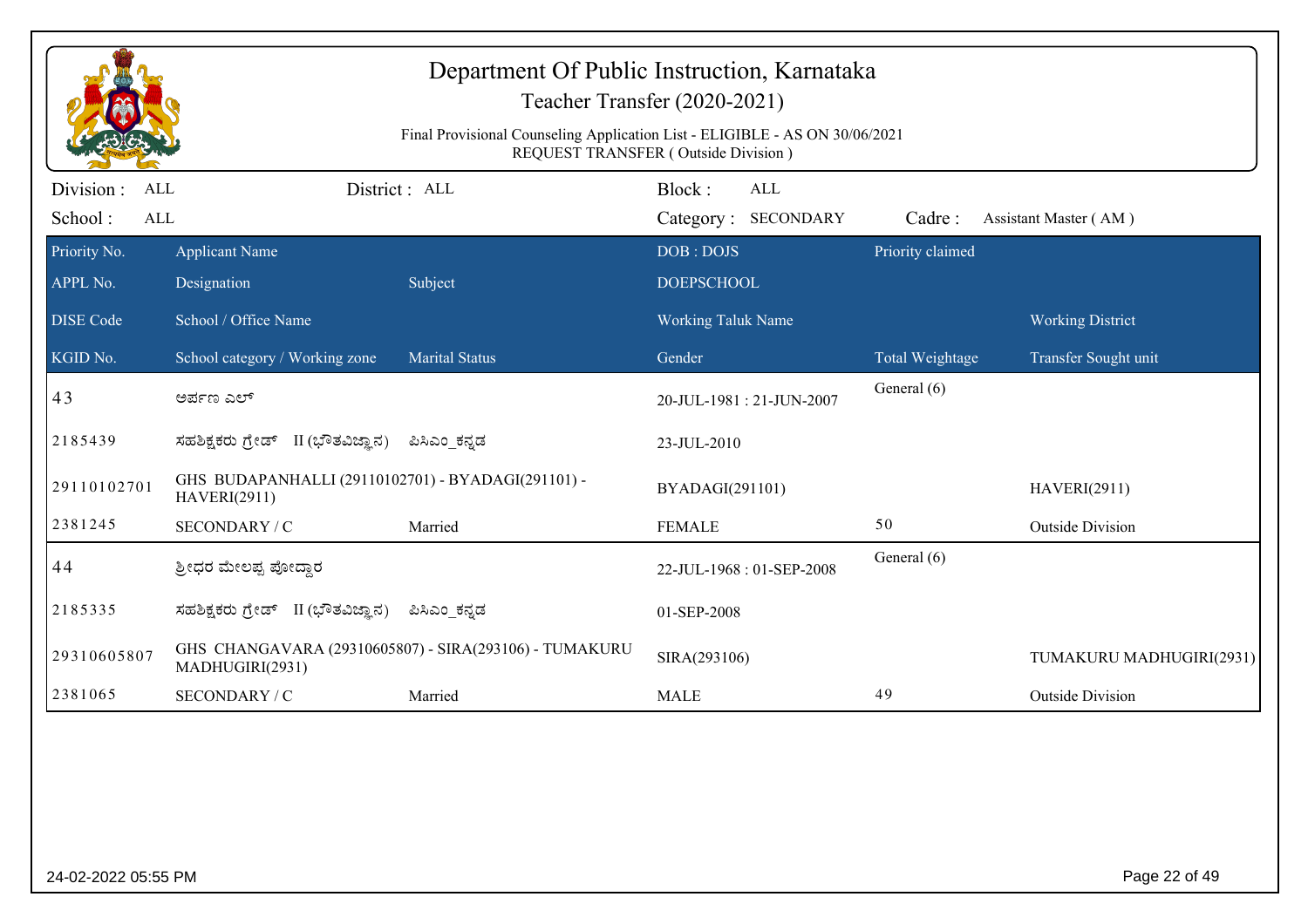|                          |                                                                   | Final Provisional Counseling Application List - ELIGIBLE - AS ON 30/06/2021 | Department Of Public Instruction, Karnataka<br>Teacher Transfer (2020-2021)<br><b>REQUEST TRANSFER (Outside Division)</b> |                  |                         |
|--------------------------|-------------------------------------------------------------------|-----------------------------------------------------------------------------|---------------------------------------------------------------------------------------------------------------------------|------------------|-------------------------|
| Division :<br>ALL        |                                                                   | District: ALL                                                               | Block:<br><b>ALL</b>                                                                                                      |                  |                         |
| School:<br>ALL           |                                                                   |                                                                             | Category: SECONDARY                                                                                                       | Cadre:           | Assistant Master (AM)   |
| Priority No.<br>APPL No. | <b>Applicant Name</b><br>Designation                              | Subject                                                                     | DOB: DOJS<br><b>DOEPSCHOOL</b>                                                                                            | Priority claimed |                         |
| <b>DISE Code</b>         | School / Office Name                                              |                                                                             | <b>Working Taluk Name</b>                                                                                                 |                  | <b>Working District</b> |
| KGID No.                 | School category / Working zone                                    | <b>Marital Status</b>                                                       | Gender                                                                                                                    | Total Weightage  | Transfer Sought unit    |
| 45                       | ರಾಜಣ್ಣ ಕೇ.ಟಿ                                                      |                                                                             | 03-JAN-1969: 05-SEP-2008                                                                                                  | General (6)      |                         |
| 2184631                  | ಸಹಶಿಕ್ಷಕರು ಗ್ರೇಡ್ II (ಭಾಷೆ)                                       | ಹಿಂದಿ                                                                       | 05-SEP-2008                                                                                                               |                  |                         |
| 29060614407              | GHS TORANADINNI (29060614407) - MANVI(290606) -<br>RAICHUR(2906)  |                                                                             | MANVI(290606)                                                                                                             |                  | RAICHUR(2906)           |
| 2118556                  | SECONDARY / C                                                     | Married                                                                     | <b>MALE</b>                                                                                                               | 49               | <b>Outside Division</b> |
| 46                       | ನಾಗರತ್ನ ಜೆ.ಎಂ                                                     |                                                                             | 23-JUL-1971: 07-JUL-2008                                                                                                  | General (6)      |                         |
| 2181851                  | II (ಭೌತವಿಜ್ಞಾನ)<br>ಸಹಶಿಕ್ಷಕರು ಗ್ರೇಡ್                              | ಪಿಸಿಎಂ ಕನ್ನಡ                                                                | 07-JUL-2008                                                                                                               |                  |                         |
| 29190703101              | GHS BEGLIHOSAHALLI (29190703101) - KOLAR(291907) -<br>KOLAR(2919) |                                                                             | KOLAR(291907)                                                                                                             |                  | KOLAR(2919)             |
| 2325013                  | SECONDARY / C                                                     | Married                                                                     | <b>FEMALE</b>                                                                                                             | 49               | <b>Outside Division</b> |
|                          |                                                                   |                                                                             |                                                                                                                           |                  |                         |
| 24-02-2022 05:55 PM      |                                                                   |                                                                             |                                                                                                                           |                  | Page 23 of 49           |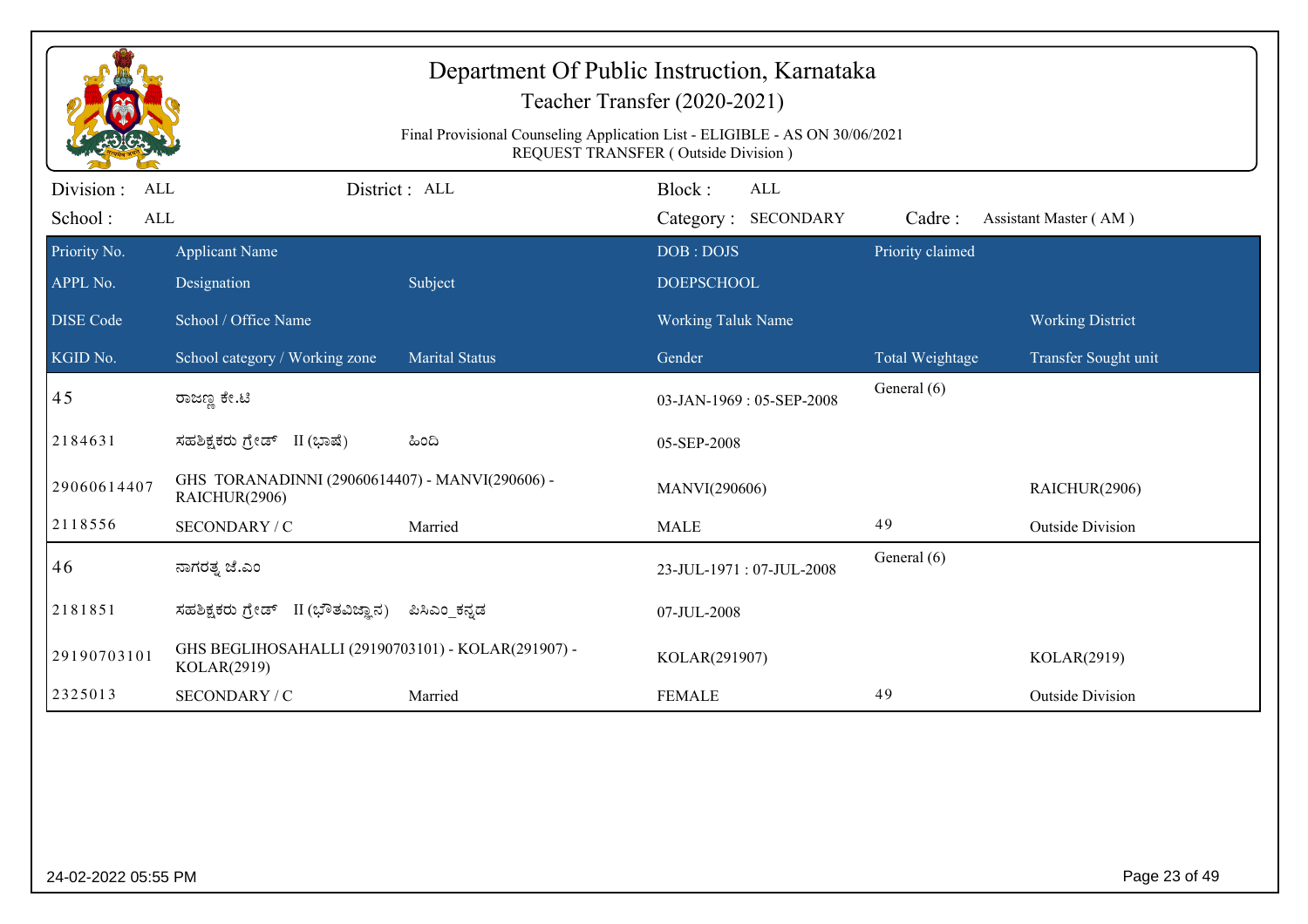|                          |                                                                                     |                       | Teacher Transfer (2020-2021)                                                                                       |                  |                         |
|--------------------------|-------------------------------------------------------------------------------------|-----------------------|--------------------------------------------------------------------------------------------------------------------|------------------|-------------------------|
|                          |                                                                                     |                       | Final Provisional Counseling Application List - ELIGIBLE - AS ON 30/06/2021<br>REQUEST TRANSFER (Outside Division) |                  |                         |
| Division :<br><b>ALL</b> |                                                                                     | District: ALL         | Block:<br>ALL                                                                                                      |                  |                         |
| School:<br>ALL           |                                                                                     |                       | Category: SECONDARY                                                                                                | Cadre:           | Assistant Master (AM)   |
| Priority No.             | <b>Applicant Name</b>                                                               |                       | DOB: DOJS                                                                                                          | Priority claimed |                         |
| APPL No.                 | Designation                                                                         | Subject               | <b>DOEPSCHOOL</b>                                                                                                  |                  |                         |
| <b>DISE Code</b>         | School / Office Name                                                                |                       | <b>Working Taluk Name</b>                                                                                          |                  | <b>Working District</b> |
| KGID No.                 | School category / Working zone                                                      | <b>Marital Status</b> | Gender                                                                                                             | Total Weightage  | Transfer Sought unit    |
| 47                       | ಶ್ರೀ ಉಮಾಪತಿ ಎಲ್                                                                     |                       | 12-APR-1978 : 14-AUG-2008                                                                                          | General (6)      |                         |
| 2179893                  | ಸಹಶಿಕ್ಷಕರು ಗ್ರೇಡ್ II (ಜೀವ ವಿಜ್ಞಾನ)                                                  | ಸಿಬಿಜಡ್ ಕನ್ನಡ         | 14-AUG-2008                                                                                                        |                  |                         |
| 29110704803              | GOVT KAN HIGH SCHOOL HIREKABBAR (29110704803) -<br>HIREKERUR(291107) - HAVERI(2911) |                       | HIREKERUR(291107)                                                                                                  |                  | <b>HAVERI(2911)</b>     |
| 2253579                  | SECONDARY / C                                                                       | Married               | <b>MALE</b>                                                                                                        | 49               | <b>Outside Division</b> |
| 48                       | ಅಮರೇಶ್                                                                              |                       | 12-JUN-1978: 06-SEP-2008                                                                                           | General (6)      |                         |
| 2177216                  | ಸಹಶಿಕ್ಷಕರು ಗ್ರೇಡ್ II (ಜೀವ ವಿಜ್ಞಾನ) ಸಿಬಿಜಡ್ ಕನ್ನಡ                                    |                       | 06-SEP-2008                                                                                                        |                  |                         |
| 29190210203              | GHS DODDA PONNANDAHALLI (29190210203) -<br>BANGARAPETE(291902) - KOLAR(2919)        |                       | BANGARAPETE(291902)                                                                                                |                  | KOLAR(2919)             |
| 2324893                  | SECONDARY / C                                                                       | Married               | <b>MALE</b>                                                                                                        | 49               | <b>Outside Division</b> |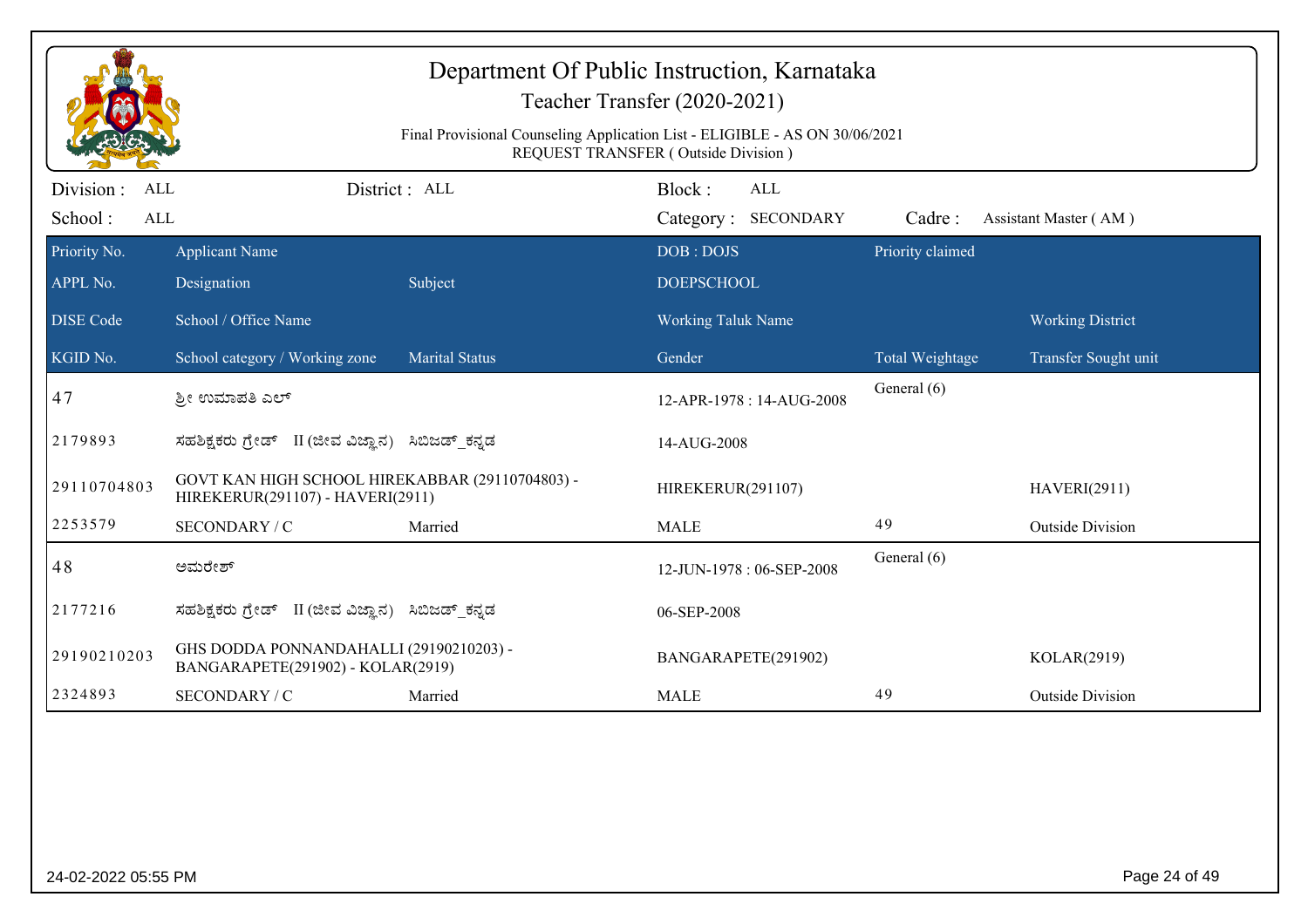|                          |                                                                   | Final Provisional Counseling Application List - ELIGIBLE - AS ON 30/06/2021 | Department Of Public Instruction, Karnataka<br>Teacher Transfer (2020-2021)<br><b>REQUEST TRANSFER (Outside Division)</b> |                  |                         |
|--------------------------|-------------------------------------------------------------------|-----------------------------------------------------------------------------|---------------------------------------------------------------------------------------------------------------------------|------------------|-------------------------|
| Division :<br>ALL        |                                                                   | District: ALL                                                               | Block:<br><b>ALL</b>                                                                                                      |                  |                         |
| School:<br>ALL           |                                                                   |                                                                             | Category: SECONDARY                                                                                                       | Cadre:           | Assistant Master (AM)   |
| Priority No.<br>APPL No. | <b>Applicant Name</b><br>Designation                              | Subject                                                                     | DOB: DOJS<br><b>DOEPSCHOOL</b>                                                                                            | Priority claimed |                         |
| <b>DISE</b> Code         | School / Office Name                                              |                                                                             | <b>Working Taluk Name</b>                                                                                                 |                  | <b>Working District</b> |
| KGID No.                 | School category / Working zone                                    | <b>Marital Status</b>                                                       | Gender                                                                                                                    | Total Weightage  | Transfer Sought unit    |
| 49                       | ನಂದಾ . ಎನ್ . ವಿ                                                   |                                                                             | 17-MAY-1980: 21-JAN-2006                                                                                                  | General (6)      |                         |
| 2184213                  | ಸಹಶಿಕ್ಷಕರು ಗ್ರೇಡ್ II (ಭಾಷೆ)                                       | ಹಿಂದಿ                                                                       | 11-JUL-2014                                                                                                               |                  |                         |
| 29160404402              | GHS UPPINAKUDRU (29160404402) - BYNDOOR(291604) -<br>UDUPI(2916)  |                                                                             | BYNDOOR(291604)                                                                                                           |                  | <b>UDUPI(2916)</b>      |
| 1923772                  | SECONDARY / C                                                     | Married                                                                     | <b>FEMALE</b>                                                                                                             | 49               | <b>Outside Division</b> |
| 50                       | ಕಾಡಪ್ಪಾ ವಿಠಲ ಮೋಪಗಾರ                                               |                                                                             | 30-JUN-1983: 27-JUN-2008                                                                                                  | General (6)      |                         |
| 2184923                  | ಸಹಶಿಕ್ಷಕರು ಗ್ರೇಡ್ II (ಭಾಷೆ)                                       | ಕನ್ನಡ                                                                       | 27-JUN-2008                                                                                                               |                  |                         |
| 29230216402              | GHS HANYALU (29230216402) - ARAKALAGUDU(292302) -<br>HASSAN(2923) |                                                                             | ARAKALAGUDU(292302)                                                                                                       |                  | HASSAN(2923)            |
| 2206000                  | SECONDARY / C                                                     | Married                                                                     | <b>MALE</b>                                                                                                               | 49               | <b>Outside Division</b> |
|                          |                                                                   |                                                                             |                                                                                                                           |                  |                         |
| 24-02-2022 05:55 PM      |                                                                   |                                                                             |                                                                                                                           |                  | Page 25 of 49           |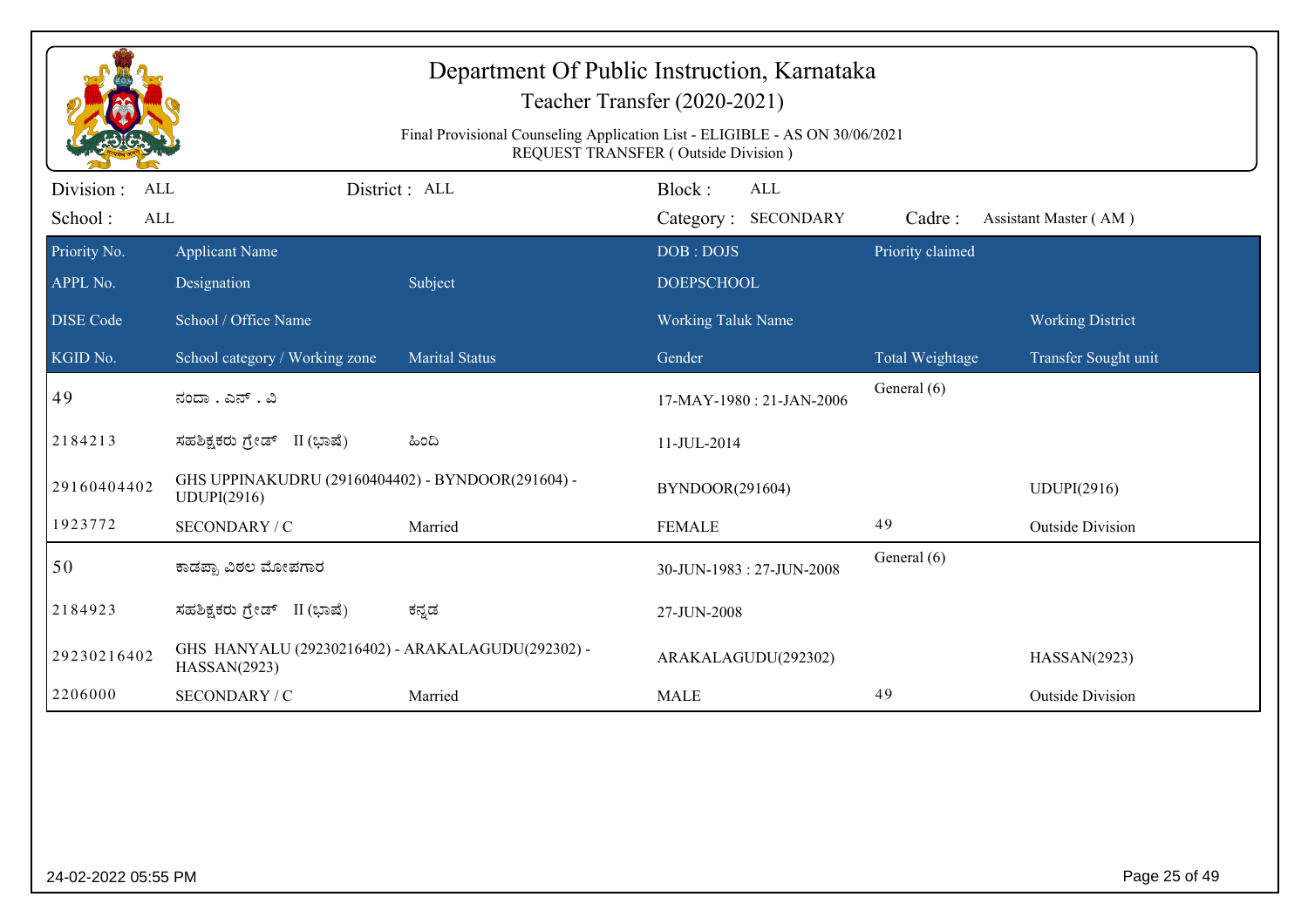|                                                   |                                                                                                    | Department Of Public Instruction, Karnataka<br>Final Provisional Counseling Application List - ELIGIBLE - AS ON 30/06/2021 | Teacher Transfer (2020-2021)<br>REQUEST TRANSFER (Outside Division) |                  |                         |
|---------------------------------------------------|----------------------------------------------------------------------------------------------------|----------------------------------------------------------------------------------------------------------------------------|---------------------------------------------------------------------|------------------|-------------------------|
| Division :<br><b>ALL</b><br>School:<br><b>ALL</b> |                                                                                                    | District : ALL                                                                                                             | Block:<br><b>ALL</b><br>Category: SECONDARY                         | Cadre:           | Assistant Master (AM)   |
| Priority No.<br>APPL No.                          | <b>Applicant Name</b><br>Designation                                                               | Subject                                                                                                                    | DOB: DOJS<br><b>DOEPSCHOOL</b>                                      | Priority claimed |                         |
| <b>DISE Code</b>                                  | School / Office Name                                                                               |                                                                                                                            | Working Taluk Name                                                  |                  | <b>Working District</b> |
| KGID No.                                          | School category / Working zone                                                                     | Marital Status                                                                                                             | Gender                                                              | Total Weightage  | Transfer Sought unit    |
| 51                                                | ವೀರೇಂದ್ರ ಬಿ.ಎಸ್.                                                                                   |                                                                                                                            | 19-JAN-1983: 09-MAY-2007                                            | General (6)      |                         |
| 2181640                                           | ಪ್ರೌಢಶಾಲಾ ಸಹ ಶಿಕ್ಷಕರು ಗ್ರೇಡ್ 2                                                                     | ವಿಜ್ಞಾನ ಕನ್ನಡ                                                                                                              | 15-AUG-2013                                                         |                  |                         |
| 29320710701                                       | GHPS NERALURU (29320710701) - CHANNAPATNA(293207) -<br>RAMANAGARA(2932)                            |                                                                                                                            | CHANNAPATNA(293207)                                                 |                  | RAMANAGARA(2932)        |
| 2304750                                           | SECONDARY / C                                                                                      | Married                                                                                                                    | <b>MALE</b>                                                         | 47               | <b>Outside Division</b> |
| 52                                                | ಸುಮಾ.ಸಿ.ಹೊಂಬಳ                                                                                      |                                                                                                                            | 28-FEB-1984: 30-SEP-2008                                            | General (6)      |                         |
| 2180499                                           | ಸಹಶಿಕ್ಷಕರು ಗ್ರೇಡ್ II (ಜೀವ ವಿಜ್ಞಾನ) ಸಿಬಿಜಡ್_ಕನ್ನಡ                                                   |                                                                                                                            | 09-JUN-2011                                                         |                  |                         |
| 29070914507                                       | GOVT JUNIOR COLLEGE HIGH SCHOOL SECTION TALAKAL<br>(29070914507) - YELBURGA(290709) - KOPPAL(2907) |                                                                                                                            | YELBURGA(290709)                                                    |                  | KOPPAL(2907)            |
| 2253891                                           | SECONDARY / C                                                                                      | Married                                                                                                                    | <b>FEMALE</b>                                                       | 46               | <b>Outside Division</b> |
|                                                   |                                                                                                    |                                                                                                                            |                                                                     |                  |                         |
| 24-02-2022 05:55 PM                               |                                                                                                    |                                                                                                                            |                                                                     |                  | Page 26 of 49           |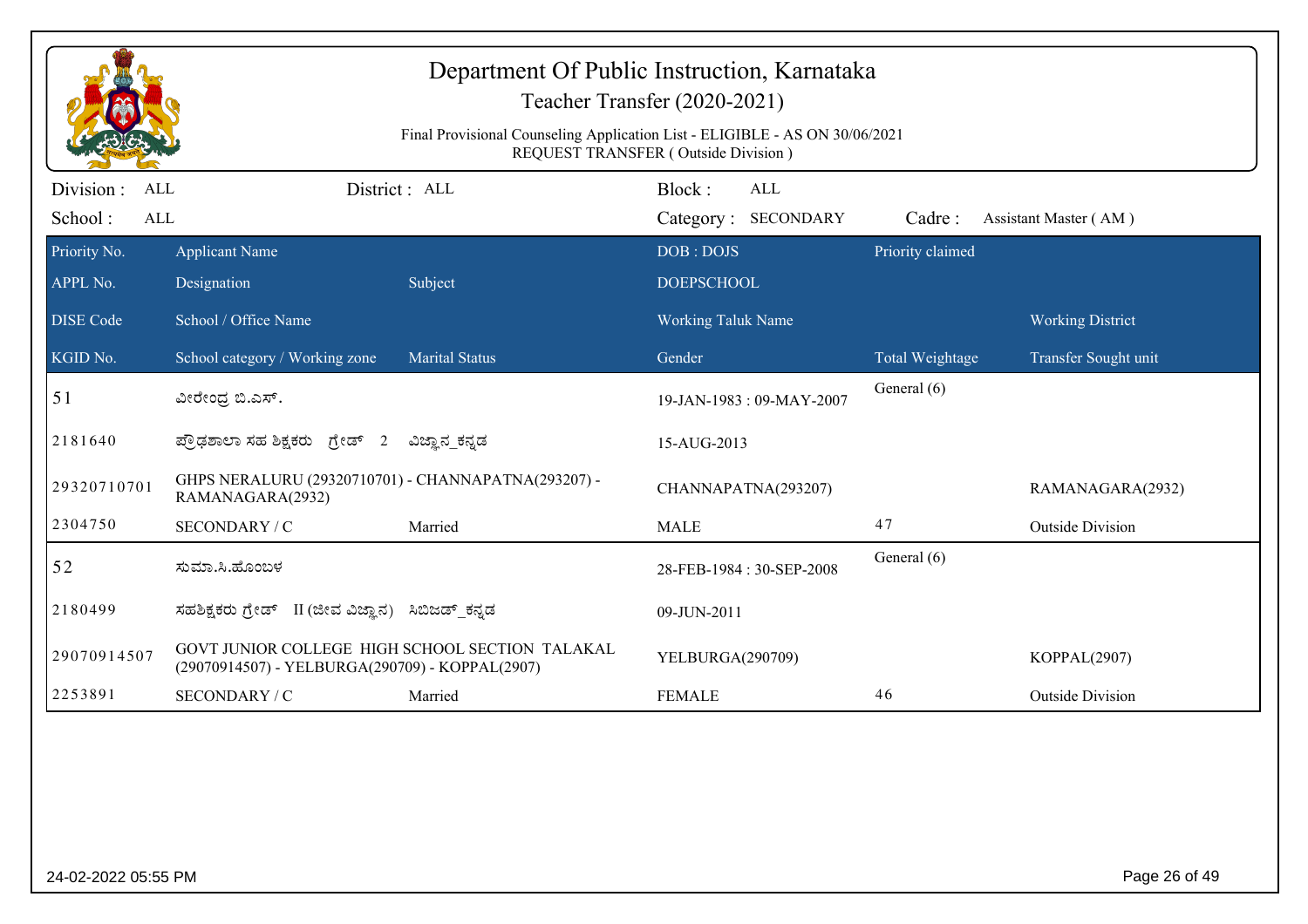|                          |                                                                         | Department Of Public Instruction, Karnataka<br>Final Provisional Counseling Application List - ELIGIBLE - AS ON 30/06/2021 | Teacher Transfer (2020-2021)<br>REQUEST TRANSFER (Outside Division) |                        |                         |
|--------------------------|-------------------------------------------------------------------------|----------------------------------------------------------------------------------------------------------------------------|---------------------------------------------------------------------|------------------------|-------------------------|
| Division :<br><b>ALL</b> |                                                                         | District: ALL                                                                                                              | Block:<br><b>ALL</b>                                                |                        |                         |
| School:<br>ALL           |                                                                         |                                                                                                                            | Category: SECONDARY                                                 | Cadre:                 | Assistant Master (AM)   |
| Priority No.             | <b>Applicant Name</b>                                                   |                                                                                                                            | DOB: DOJS                                                           | Priority claimed       |                         |
| APPL No.                 | Designation                                                             | Subject                                                                                                                    | <b>DOEPSCHOOL</b>                                                   |                        |                         |
| <b>DISE Code</b>         | School / Office Name                                                    |                                                                                                                            | Working Taluk Name                                                  |                        | <b>Working District</b> |
| KGID No.                 | School category / Working zone                                          | <b>Marital Status</b>                                                                                                      | Gender                                                              | <b>Total Weightage</b> | Transfer Sought unit    |
| 53                       | ಶ್ರಿ‼ೇದೇವಿ                                                              |                                                                                                                            | 25-APR-1976: 07-FEB-2004                                            | General (6)            |                         |
| 2176939                  | ಸಹಶಿಕ್ಷಕರು ಗ್ರೇಡ್ II (ಜೀವ ವಿಜ್ಞಾನ) ಸಿಬಿಜಡ್ ಕನ್ನಡ                        |                                                                                                                            | 01-SEP-2015                                                         |                        |                         |
| 29050408304              | GOVT H.S.MALEGAON (29050408304) - BIDAR(290504) -<br><b>BIDAR(2905)</b> |                                                                                                                            | BIDAR(290504)                                                       |                        | <b>BIDAR(2905)</b>      |
| 1915052                  | SECONDARY / C                                                           | Married                                                                                                                    | <b>FEMALE</b>                                                       | 45                     | <b>Outside Division</b> |
| 54                       | ನಾಗರಾಜ ವ್ಲಿ.ಎನ್                                                         |                                                                                                                            | 16-APR-1980: 05-JUL-2007                                            | General (6)            |                         |
| 2180982                  | ಸಹಶಿಕ್ಷಕರು ಗ್ರೇಡ್ II (ಭಾಷೆ)                                             | ಕನ್ನಡ                                                                                                                      | 06-JAN-2017                                                         |                        |                         |
| 29070911001              | GHPS RYAVANAKI (29070911001) - YELBURGA(290709) -<br>KOPPAL(2907)       |                                                                                                                            | YELBURGA(290709)                                                    |                        | KOPPAL(2907)            |
| 2171673                  | SECONDARY / C                                                           | Married                                                                                                                    | <b>MALE</b>                                                         | 43                     | <b>Outside Division</b> |
|                          |                                                                         |                                                                                                                            |                                                                     |                        |                         |
| 24-02-2022 05:55 PM      |                                                                         |                                                                                                                            |                                                                     |                        | Page 27 of 49           |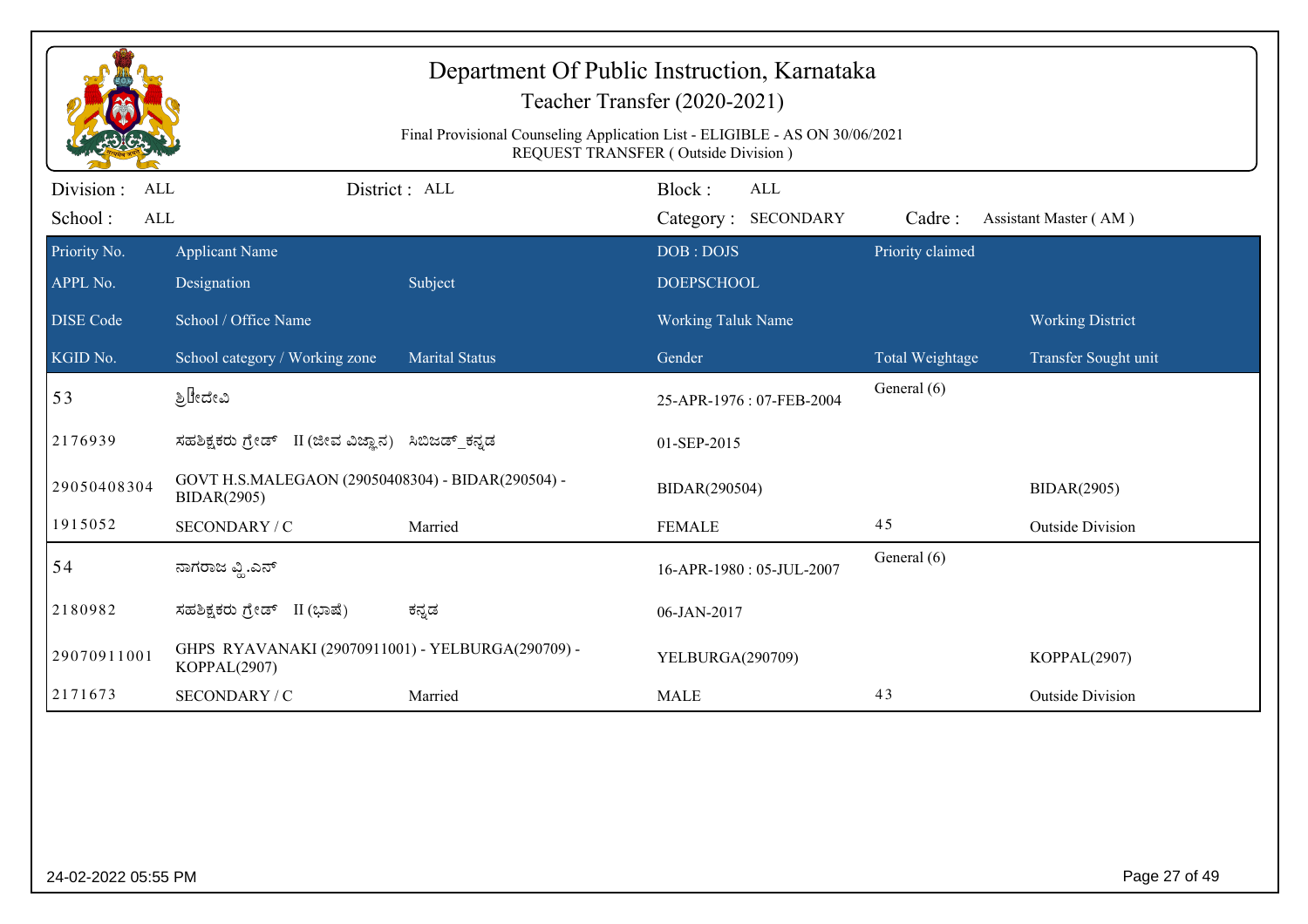|                                            |                                | Department Of Public Instruction, Karnataka<br>Final Provisional Counseling Application List - ELIGIBLE - AS ON 30/06/2021 | Teacher Transfer (2020-2021)<br>REQUEST TRANSFER (Outside Division) |                  |                         |
|--------------------------------------------|--------------------------------|----------------------------------------------------------------------------------------------------------------------------|---------------------------------------------------------------------|------------------|-------------------------|
| Division :<br><b>ALL</b><br>School:<br>ALL |                                | District: ALL                                                                                                              | Block:<br><b>ALL</b><br>Category: SECONDARY                         | Cadre:           | Assistant Master (AM)   |
| Priority No.                               | <b>Applicant Name</b>          |                                                                                                                            | DOB: DOJS                                                           | Priority claimed |                         |
| APPL No.                                   | Designation                    | Subject                                                                                                                    | <b>DOEPSCHOOL</b>                                                   |                  |                         |
| <b>DISE Code</b>                           | School / Office Name           |                                                                                                                            | <b>Working Taluk Name</b>                                           |                  | <b>Working District</b> |
| KGID No.                                   | School category / Working zone | <b>Marital Status</b>                                                                                                      | Gender                                                              | Total Weightage  | Transfer Sought unit    |
| 55                                         | ಶಾಂತವ್ಯ ನಾಯ್ಕರ್                |                                                                                                                            | 21-APR-1981: 31-OCT-2008                                            | General (6)      |                         |
| 2184129                                    | ಸಹಶಿಕ್ಷಕರು ಗ್ರೇಡ್ II (ಕಲಾ)     | ಕಲ್_ಕನ್ನಡ                                                                                                                  | 10-JUN-2014                                                         |                  |                         |
| 29140104002                                | DAVANAGERE(2914)               | GJC-CHIKKAGANGURU (29140104002) - CHANNAGIRI(291401) -                                                                     | CHANNAGIRI(291401)                                                  |                  | DAVANAGERE(2914)        |
| 2162567                                    | SECONDARY / C                  | Married                                                                                                                    | <b>FEMALE</b>                                                       | 43               | <b>Outside Division</b> |
| 56                                         | ಲಕ್ಷ್ಮಿ ಎಲ್ ಎ                  |                                                                                                                            | 07-MAR-1985: 30-MAY-2007                                            | General (6)      |                         |
| 2184142                                    | ಸಹಶಿಕ್ಷಕರು ಗ್ರೇಡ್ II (ಭಾಷೆ)    | ಇಂಗ್ಲೀಷ್                                                                                                                   | 01-JUN-2017                                                         |                  |                         |
| 29320711603                                | RAMANAGARA(2932)               | G HS J.BYADARAHALLI (29320711603) - CHANNAPATNA(293207) -                                                                  | CHANNAPATNA(293207)                                                 |                  | RAMANAGARA(2932)        |
| 2094159                                    | SECONDARY / C                  | Married                                                                                                                    | <b>FEMALE</b>                                                       | 43               | <b>Outside Division</b> |
|                                            |                                |                                                                                                                            |                                                                     |                  |                         |
| 24-02-2022 05:55 PM                        |                                |                                                                                                                            |                                                                     |                  | Page 28 of 49           |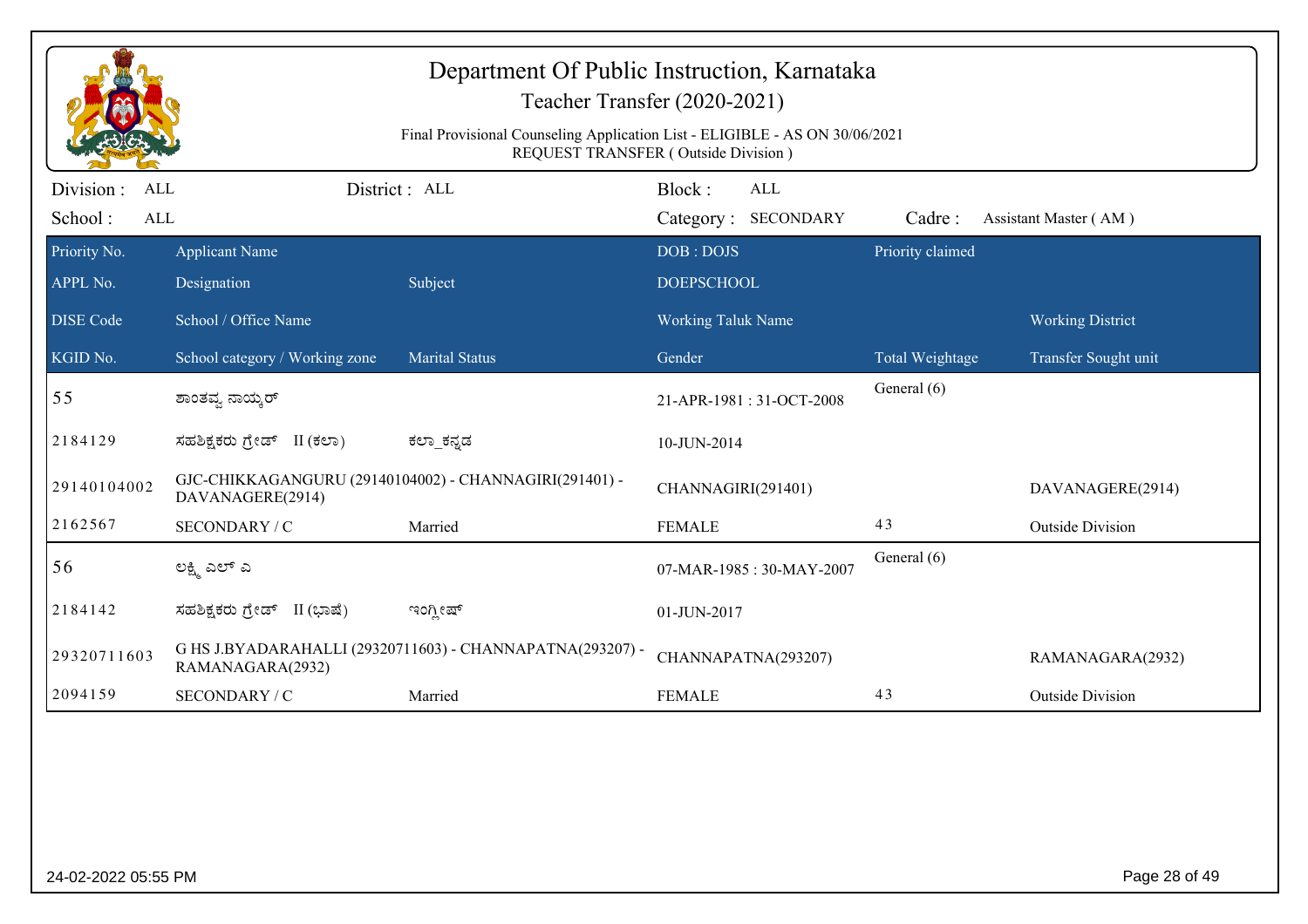|                         |                                                                                  | Department Of Public Instruction, Karnataka<br>Final Provisional Counseling Application List - ELIGIBLE - AS ON 30/06/2021 | Teacher Transfer (2020-2021)<br>REQUEST TRANSFER (Outside Division) |                  |                         |
|-------------------------|----------------------------------------------------------------------------------|----------------------------------------------------------------------------------------------------------------------------|---------------------------------------------------------------------|------------------|-------------------------|
| Division:<br><b>ALL</b> |                                                                                  | District: ALL                                                                                                              | Block:<br>ALL                                                       |                  |                         |
| School:<br><b>ALL</b>   |                                                                                  |                                                                                                                            | Category: SECONDARY                                                 | Cadre:           | Assistant Master (AM)   |
| Priority No.            | <b>Applicant Name</b>                                                            |                                                                                                                            | DOB: DOJS                                                           | Priority claimed |                         |
| APPL No.                | Designation                                                                      | Subject                                                                                                                    | <b>DOEPSCHOOL</b>                                                   |                  |                         |
| <b>DISE Code</b>        | School / Office Name                                                             |                                                                                                                            | Working Taluk Name                                                  |                  | <b>Working District</b> |
| KGID No.                | School category / Working zone                                                   | <b>Marital Status</b>                                                                                                      | Gender                                                              | Total Weightage  | Transfer Sought unit    |
| 57                      | ವಾಣಿಶ್ರೀ ಎನ್.                                                                    |                                                                                                                            | 22-JUL-1975: 08-JUL-2010                                            | General (6)      |                         |
| 2176430                 | ಸಹಶಿಕ್ಷಕರು ಗ್ರೇಡ್ II (ಜೀವ ವಿಜ್ಞಾನ) ಸಿಬಿಜಡ್ ಕನ್ನಡ                                 |                                                                                                                            | 08-JUL-2010                                                         |                  |                         |
| 29040102407             | GHS CHICHANSUR (29040102407) - ALAND(290401) -<br>KALBURGI(2904)                 |                                                                                                                            | ALAND(290401)                                                       |                  | KALBURGI(2904)          |
| 2289059                 | SECONDARY / C                                                                    | Unmarried                                                                                                                  | <b>FEMALE</b>                                                       | 41               | <b>Outside Division</b> |
| 58                      | ಬಾಳಪ್ಪಾ ಹತ್ತರಕಿ                                                                  |                                                                                                                            | 01-AUG-1980: 10-JUL-2010                                            | General (6)      |                         |
| 2176612                 | ಸಹಶಿಕ್ಷಕರು ಗ್ರೇಡ್ II (ಕಲಾ)                                                       | ಕಲ್_ಕನ್ನಡ                                                                                                                  | 10-JUL-2010                                                         |                  |                         |
| 29050206903             | GOVT HIGH SCHOOL HIRNAGAON (29050206903) -<br>BASAVAKALYAN(290502) - BIDAR(2905) |                                                                                                                            | BASAVAKALYAN(290502)                                                |                  | <b>BIDAR(2905)</b>      |
| 2432351                 | SECONDARY / C                                                                    | Married                                                                                                                    | <b>MALE</b>                                                         | 41               | <b>Outside Division</b> |
|                         |                                                                                  |                                                                                                                            |                                                                     |                  |                         |

24-02-2022 05:55 PM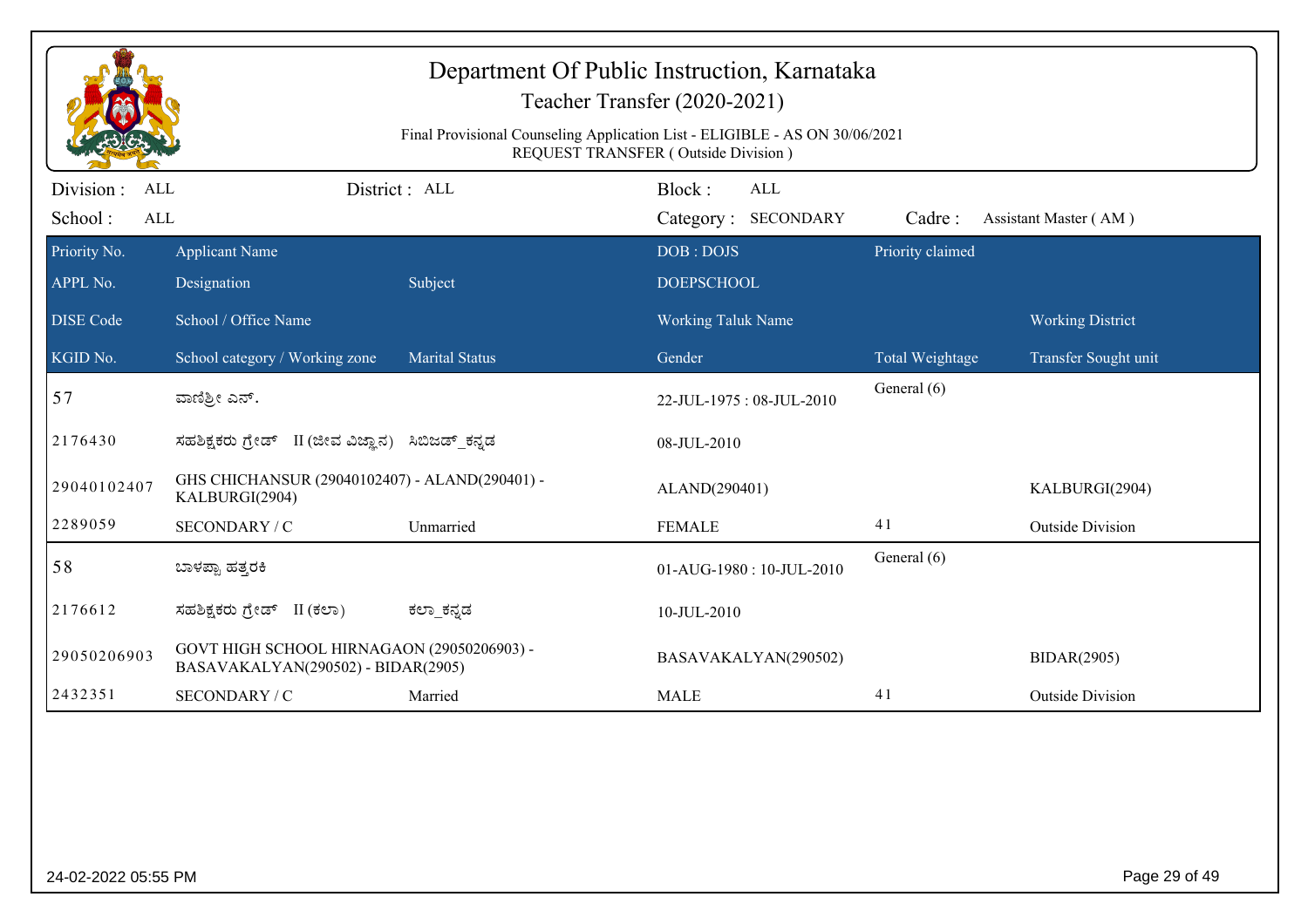|                          |                                                                   | Department Of Public Instruction, Karnataka<br>Teacher Transfer (2020-2021)<br>Final Provisional Counseling Application List - ELIGIBLE - AS ON 30/06/2021<br>REQUEST TRANSFER (Outside Division) |                                |                     |                  |                         |
|--------------------------|-------------------------------------------------------------------|---------------------------------------------------------------------------------------------------------------------------------------------------------------------------------------------------|--------------------------------|---------------------|------------------|-------------------------|
| Division :<br><b>ALL</b> | District: ALL                                                     |                                                                                                                                                                                                   | Block:                         | <b>ALL</b>          |                  |                         |
| School:<br>ALL           |                                                                   |                                                                                                                                                                                                   |                                | Category: SECONDARY | Cadre:           | Assistant Master (AM)   |
| Priority No.<br>APPL No. | <b>Applicant Name</b>                                             | Subject                                                                                                                                                                                           | DOB: DOJS<br><b>DOEPSCHOOL</b> |                     | Priority claimed |                         |
|                          | Designation                                                       |                                                                                                                                                                                                   |                                |                     |                  |                         |
| <b>DISE Code</b>         | School / Office Name                                              |                                                                                                                                                                                                   | <b>Working Taluk Name</b>      |                     |                  | <b>Working District</b> |
| KGID No.                 | School category / Working zone                                    | <b>Marital Status</b>                                                                                                                                                                             | Gender                         |                     | Total Weightage  | Transfer Sought unit    |
| 59                       | ಮಂಜುಳ                                                             |                                                                                                                                                                                                   | 27-JUN-1983: 02-JUL-2008       |                     | General (6)      |                         |
| 2183487                  | ಸಹಶಿಕ್ಷಕರು ಗ್ರೇಡ್ II (ಭಾಷೆ)                                       | ಕನ್ನಡ                                                                                                                                                                                             | 06-OCT-2016                    |                     |                  |                         |
| 29120505005              | GHS RAMA SAGARA (29120505005) - HOSPET(291205) -<br>BALLARI(2912) |                                                                                                                                                                                                   | HOSPET(291205)                 |                     |                  | BALLARI(2912)           |
| 2305777                  | SECONDARY / C                                                     | Married                                                                                                                                                                                           | <b>FEMALE</b>                  |                     | 41               | <b>Outside Division</b> |
| 60                       | ಹಣಮಂತ ಟಿಂಗಾಣಿ                                                     |                                                                                                                                                                                                   | 01-JUL-1984: 26-JUL-2010       |                     | General (6)      |                         |
| 2178170                  | ಸಹಶಿಕ್ಷಕರು ಗ್ರೇಡ್ II (ಭೌತವಿಜ್ಞಾನ)                                 | ಪಿಸಿಎಂ ಕನ್ನಡ                                                                                                                                                                                      | 26-JUL-2010                    |                     |                  |                         |
| 29260302106              | - H.D.KOTE(292603) - MYSURU(2926)                                 | KARNATAKA PUBLIC SCHOOLS GHS B MATAKERE (29260302106)                                                                                                                                             | H.D.KOTE(292603)               |                     |                  | MYSURU(2926)            |
| 2481269                  | SECONDARY / C                                                     | Married                                                                                                                                                                                           | <b>MALE</b>                    |                     | 41               | <b>Outside Division</b> |
|                          |                                                                   |                                                                                                                                                                                                   |                                |                     |                  |                         |
| 24-02-2022 05:55 PM      |                                                                   |                                                                                                                                                                                                   |                                |                     |                  | Page 30 of 49           |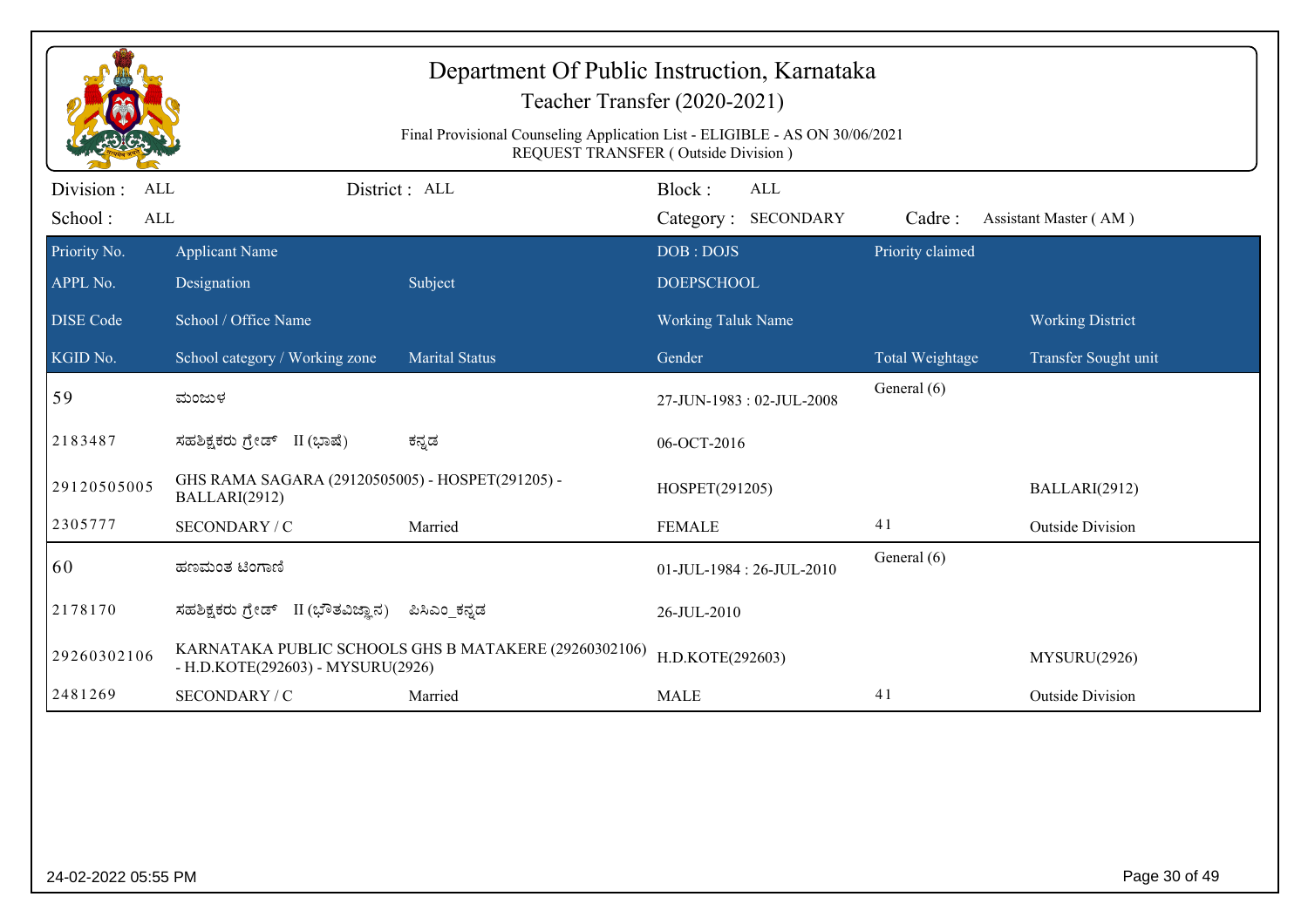|                          |                                                                   | Department Of Public Instruction, Karnataka<br>Teacher Transfer (2020-2021)<br>Final Provisional Counseling Application List - ELIGIBLE - AS ON 30/06/2021<br>REQUEST TRANSFER (Outside Division) |                           |                     |                  |                         |
|--------------------------|-------------------------------------------------------------------|---------------------------------------------------------------------------------------------------------------------------------------------------------------------------------------------------|---------------------------|---------------------|------------------|-------------------------|
| Division :<br><b>ALL</b> |                                                                   | District: ALL                                                                                                                                                                                     | Block:                    | <b>ALL</b>          |                  |                         |
| School:<br>ALL           |                                                                   |                                                                                                                                                                                                   |                           | Category: SECONDARY | Cadre:           | Assistant Master (AM)   |
| Priority No.             | <b>Applicant Name</b>                                             |                                                                                                                                                                                                   | DOB: DOJS                 |                     | Priority claimed |                         |
| APPL No.                 | Designation                                                       | Subject                                                                                                                                                                                           | <b>DOEPSCHOOL</b>         |                     |                  |                         |
| <b>DISE Code</b>         | School / Office Name                                              |                                                                                                                                                                                                   | Working Taluk Name        |                     |                  | <b>Working District</b> |
| KGID No.                 | School category / Working zone                                    | <b>Marital Status</b>                                                                                                                                                                             | Gender                    |                     | Total Weightage  | Transfer Sought unit    |
| 61                       | ಗುರುದೇವಿ ಕಿಣಗಿ                                                    |                                                                                                                                                                                                   | 01-OCT-1984 : 18-JUN-2010 |                     | General (6)      |                         |
| 2181329                  | ಸಹಶಿಕ್ಷಕರು ಗ್ರೇಡ್ II (ಭಾಷೆ)                                       | ಇಂಗ್ಲೀಷ್                                                                                                                                                                                          | 18-JUN-2010               |                     |                  |                         |
| 29040411207              | GHS TENGALI (29040411207) - CHITTAPUR(290404) -<br>KALBURGI(2904) |                                                                                                                                                                                                   | CHITTAPUR(290404)         |                     |                  | KALBURGI(2904)          |
| 2371814                  | SECONDARY / C                                                     | Married                                                                                                                                                                                           | <b>FEMALE</b>             |                     | 41               | <b>Outside Division</b> |
| 62                       | ಉಮಾಕಾಂತ ರಜಪೂತ                                                     |                                                                                                                                                                                                   | 01-JUN-1978: 03-JUN-2003  |                     | General (6)      |                         |
| 2176313                  | ಸಹಶಿಕ್ಷಕರು ಗ್ರೇಡ್   II (ಜೀವ ವಿಜ್ಞಾನ)                              | ಸಿಬಿಜಡ್_ಕನ್ನಡ                                                                                                                                                                                     | 15-FEB-2013               |                     |                  |                         |
| 29070404811              | GHS HANAMASAGAR (29070404811) - KUSTAGI(290704) -<br>KOPPAL(2907) |                                                                                                                                                                                                   | KUSTAGI(290704)           |                     |                  | KOPPAL(2907)            |
| 2172927                  | SECONDARY / C                                                     | Married                                                                                                                                                                                           | <b>MALE</b>               |                     | 39               | <b>Outside Division</b> |
|                          |                                                                   |                                                                                                                                                                                                   |                           |                     |                  |                         |
| 24-02-2022 05:55 PM      |                                                                   |                                                                                                                                                                                                   |                           |                     |                  | Page 31 of 49           |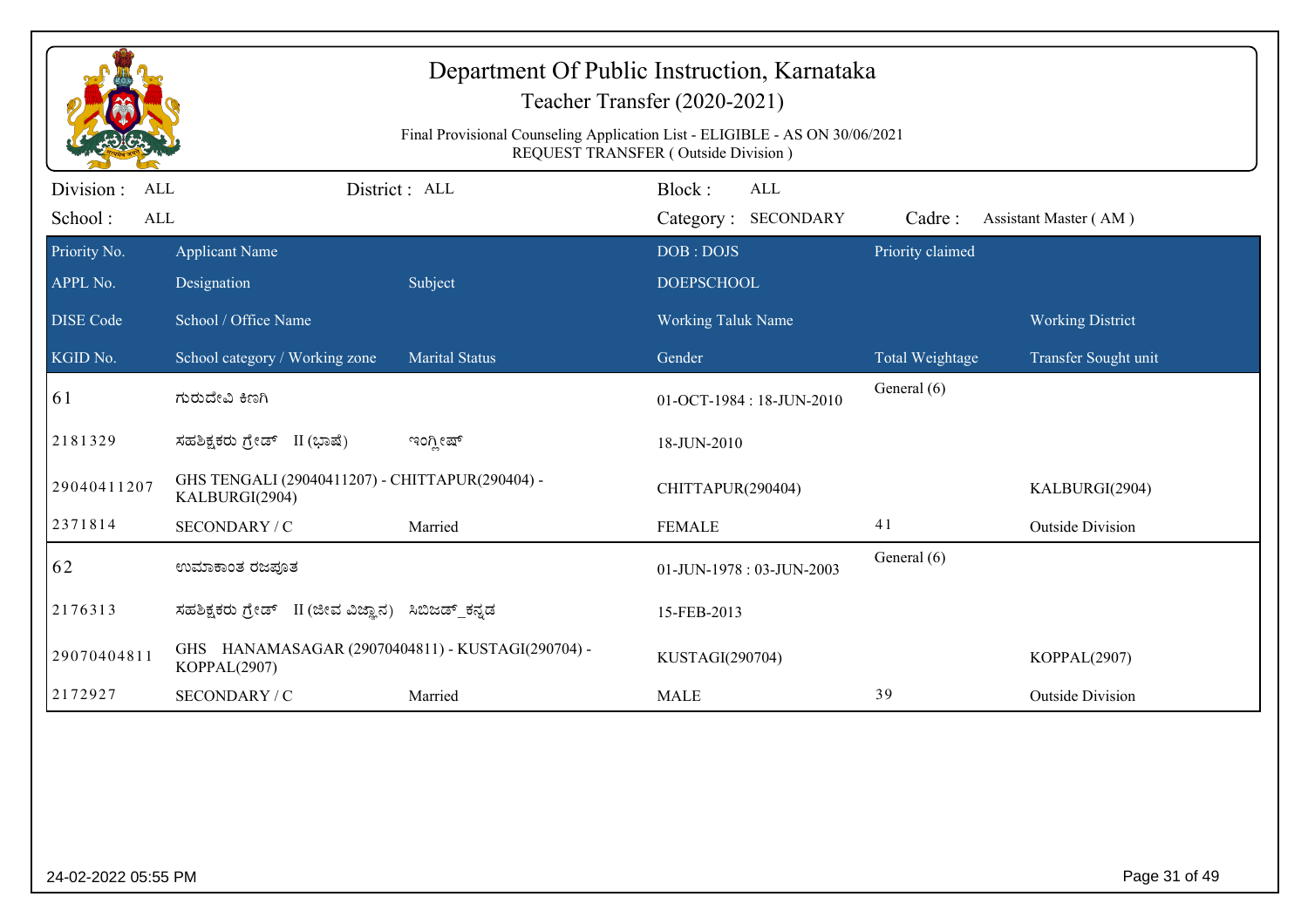|                          |                                                                                  | Final Provisional Counseling Application List - ELIGIBLE - AS ON 30/06/2021 | Department Of Public Instruction, Karnataka<br>Teacher Transfer (2020-2021)<br>REQUEST TRANSFER (Outside Division) |                  |                         |
|--------------------------|----------------------------------------------------------------------------------|-----------------------------------------------------------------------------|--------------------------------------------------------------------------------------------------------------------|------------------|-------------------------|
| Division :<br>ALL        |                                                                                  | District: ALL                                                               | Block:<br><b>ALL</b>                                                                                               |                  |                         |
| School:<br>ALL           |                                                                                  |                                                                             | Category: SECONDARY                                                                                                | Cadre:           | Assistant Master (AM)   |
| Priority No.<br>APPL No. | <b>Applicant Name</b><br>Designation                                             | Subject                                                                     | DOB: DOJS<br><b>DOEPSCHOOL</b>                                                                                     | Priority claimed |                         |
| <b>DISE Code</b>         | School / Office Name                                                             |                                                                             | <b>Working Taluk Name</b>                                                                                          |                  | <b>Working District</b> |
| KGID No.                 | School category / Working zone                                                   | <b>Marital Status</b>                                                       | Gender                                                                                                             | Total Weightage  | Transfer Sought unit    |
| 63                       | ಶೋಭ ಎನ್.ಬಿ.                                                                      |                                                                             | 20-JUN-1976 : 23-JUL-2010                                                                                          | General (6)      |                         |
| 2179371                  | ಸಹಶಿಕ್ಷಕರು ಗ್ರೇಡ್ II (ಭಾಷೆ)                                                      | ಹಿಂದಿ                                                                       | 01-AUG-2014                                                                                                        |                  |                         |
| 29111400904              | GOVT HIGH SCH BENAKANKONDA (29111400904) -<br>RANNEBENNUR(291114) - HAVERI(2911) |                                                                             | RANNEBENNUR(291114)                                                                                                |                  | <b>HAVERI(2911)</b>     |
| 2255663                  | SECONDARY / C                                                                    | Married                                                                     | <b>FEMALE</b>                                                                                                      | 37               | <b>Outside Division</b> |
| 64                       | ಪ್ರಲ್ಲಾದ ಜಾದವ                                                                    |                                                                             | 04-JUL-1984: 18-JUN-2010                                                                                           | General (6)      |                         |
| 2176683                  | ಸಹಶಿಕ್ಷಕರು ಗ್ರೇಡ್ II (ಭಾಷೆ)                                                      | ಇಂಗ್ಲೀಷ್                                                                    | 01-AUG-2014                                                                                                        |                  |                         |
| 29070408803              | GHS KILLARHATTI (29070408803) - KUSTAGI(290704) -<br>KOPPAL(2907)                |                                                                             | KUSTAGI(290704)                                                                                                    |                  | KOPPAL(2907)            |
| 2289990                  | SECONDARY / C                                                                    | Married                                                                     | <b>MALE</b>                                                                                                        | 37               | <b>Outside Division</b> |
|                          |                                                                                  |                                                                             |                                                                                                                    |                  |                         |
| 24-02-2022 05:55 PM      |                                                                                  |                                                                             |                                                                                                                    |                  | Page 32 of 49           |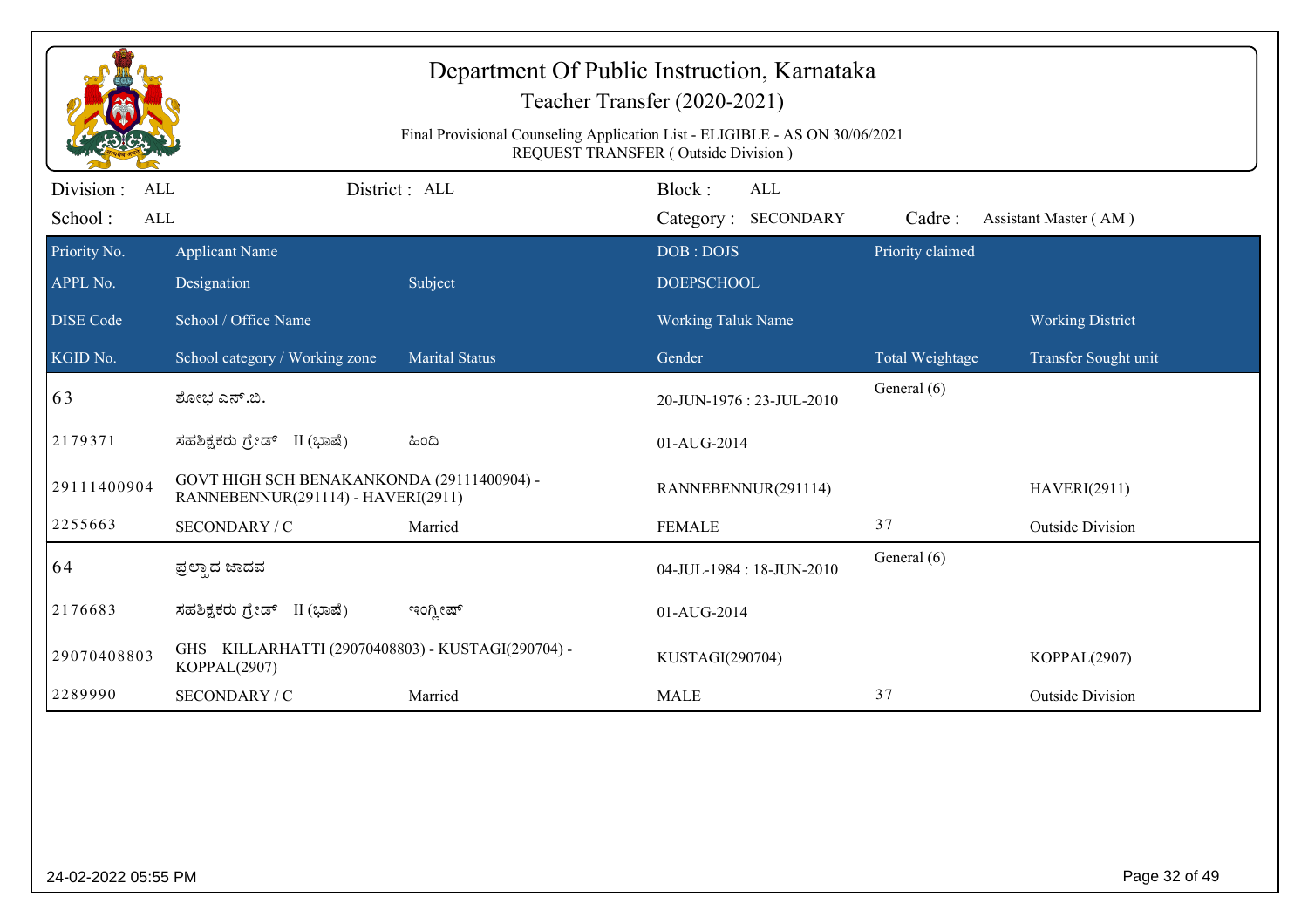|                                            |                                                                              | Department Of Public Instruction, Karnataka<br>Final Provisional Counseling Application List - ELIGIBLE - AS ON 30/06/2021 | Teacher Transfer (2020-2021)<br>REQUEST TRANSFER (Outside Division) |                  |                         |
|--------------------------------------------|------------------------------------------------------------------------------|----------------------------------------------------------------------------------------------------------------------------|---------------------------------------------------------------------|------------------|-------------------------|
| Division :<br><b>ALL</b><br>School:<br>ALL |                                                                              | District: ALL                                                                                                              | Block:<br><b>ALL</b><br>Category: SECONDARY                         | Cadre:           | Assistant Master (AM)   |
| Priority No.                               | <b>Applicant Name</b>                                                        |                                                                                                                            | DOB: DOJS                                                           | Priority claimed |                         |
| APPL No.                                   | Designation                                                                  | Subject                                                                                                                    | <b>DOEPSCHOOL</b>                                                   |                  |                         |
| <b>DISE Code</b>                           | School / Office Name                                                         |                                                                                                                            | <b>Working Taluk Name</b>                                           |                  | <b>Working District</b> |
| KGID No.                                   | School category / Working zone                                               | <b>Marital Status</b>                                                                                                      | Gender                                                              | Total Weightage  | Transfer Sought unit    |
| 65                                         | ಮಧುರಾ ನಾಯಕ                                                                   |                                                                                                                            | 19-APR-1979: 14-JUL-2008                                            | General (6)      |                         |
| 2176919                                    | ಸಹಶಿಕ್ಷಕರು ಗ್ರೇಡ್ II (ಜೀವ ವಿಜ್ಞಾನ) ಸಿಬಿಜಡ್ ಕನ್ನಡ                             |                                                                                                                            | 03-SEP-2013                                                         |                  |                         |
| 29290306605                                | GHS DIBBUR (29290306605) - CHIKKABALLAPUR(292903) -<br>CHIKKABALLAPURA(2929) |                                                                                                                            | CHIKKABALLAPUR(292903)                                              |                  | CHIKKABALLAPURA(2929)   |
| 2360798                                    | <b>SECONDARY / B</b>                                                         | Married                                                                                                                    | <b>FEMALE</b>                                                       | 36               | <b>Outside Division</b> |
| 66                                         | ತನ್ನೀರುನಿಸ್ಟಾ                                                                |                                                                                                                            | 29-JUL-1983: 14-SEP-2010                                            | General (6)      |                         |
| 2179783                                    | ಸಹಶಿಕ್ಷಕರು ಗ್ರೇಡ್ II (ಜೀವ ವಿಜ್ಞಾನ)                                           | ಸಿಬಿಜಡ್_ಕನ್ನಡ                                                                                                              | 02-SEP-2015                                                         |                  |                         |
| 29330811719                                | GJC BOYS KEMBHAVI (29330811719) - SHORAPUR(293308) -<br>YADAGIRI(2933)       |                                                                                                                            | SHORAPUR(293308)                                                    |                  | YADAGIRI(2933)          |
| 2442568                                    | SECONDARY / C                                                                | Divorcee                                                                                                                   | <b>FEMALE</b>                                                       | 36               | <b>Outside Division</b> |
|                                            |                                                                              |                                                                                                                            |                                                                     |                  |                         |
| 24-02-2022 05:55 PM                        |                                                                              |                                                                                                                            |                                                                     |                  | Page 33 of 49           |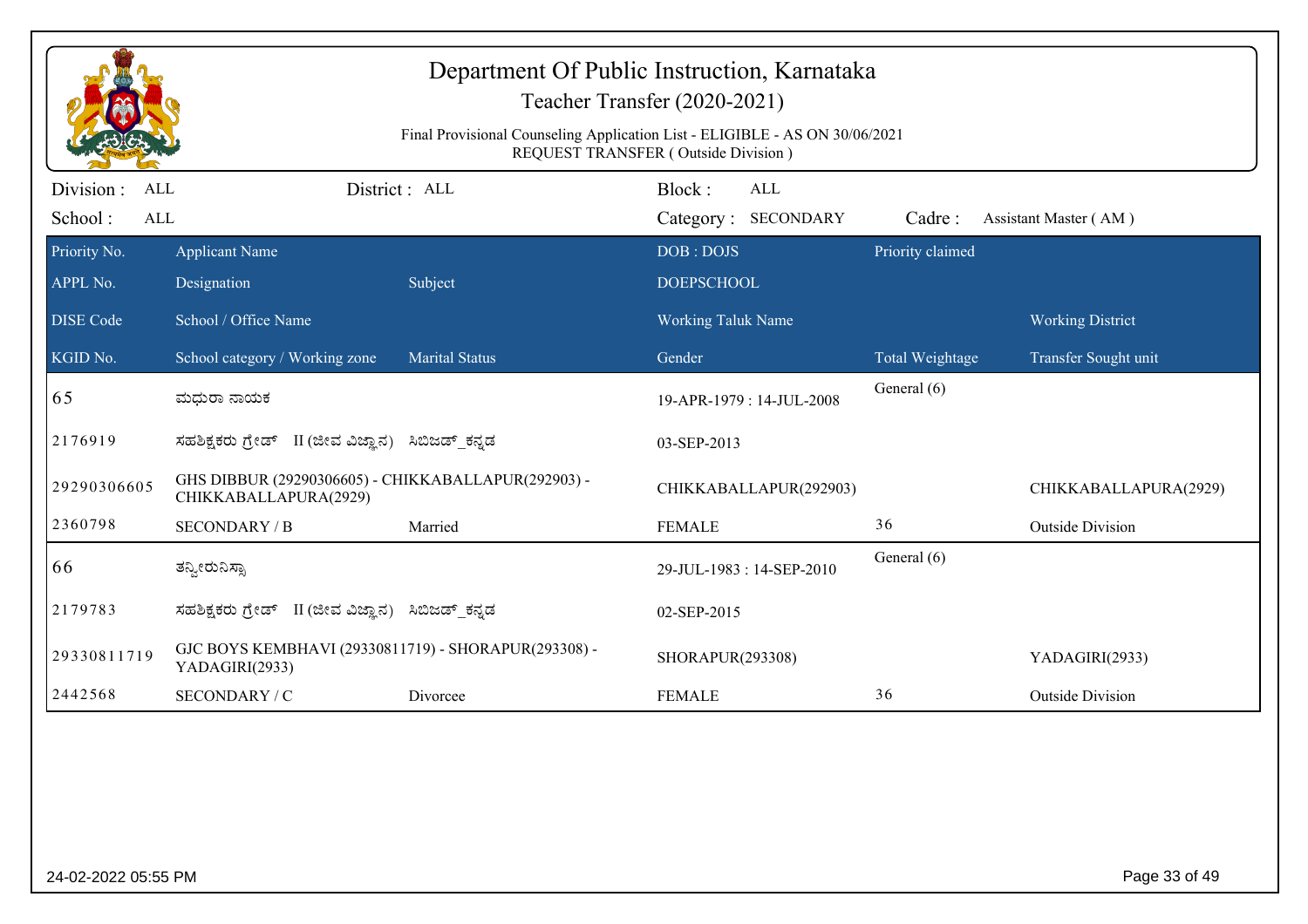|                                                  |                                                        | Department Of Public Instruction, Karnataka<br>Teacher Transfer (2020-2021)<br>Final Provisional Counseling Application List - ELIGIBLE - AS ON 30/06/2021<br><b>REQUEST TRANSFER (Outside Division)</b> |                           |                            |                  |                         |
|--------------------------------------------------|--------------------------------------------------------|----------------------------------------------------------------------------------------------------------------------------------------------------------------------------------------------------------|---------------------------|----------------------------|------------------|-------------------------|
| Division:<br><b>ALL</b><br>School:<br><b>ALL</b> | District: ALL                                          |                                                                                                                                                                                                          | Block:                    | ALL<br>Category: SECONDARY | Cadre:           | Assistant Master (AM)   |
| Priority No.                                     | <b>Applicant Name</b>                                  |                                                                                                                                                                                                          | DOB: DOJS                 |                            | Priority claimed |                         |
| APPL No.                                         | Designation                                            | Subject                                                                                                                                                                                                  | <b>DOEPSCHOOL</b>         |                            |                  |                         |
| <b>DISE Code</b>                                 | School / Office Name                                   |                                                                                                                                                                                                          | <b>Working Taluk Name</b> |                            |                  | <b>Working District</b> |
| KGID No.                                         | School category / Working zone                         | <b>Marital Status</b>                                                                                                                                                                                    | Gender                    |                            | Total Weightage  | Transfer Sought unit    |
| 67                                               | ಶ್ರೀ.ಜಗದೀಶ.ಎಲ್.ಎಮ್                                     |                                                                                                                                                                                                          |                           | 04-JUN-1976: 06-MAR-2006   | General (6)      |                         |
| 2184576                                          | ಸಹಶಿಕ್ಷಕರು ಗ್ರೇಡ್ II (ಜೀವ ವಿಜ್ಞಾನ) ಸಿಬಿಜಡ್ ಕನ್ನಡ       |                                                                                                                                                                                                          | 25-JUN-2011               |                            |                  |                         |
| 29090205911                                      | KARNATAKA PUBLIC SCHOOLS GHS AND PU COLLEGE            | GOPANAKOPPA (29090205911) - HUBLI(290902) - DHARWAD(2909)                                                                                                                                                | HUBLI(290902)             |                            |                  | DHARWAD(2909)           |
| 1500957                                          | <b>SECONDARY / A</b>                                   | Married                                                                                                                                                                                                  | <b>MALE</b>               |                            | 32               | <b>Outside Division</b> |
| 68                                               | ಸುಮನ್ ಭಾರಸ್ಕರ                                          |                                                                                                                                                                                                          |                           | 06-OCT-1974: 08-JUN-2007   | General (6)      |                         |
| 2176304                                          | ಸಹಶಿಕ್ಷಕರು ಗ್ರೇಡ್ II (ಭಾಷೆ)                            | ಇಂಗ್ಲೀಷ್                                                                                                                                                                                                 | 18-JUN-2012               |                            |                  |                         |
| 29060716518                                      | ROAD RAICHUR (29060716518) - RAICHUR(290607) - RAICHUR | GOVT PU COLLEGE FOR GIRLS HIGH SCHOOL SECTION STATION                                                                                                                                                    | RAICHUR(290607)           |                            |                  | RAICHUR(2906)           |
| 2111942                                          | <b>SECONDARY / A</b>                                   | Married                                                                                                                                                                                                  | <b>FEMALE</b>             |                            | 30               | <b>Outside Division</b> |
|                                                  |                                                        |                                                                                                                                                                                                          |                           |                            |                  |                         |
| 24-02-2022 05:55 PM                              |                                                        |                                                                                                                                                                                                          |                           |                            |                  | Page 34 of 49           |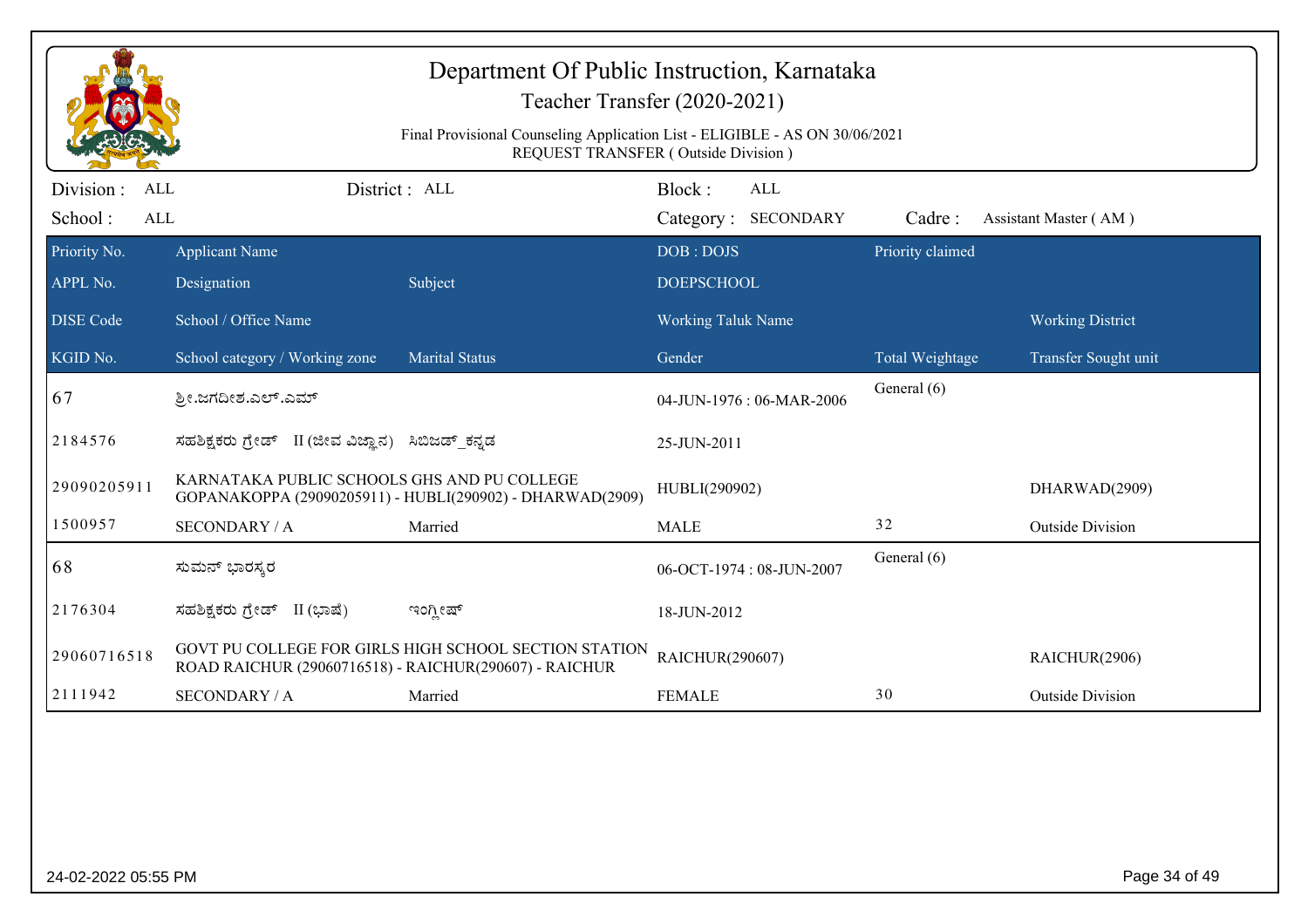|                                            |                                                     | Department Of Public Instruction, Karnataka<br>Teacher Transfer (2020-2021)<br>Final Provisional Counseling Application List - ELIGIBLE - AS ON 30/06/2021<br>REQUEST TRANSFER (Outside Division) |                           |                                   |                  |                         |
|--------------------------------------------|-----------------------------------------------------|---------------------------------------------------------------------------------------------------------------------------------------------------------------------------------------------------|---------------------------|-----------------------------------|------------------|-------------------------|
| Division :<br><b>ALL</b><br>School:<br>ALL |                                                     | District: ALL                                                                                                                                                                                     | Block:                    | <b>ALL</b><br>Category: SECONDARY | Cadre:           | Assistant Master (AM)   |
| Priority No.                               | <b>Applicant Name</b>                               |                                                                                                                                                                                                   | DOB: DOJS                 |                                   | Priority claimed |                         |
| APPL No.                                   | Designation                                         | Subject                                                                                                                                                                                           | <b>DOEPSCHOOL</b>         |                                   |                  |                         |
| <b>DISE Code</b>                           | School / Office Name                                |                                                                                                                                                                                                   | <b>Working Taluk Name</b> |                                   |                  | <b>Working District</b> |
| KGID No.                                   | School category / Working zone                      | <b>Marital Status</b>                                                                                                                                                                             | Gender                    |                                   | Total Weightage  | Transfer Sought unit    |
| 69                                         | ಪ್ರತಿಮಾ ಪಾರೀಸ ಬಣಜವಾಡ                                |                                                                                                                                                                                                   |                           | 30-JUL-1984: 30-JUN-2008          | General (6)      |                         |
| 2182844                                    | ಸಹಶಿಕ್ಷಕರು ಗ್ರೇಡ್ II (ಭಾಷೆ)                         | ಇಂಗ್ಲೀಷ್                                                                                                                                                                                          | 01-FEB-2015               |                                   |                  |                         |
| 29260810603                                | (29260810603) - MYSORE RURAL(292608) - MYSURU(2926) | GOVERNMENT HIGH SCHOOL DEVALAPURA MYSURU TALUK                                                                                                                                                    |                           | MYSORE RURAL(292608)              |                  | MYSURU(2926)            |
| 2390262                                    | <b>SECONDARY / A</b>                                | Married                                                                                                                                                                                           | <b>FEMALE</b>             |                                   | 30               | <b>Outside Division</b> |
| 70                                         | ಆವುಲ ಮೂರ್ತಿ ಎಸ್                                     |                                                                                                                                                                                                   |                           | 02-SEP-1981: 30-JUL-2013          | General (6)      |                         |
| 2176778                                    | ಸಹಶಿಕ್ಷಕರು ಗ್ರೇಡ್ II (ಕಲಾ)                          | ಕಲ್_ಇಂಗ್ಲೀಷ್                                                                                                                                                                                      | 30-JUL-2013               |                                   |                  |                         |
| 29290611706                                | GUDIBANDE (29290611706) - GUDIBANDA(292906) -       | ADARSHA VIDYALAYA JP NAGARA BEECHAGANAHALLI CROSS                                                                                                                                                 | GUDIBANDA(292906)         |                                   |                  | CHIKKABALLAPURA(2929)   |
| 2368303                                    | SECONDARY / C                                       | Married                                                                                                                                                                                           | <b>MALE</b>               |                                   | 29               | <b>Outside Division</b> |
|                                            |                                                     |                                                                                                                                                                                                   |                           |                                   |                  |                         |
| 24-02-2022 05:55 PM                        |                                                     |                                                                                                                                                                                                   |                           |                                   |                  | Page 35 of 49           |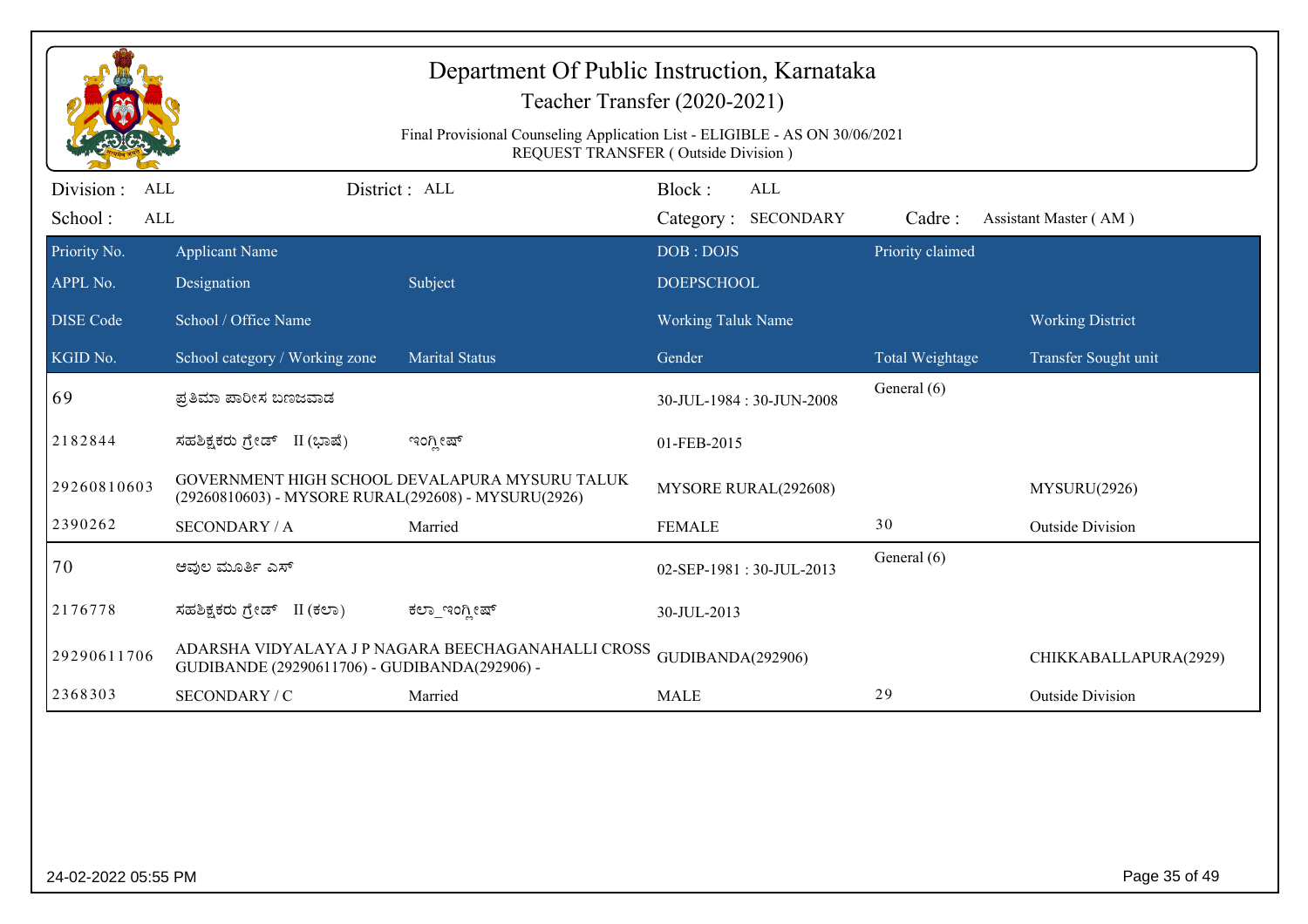| District: ALL<br>Block:<br>Division :<br>ALL<br><b>ALL</b><br>School:<br><b>ALL</b><br>Category: SECONDARY<br>Cadre:<br>Assistant Master (AM)<br>Priority claimed<br>Priority No.<br>DOB: DOJS<br><b>Applicant Name</b><br>APPL No.<br>Subject<br><b>DOEPSCHOOL</b><br>Designation<br><b>DISE Code</b><br>School / Office Name<br>Working Taluk Name<br><b>Working District</b><br>KGID No.<br>School category / Working zone<br><b>Marital Status</b><br>Gender<br>Total Weightage<br>Transfer Sought unit<br>General (6)<br>71<br>ರಘುಕುಮಾರ ಪಿ ಡಿ<br>16-MAY-1982: 14-AUG-2013<br>2177101<br>ಸಹಶಿಕ್ಷಕರು ಗ್ರೇಡ್ II (ಭಾಷೆ)<br>ಹಿಂದಿ<br>14-AUG-2013<br>GHS DODDA PONNANDAHALLI (29190210203) -<br>29190210203<br>BANGARAPETE(291902)<br>KOLAR(2919)<br>BANGARAPETE(291902) - KOLAR(2919)<br>29<br>2664109<br>SECONDARY / C<br><b>MALE</b><br><b>Outside Division</b><br>Married<br>General (6)<br>72<br>ಚಂದ್ರಕಲಾ.ಸಿ<br>23-JUL-1983: 23-JUL-2013<br>2181759<br>ಸಹಶಿಕ್ಷಕರು ಗ್ರೇಡ್ II (ಭಾಷೆ)<br>ಹಿಂದಿ<br>23-JUL-2013<br>GHPS RAJAKALLAHALLI (RMSA UPG) (29190727801) - |  | Department Of Public Instruction, Karnataka<br>Teacher Transfer (2020-2021)<br>Final Provisional Counseling Application List - ELIGIBLE - AS ON 30/06/2021<br><b>REQUEST TRANSFER (Outside Division)</b> |             |
|------------------------------------------------------------------------------------------------------------------------------------------------------------------------------------------------------------------------------------------------------------------------------------------------------------------------------------------------------------------------------------------------------------------------------------------------------------------------------------------------------------------------------------------------------------------------------------------------------------------------------------------------------------------------------------------------------------------------------------------------------------------------------------------------------------------------------------------------------------------------------------------------------------------------------------------------------------------------------------------------------------------------------------------------------------------|--|----------------------------------------------------------------------------------------------------------------------------------------------------------------------------------------------------------|-------------|
|                                                                                                                                                                                                                                                                                                                                                                                                                                                                                                                                                                                                                                                                                                                                                                                                                                                                                                                                                                                                                                                                  |  |                                                                                                                                                                                                          |             |
|                                                                                                                                                                                                                                                                                                                                                                                                                                                                                                                                                                                                                                                                                                                                                                                                                                                                                                                                                                                                                                                                  |  |                                                                                                                                                                                                          |             |
|                                                                                                                                                                                                                                                                                                                                                                                                                                                                                                                                                                                                                                                                                                                                                                                                                                                                                                                                                                                                                                                                  |  |                                                                                                                                                                                                          |             |
|                                                                                                                                                                                                                                                                                                                                                                                                                                                                                                                                                                                                                                                                                                                                                                                                                                                                                                                                                                                                                                                                  |  |                                                                                                                                                                                                          |             |
|                                                                                                                                                                                                                                                                                                                                                                                                                                                                                                                                                                                                                                                                                                                                                                                                                                                                                                                                                                                                                                                                  |  |                                                                                                                                                                                                          |             |
|                                                                                                                                                                                                                                                                                                                                                                                                                                                                                                                                                                                                                                                                                                                                                                                                                                                                                                                                                                                                                                                                  |  |                                                                                                                                                                                                          |             |
|                                                                                                                                                                                                                                                                                                                                                                                                                                                                                                                                                                                                                                                                                                                                                                                                                                                                                                                                                                                                                                                                  |  |                                                                                                                                                                                                          |             |
|                                                                                                                                                                                                                                                                                                                                                                                                                                                                                                                                                                                                                                                                                                                                                                                                                                                                                                                                                                                                                                                                  |  |                                                                                                                                                                                                          |             |
|                                                                                                                                                                                                                                                                                                                                                                                                                                                                                                                                                                                                                                                                                                                                                                                                                                                                                                                                                                                                                                                                  |  |                                                                                                                                                                                                          |             |
|                                                                                                                                                                                                                                                                                                                                                                                                                                                                                                                                                                                                                                                                                                                                                                                                                                                                                                                                                                                                                                                                  |  |                                                                                                                                                                                                          |             |
|                                                                                                                                                                                                                                                                                                                                                                                                                                                                                                                                                                                                                                                                                                                                                                                                                                                                                                                                                                                                                                                                  |  |                                                                                                                                                                                                          |             |
| 29190727801<br>KOLAR(291907) - KOLAR(2919)                                                                                                                                                                                                                                                                                                                                                                                                                                                                                                                                                                                                                                                                                                                                                                                                                                                                                                                                                                                                                       |  | KOLAR(291907)                                                                                                                                                                                            | KOLAR(2919) |
| 2663733<br>29<br>SECONDARY / C<br>Married<br><b>FEMALE</b><br><b>Outside Division</b>                                                                                                                                                                                                                                                                                                                                                                                                                                                                                                                                                                                                                                                                                                                                                                                                                                                                                                                                                                            |  |                                                                                                                                                                                                          |             |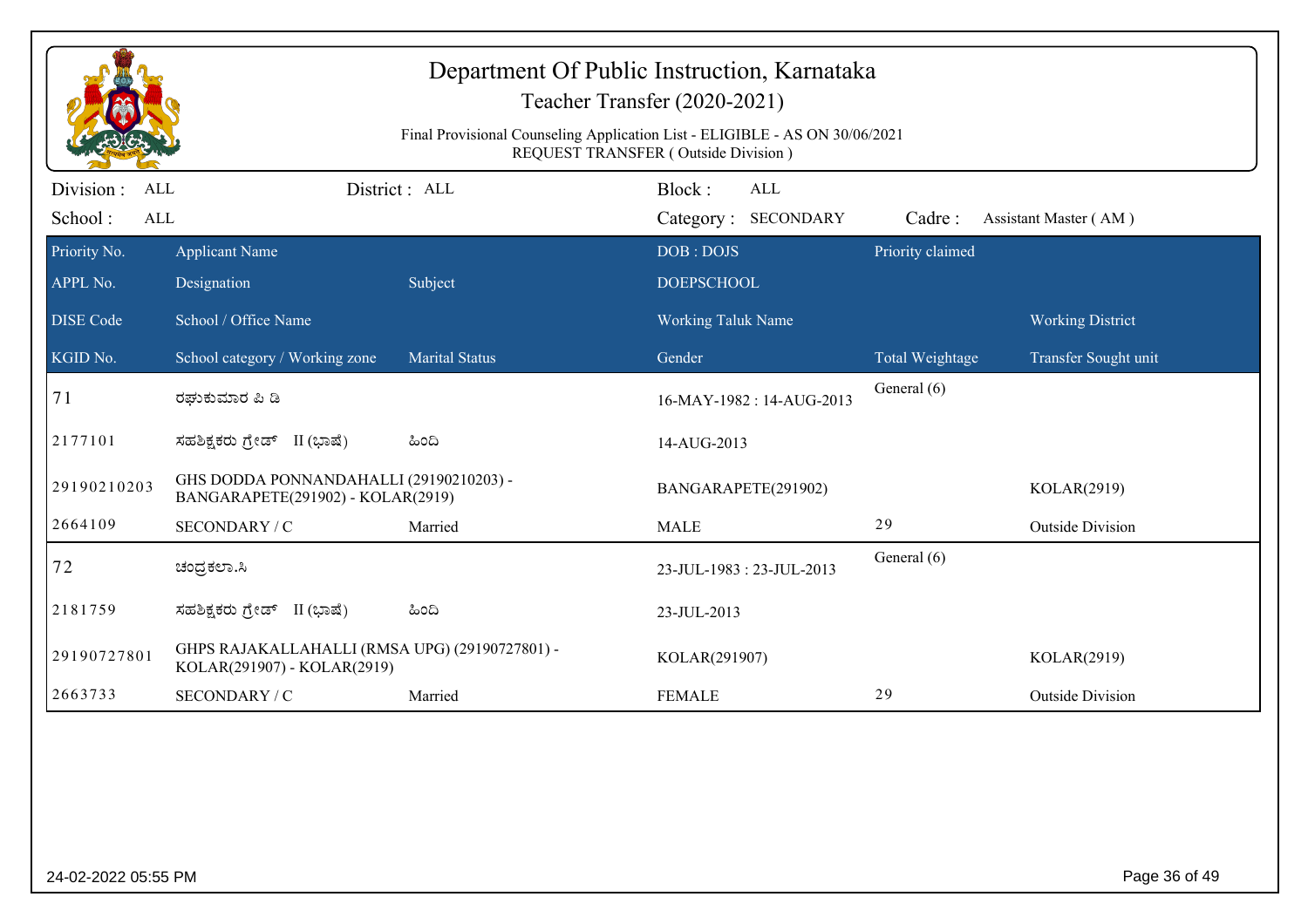| Department Of Public Instruction, Karnataka<br>Teacher Transfer (2020-2021)<br>Final Provisional Counseling Application List - ELIGIBLE - AS ON 30/06/2021<br>REQUEST TRANSFER (Outside Division) |                                                                                                     |                       |                                      |                  |                         |  |
|---------------------------------------------------------------------------------------------------------------------------------------------------------------------------------------------------|-----------------------------------------------------------------------------------------------------|-----------------------|--------------------------------------|------------------|-------------------------|--|
| Division:<br><b>ALL</b><br>School:<br><b>ALL</b>                                                                                                                                                  |                                                                                                     | District : ALL        | Block:<br>ALL<br>Category: SECONDARY | Cadre:           | Assistant Master (AM)   |  |
| Priority No.<br>APPL No.                                                                                                                                                                          | <b>Applicant Name</b><br>Designation                                                                | Subject               | DOB: DOJS<br><b>DOEPSCHOOL</b>       | Priority claimed |                         |  |
| <b>DISE</b> Code                                                                                                                                                                                  | School / Office Name                                                                                |                       | <b>Working Taluk Name</b>            |                  | <b>Working District</b> |  |
| KGID No.                                                                                                                                                                                          | School category / Working zone                                                                      | <b>Marital Status</b> | Gender                               | Total Weightage  | Transfer Sought unit    |  |
| 73                                                                                                                                                                                                | ಕುಮಾರಿ ಗೀತಾ ಬಸವರಾಜ ಬುಟ್ಟಣ್ಣವರ                                                                       |                       | 31-JUL-1987: 28-AUG-2013             | General (6)      |                         |  |
| 2179258                                                                                                                                                                                           | ಪ್ರೌಢಶಾಲಾ ಸಹ ಶಿಕ್ಷಕರು ಗ್ರೇಡ್ 2                                                                      | ವಿಜ್ಞಾನ ಕನ್ನಡ         | 28-AUG-2013                          |                  |                         |  |
| 29031302501                                                                                                                                                                                       | GOVT HPS HAVINAL (29031302501) - CHADACHAN(290313) -<br>VIJAYAPURA(2903)                            |                       | CHADACHAN(290313)                    |                  | VIJAYAPURA(2903)        |  |
| 2583797                                                                                                                                                                                           | SECONDARY / C                                                                                       | Unmarried             | <b>FEMALE</b>                        | 29               | <b>Outside Division</b> |  |
| 74                                                                                                                                                                                                | ಕೌಸಲ್ಯ ಡಿ                                                                                           |                       | 16-SEP-1987: 29-JUL-2013             | General (6)      |                         |  |
| 2182709                                                                                                                                                                                           | ಸಹಶಿಕ್ಷಕರು ಗ್ರೇಡ್ II (ಭಾಷೆ)                                                                         | ಕನ್ನಡ                 | 29-JUL-2013                          |                  |                         |  |
| 29180717203                                                                                                                                                                                       | KARNATAKA PUBLIC SCHOOLS GJC DANDINA SHIVARA<br>(29180717203) - TURUVEKERE(291807) - TUMAKURU(2918) |                       | TURUVEKERE(291807)                   |                  | TUMAKURU(2918)          |  |
| 2703153                                                                                                                                                                                           | SECONDARY / C                                                                                       | Married               | <b>FEMALE</b>                        | 29               | <b>Outside Division</b> |  |
|                                                                                                                                                                                                   |                                                                                                     |                       |                                      |                  |                         |  |
| 24-02-2022 05:55 PM                                                                                                                                                                               |                                                                                                     |                       |                                      |                  | Page 37 of 49           |  |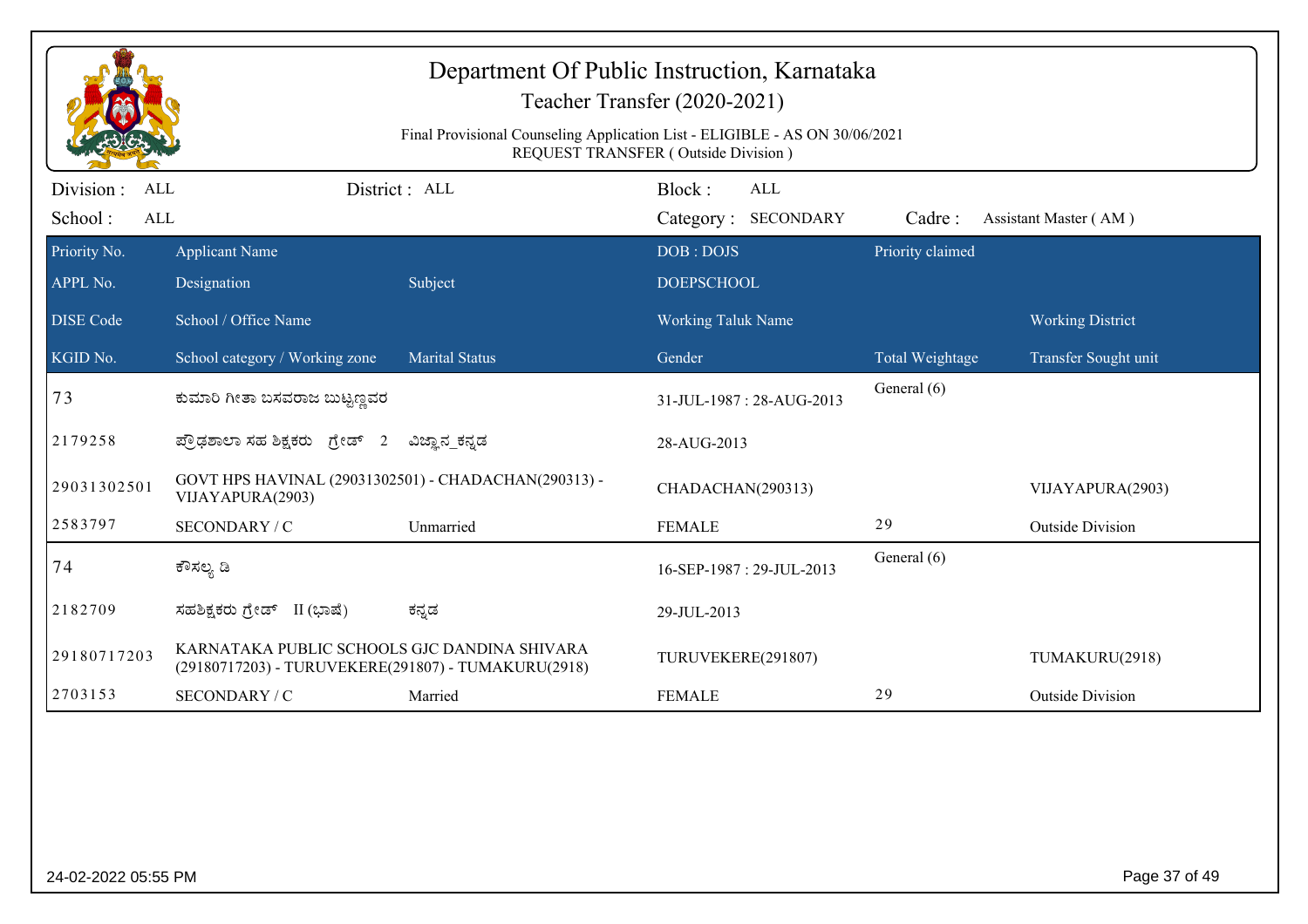|                                                  | Department Of Public Instruction, Karnataka<br>Teacher Transfer (2020-2021)                                        |                                                         |                               |     |                  |                         |  |
|--------------------------------------------------|--------------------------------------------------------------------------------------------------------------------|---------------------------------------------------------|-------------------------------|-----|------------------|-------------------------|--|
|                                                  | Final Provisional Counseling Application List - ELIGIBLE - AS ON 30/06/2021<br>REQUEST TRANSFER (Outside Division) |                                                         |                               |     |                  |                         |  |
| Division:<br><b>ALL</b><br>School:<br><b>ALL</b> | District : ALL                                                                                                     |                                                         | Block:<br>Category: SECONDARY | ALL | Cadre:           | Assistant Master (AM)   |  |
| Priority No.                                     | <b>Applicant Name</b>                                                                                              |                                                         | DOB: DOJS                     |     | Priority claimed |                         |  |
| APPL No.                                         | Designation                                                                                                        | Subject                                                 | <b>DOEPSCHOOL</b>             |     |                  |                         |  |
| <b>DISE Code</b>                                 | School / Office Name                                                                                               |                                                         | <b>Working Taluk Name</b>     |     |                  | <b>Working District</b> |  |
| KGID No.                                         | School category / Working zone                                                                                     | <b>Marital Status</b>                                   | Gender                        |     | Total Weightage  | Transfer Sought unit    |  |
| 75                                               | ನಿಮ‼ಲ ಕೆ.ಎನ್                                                                                                       |                                                         | 01-JUL-1985: 01-MAR-2008      |     | General (6)      |                         |  |
| 2185060                                          | ಸಹಶಿಕ್ಷಕರು ಗ್ರೇಡ್ II (ಭಾಷೆ)                                                                                        | ಇಂಗ್ಲೀಷ್                                                | 03-JUN-2013                   |     |                  |                         |  |
| 29280209201                                      | GMPS AND RMSA HIGH SCHOOL NELAGADARANAHALLI<br>(29280209201) - NORTH1(292802) - BENGALURU U NORTH(2928)            |                                                         | NORTH1(292802)                |     |                  | BENGALURU U NORTH(2928) |  |
| 2382694                                          | <b>SECONDARY / A</b>                                                                                               | Married                                                 | <b>FEMALE</b>                 |     | 28               | <b>Outside Division</b> |  |
| 76                                               | ನಾಗವೇಣಿ ಮುತ್ತವ್ವನವರ                                                                                                |                                                         | 02-MAY-1982: 31-JUL-2008      |     | General (6)      |                         |  |
| 2185026                                          | ಸಹಶಿಕ್ಷಕರು ಗ್ರೇಡ್ II (ಭಾಷೆ)                                                                                        | ಕನ್ನಡ                                                   | 31-JUL-2008                   |     |                  |                         |  |
| 29280208404                                      | - BENGALURU U NORTH(2928)                                                                                          | GHS AGRAHARA DASARAHALLI (29280208404) - NORTH1(292802) | NORTH1(292802)                |     |                  | BENGALURU U NORTH(2928) |  |
| 2192530                                          | <b>SECONDARY / A</b>                                                                                               | Married                                                 | <b>FEMALE</b>                 |     | 23               | <b>Outside Division</b> |  |
|                                                  |                                                                                                                    |                                                         |                               |     |                  |                         |  |
| 24-02-2022 05:55 PM                              |                                                                                                                    |                                                         |                               |     |                  | Page 38 of 49           |  |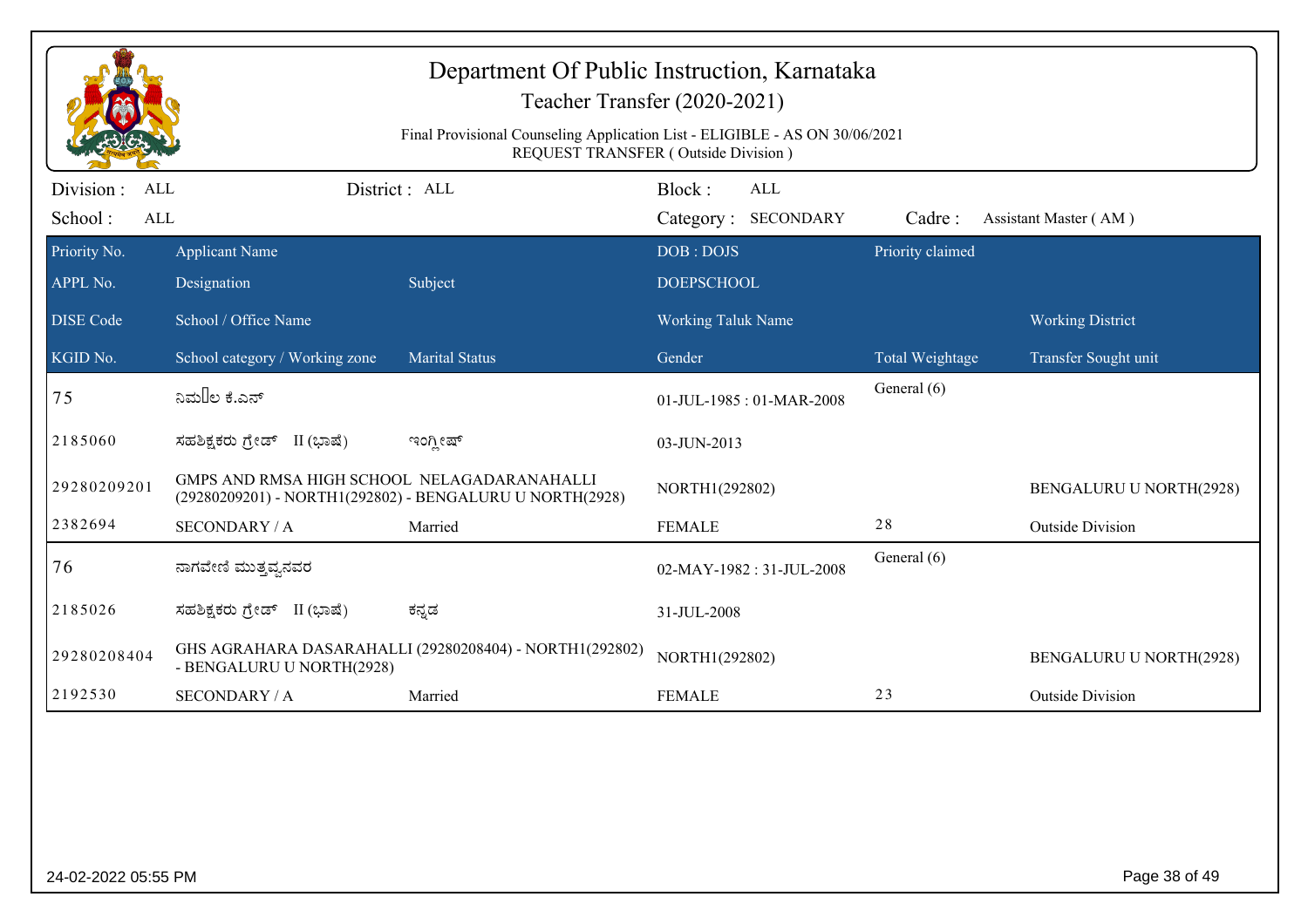|                                 |                                                                              | Department Of Public Instruction, Karnataka<br>Teacher Transfer (2020-2021)<br>Final Provisional Counseling Application List - ELIGIBLE - AS ON 30/06/2021<br><b>REQUEST TRANSFER (Outside Division)</b> |                                |                          |                  |                                |
|---------------------------------|------------------------------------------------------------------------------|----------------------------------------------------------------------------------------------------------------------------------------------------------------------------------------------------------|--------------------------------|--------------------------|------------------|--------------------------------|
| Division :<br><b>ALL</b><br>ALL |                                                                              | District: ALL                                                                                                                                                                                            | Block:                         | ALL                      |                  |                                |
| School:                         |                                                                              |                                                                                                                                                                                                          |                                | Category: SECONDARY      | Cadre:           | Assistant Master (AM)          |
| Priority No.<br>APPL No.        | <b>Applicant Name</b><br>Designation                                         | Subject                                                                                                                                                                                                  | DOB: DOJS<br><b>DOEPSCHOOL</b> |                          | Priority claimed |                                |
| <b>DISE Code</b>                | School / Office Name                                                         |                                                                                                                                                                                                          | Working Taluk Name             |                          |                  | <b>Working District</b>        |
| KGID No.                        | School category / Working zone                                               | <b>Marital Status</b>                                                                                                                                                                                    | Gender                         |                          | Total Weightage  | Transfer Sought unit           |
| 77                              | ಶ್ರೀಕಾಂತ ನಾಯಿಕ                                                               |                                                                                                                                                                                                          |                                | 04-APR-1985: 14-FEB-2015 | General (6)      |                                |
| 2176002                         | ಸಹಶಿಕ್ಷಕರು ಗ್ರೇಡ್ II (ಭೌತವಿಜ್ಞಾನ)                                            | ಪಿಸಿಎಂ_ಕನ್ನಡ                                                                                                                                                                                             | 14-FEB-2015                    |                          |                  |                                |
| 29310406202                     | GHS THONDOTI (29310406202) - MADHUGIRI(293104) -<br>TUMAKURU MADHUGIRI(2931) |                                                                                                                                                                                                          | MADHUGIRI(293104)              |                          |                  | TUMAKURU MADHUGIRI(2931)       |
| 2707191                         | SECONDARY / C                                                                | Married                                                                                                                                                                                                  | <b>MALE</b>                    |                          | 21               | <b>Outside Division</b>        |
| 78                              | ವೆಂಕಟೇಶ್ ಹೂಗಾರ್                                                              |                                                                                                                                                                                                          |                                | 05-JUL-1984: 18-JUN-2010 | General (6)      |                                |
| 2176293                         | ಸಹಶಿಕ್ಷಕರು ಗ್ರೇಡ್ II (ಕಲಾ)                                                   | ಕಲ್_ಾಕನ್ನಡ                                                                                                                                                                                               | 18-JUN-2010                    |                          |                  |                                |
| 29280704510                     | <b>NORTH(2928)</b>                                                           | GHS ABBIGERE (29280704510) - NORTH4(292807) - BENGALURU U                                                                                                                                                | NORTH4(292807)                 |                          |                  | <b>BENGALURU U NORTH(2928)</b> |
| 2199572                         | <b>SECONDARY / A</b>                                                         | Married                                                                                                                                                                                                  | <b>MALE</b>                    |                          | 19               | <b>Outside Division</b>        |
|                                 |                                                                              |                                                                                                                                                                                                          |                                |                          |                  |                                |
| 24-02-2022 05:55 PM             |                                                                              |                                                                                                                                                                                                          |                                |                          |                  | Page 39 of 49                  |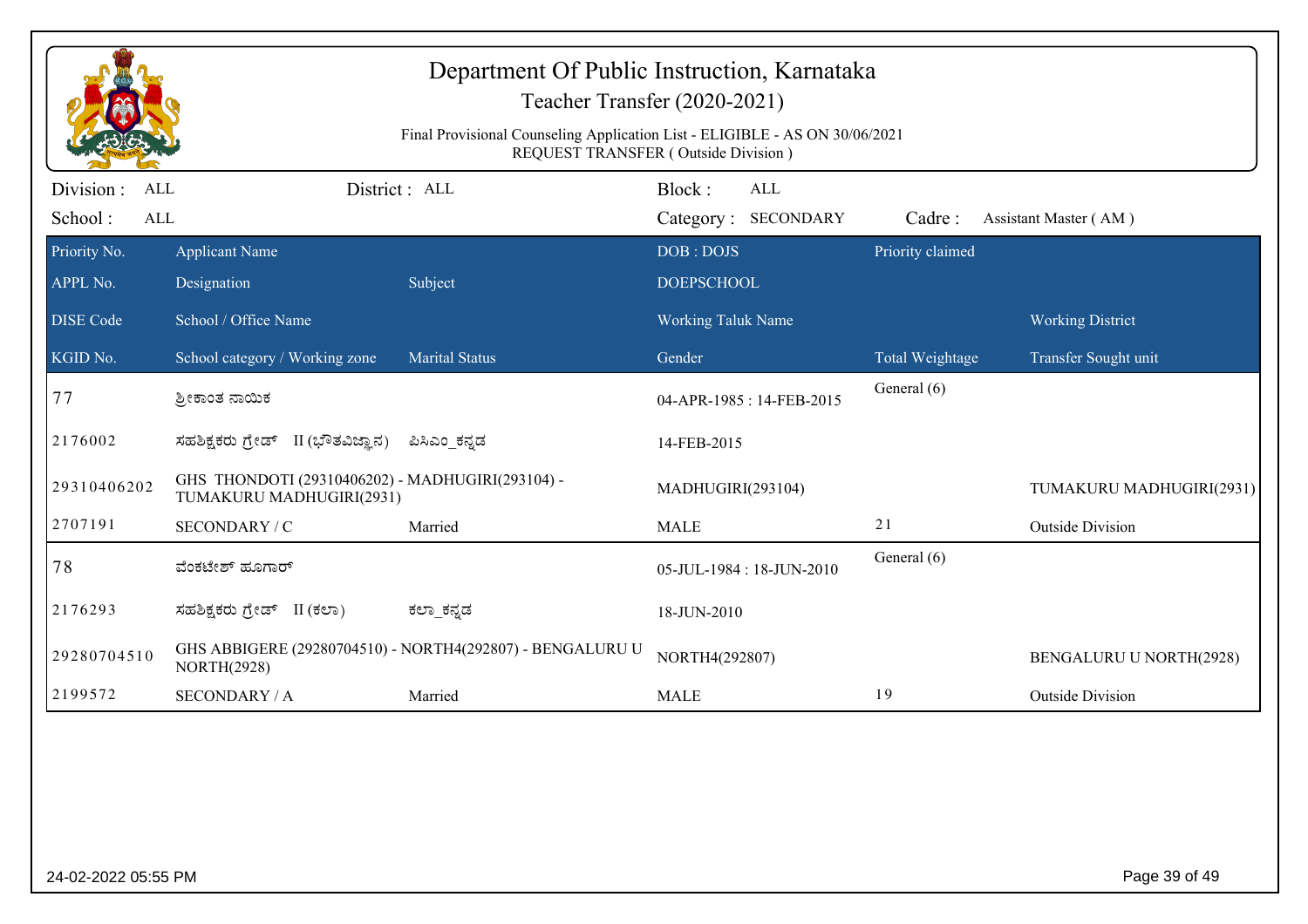|                                                  |                                                                                    | Department Of Public Instruction, Karnataka<br>Teacher Transfer (2020-2021)<br>Final Provisional Counseling Application List - ELIGIBLE - AS ON 30/06/2021<br><b>REQUEST TRANSFER (Outside Division)</b> |                           |                                   |                  |                          |
|--------------------------------------------------|------------------------------------------------------------------------------------|----------------------------------------------------------------------------------------------------------------------------------------------------------------------------------------------------------|---------------------------|-----------------------------------|------------------|--------------------------|
| Division:<br><b>ALL</b><br>School:<br><b>ALL</b> |                                                                                    | District: ALL                                                                                                                                                                                            | Block:                    | <b>ALL</b><br>Category: SECONDARY | Cadre:           | Assistant Master (AM)    |
| Priority No.                                     | <b>Applicant Name</b>                                                              |                                                                                                                                                                                                          | DOB: DOJS                 |                                   | Priority claimed |                          |
| APPL No.                                         | Designation                                                                        | Subject                                                                                                                                                                                                  | <b>DOEPSCHOOL</b>         |                                   |                  |                          |
| <b>DISE Code</b>                                 | School / Office Name                                                               |                                                                                                                                                                                                          | <b>Working Taluk Name</b> |                                   |                  | <b>Working District</b>  |
| KGID No.                                         | School category / Working zone                                                     | Marital Status                                                                                                                                                                                           | Gender                    |                                   | Total Weightage  | Transfer Sought unit     |
| 79                                               | ರೂಪ ಬತ್ತಿಕೂಪ್ಪ                                                                     |                                                                                                                                                                                                          |                           | 10-JUN-1987: 29-AUG-2017          | General (6)      |                          |
| 2181129                                          | ಸಹಶಿಕ್ಷಕರು ಗ್ರೇಡ್ II (ಭಾಷೆ)                                                        | ಕನ್ನಡ                                                                                                                                                                                                    | 29-AUG-2017               |                                   |                  |                          |
| 29190923209                                      | KARNATAKA PUBLIC SCHOOLS GJC MASTHI (29190923209) -<br>MALUR(291909) - KOLAR(2919) |                                                                                                                                                                                                          | MALUR(291909)             |                                   |                  | KOLAR(2919)              |
| 2742352                                          | SECONDARY / C                                                                      | Married                                                                                                                                                                                                  | <b>FEMALE</b>             |                                   | 16               | <b>Outside Division</b>  |
| 80                                               | ಮಹಾಂತಪ್ಪ ಪೂಜಾರಿ                                                                    |                                                                                                                                                                                                          |                           | 01-JUN-1989: 15-MAR-2016          | General (6)      |                          |
| 2181434                                          | ಸಹಶಿಕ್ಷಕರು ಗ್ರೇಡ್ II (ಭಾಷೆ)                                                        | ಕನ್ನಡ                                                                                                                                                                                                    | 23-JUN-2017               |                                   |                  |                          |
| 29310502402                                      | MADHUGIRI(2931)                                                                    | GHS GOWDETI (29310502402) - PAVAGADA(293105) - TUMAKURU                                                                                                                                                  | PAVAGADA(293105)          |                                   |                  | TUMAKURU MADHUGIRI(2931) |
| 2587070                                          | SECONDARY / C                                                                      | Married                                                                                                                                                                                                  | <b>MALE</b>               |                                   | 16               | <b>Outside Division</b>  |
|                                                  |                                                                                    |                                                                                                                                                                                                          |                           |                                   |                  |                          |
| 24-02-2022 05:55 PM                              |                                                                                    |                                                                                                                                                                                                          |                           |                                   |                  | Page 40 of 49            |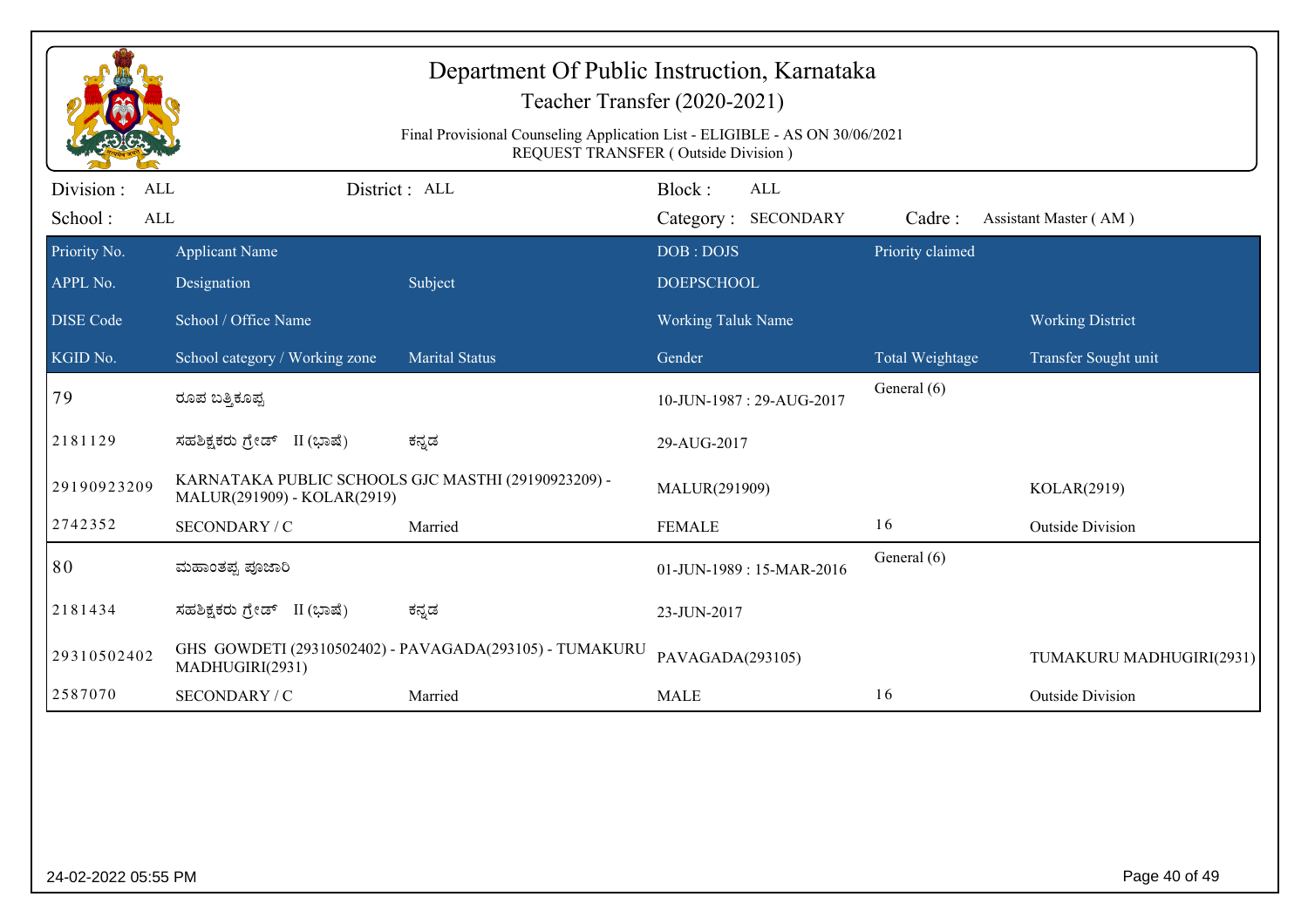| Department Of Public Instruction, Karnataka<br>Teacher Transfer (2020-2021)<br>Final Provisional Counseling Application List - ELIGIBLE - AS ON 30/06/2021<br><b>REQUEST TRANSFER (Outside Division)</b> |                                                                                               |                                                   |                                      |                  |                         |  |
|----------------------------------------------------------------------------------------------------------------------------------------------------------------------------------------------------------|-----------------------------------------------------------------------------------------------|---------------------------------------------------|--------------------------------------|------------------|-------------------------|--|
| Division:<br><b>ALL</b><br>School:<br><b>ALL</b>                                                                                                                                                         |                                                                                               | District : ALL                                    | Block:<br>ALL<br>Category: SECONDARY | Cadre:           | Assistant Master (AM)   |  |
| Priority No.<br>APPL No.                                                                                                                                                                                 | <b>Applicant Name</b><br>Designation                                                          | Subject                                           | DOB: DOJS<br><b>DOEPSCHOOL</b>       | Priority claimed |                         |  |
| <b>DISE Code</b>                                                                                                                                                                                         | School / Office Name                                                                          |                                                   | <b>Working Taluk Name</b>            |                  | <b>Working District</b> |  |
| KGID No.                                                                                                                                                                                                 | School category / Working zone                                                                | <b>Marital Status</b>                             | Gender                               | Total Weightage  | Transfer Sought unit    |  |
| 81                                                                                                                                                                                                       | ವಿಠ್ಠಲ ಗೌಡಿ                                                                                   |                                                   | 01-JUL-1992: 08-FEB-2016             | General (6)      |                         |  |
| 2184035                                                                                                                                                                                                  | ಸಹಶಿಕ್ಷಕರು ಗ್ರೇಡ್ II (ಕಲಾ)                                                                    | ಕಲ್_ಕನ್ನಡ                                         | 08-AUG-2017                          |                  |                         |  |
| 29230305310                                                                                                                                                                                              | (29230305310) - ARASIKERE(292303) - HASSAN(2923)                                              | KARNATAKA PUBLIC SCHOOLS GPUC CHINDENA HALLY GATE | ARASIKERE(292303)                    |                  | HASSAN(2923)            |  |
| 2821672                                                                                                                                                                                                  | SECONDARY / C                                                                                 | Married                                           | <b>MALE</b>                          | 16               | <b>Outside Division</b> |  |
| 82                                                                                                                                                                                                       | ವಿಜಯಕುಮಾರ ಶಿವಪ್ಪ ರಾಜನಾಳ                                                                       |                                                   | 28-JUL-1986 : 23-FEB-2016            | General (6)      |                         |  |
| 2177710                                                                                                                                                                                                  | ಸಹಶಿಕ್ಷಕರು ಗ್ರೇಡ್ II (ಭಾಷೆ)                                                                   | ಇಂಗ್ಲೀಷ್                                          | 20-MAR-2018                          |                  |                         |  |
| 29290115008                                                                                                                                                                                              | GOVERNMENT HIGH SCHOOL PALYAKERE (29290115008) -<br>BAGEPALLY(292901) - CHIKKABALLAPURA(2929) |                                                   | BAGEPALLY(292901)                    |                  | CHIKKABALLAPURA(2929)   |  |
| 2596133                                                                                                                                                                                                  | SECONDARY / C                                                                                 | Unmarried                                         | <b>MALE</b>                          | 15               | <b>Outside Division</b> |  |
|                                                                                                                                                                                                          |                                                                                               |                                                   |                                      |                  |                         |  |
| 24-02-2022 05:55 PM                                                                                                                                                                                      |                                                                                               |                                                   |                                      |                  | Page 41 of 49           |  |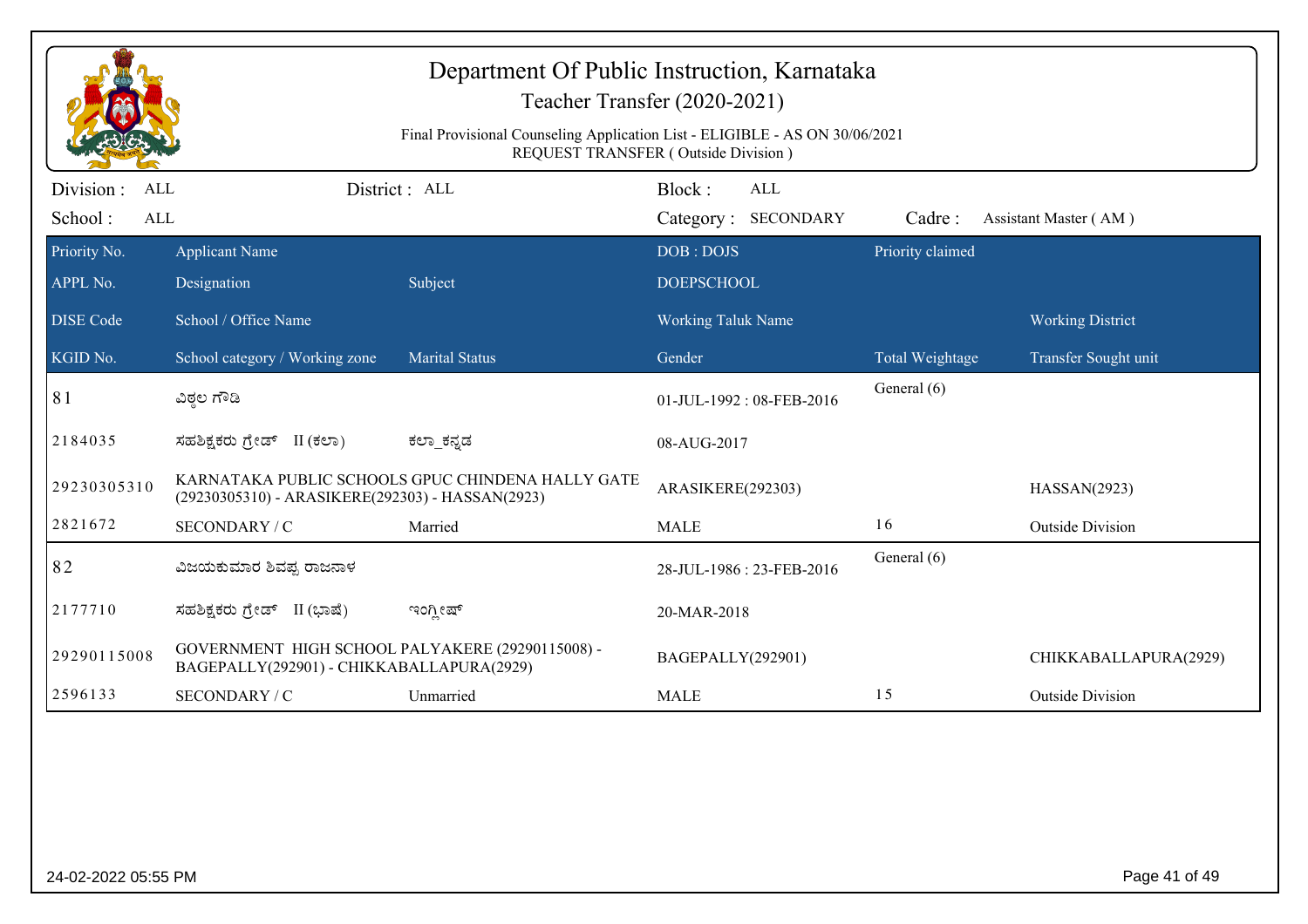| Department Of Public Instruction, Karnataka<br>Teacher Transfer (2020-2021)<br>Final Provisional Counseling Application List - ELIGIBLE - AS ON 30/06/2021<br>REQUEST TRANSFER (Outside Division) |                                                                                       |                                                          |                                      |                  |                         |  |
|---------------------------------------------------------------------------------------------------------------------------------------------------------------------------------------------------|---------------------------------------------------------------------------------------|----------------------------------------------------------|--------------------------------------|------------------|-------------------------|--|
| Division :<br><b>ALL</b><br>School:<br><b>ALL</b>                                                                                                                                                 |                                                                                       | District: ALL                                            | Block:<br>ALL<br>Category: SECONDARY | Cadre:           | Assistant Master (AM)   |  |
| Priority No.<br>APPL No.                                                                                                                                                                          | <b>Applicant Name</b><br>Designation                                                  | Subject                                                  | DOB: DOJS<br><b>DOEPSCHOOL</b>       | Priority claimed |                         |  |
| <b>DISE Code</b>                                                                                                                                                                                  | School / Office Name                                                                  |                                                          | Working Taluk Name                   |                  | <b>Working District</b> |  |
| KGID No.                                                                                                                                                                                          | School category / Working zone                                                        | <b>Marital Status</b>                                    | Gender                               | Total Weightage  | Transfer Sought unit    |  |
| 83                                                                                                                                                                                                | ವಿಶ್ವನಾಥ ಗಾಯಕವಾಡ                                                                      |                                                          | 20-JUN-1985: 23-JUN-2017             | General (6)      |                         |  |
| 2175973                                                                                                                                                                                           | ಸಹಶಿಕ್ಷಕರು ಗ್ರೇಡ್ II (ಭಾಷೆ)                                                           | ಹಿಂದಿ                                                    | 23-JUN-2017                          |                  |                         |  |
| 29250307705                                                                                                                                                                                       | KODAGU(2925)                                                                          | GOV HIGH SCHOOL KUTTA (29250307705) - VIRAJPET(292503) - | VIRAJPET(292503)                     |                  | KODAGU(2925)            |  |
| 2335799                                                                                                                                                                                           | SECONDARY / C                                                                         | Married                                                  | <b>MALE</b>                          | 13               | <b>Outside Division</b> |  |
| 84                                                                                                                                                                                                | ಬ್ರಹ್ಮಾನಂದ                                                                            |                                                          | 01-JUL-1986: 05-DEC-2017             | General (6)      |                         |  |
| 2177775                                                                                                                                                                                           | ಸಹಶಿಕ್ಷಕರು ಗ್ರೇಡ್ II (ಭಾಷೆ)                                                           | ಕನ್ನಡ                                                    | 05-DEC-2017                          |                  |                         |  |
| 29180107605                                                                                                                                                                                       | GHS COMPOSITE KAMALAPURA (29180107605) -<br>CHIKNAYAKANHALLI(291801) - TUMAKURU(2918) |                                                          | CHIKNAYAKANHALLI(291801)             |                  | TUMAKURU(2918)          |  |
| 2880441                                                                                                                                                                                           | SECONDARY / C                                                                         | Married                                                  | <b>MALE</b>                          | 13               | <b>Outside Division</b> |  |
|                                                                                                                                                                                                   |                                                                                       |                                                          |                                      |                  |                         |  |
| 24-02-2022 05:55 PM                                                                                                                                                                               |                                                                                       |                                                          |                                      |                  | Page 42 of 49           |  |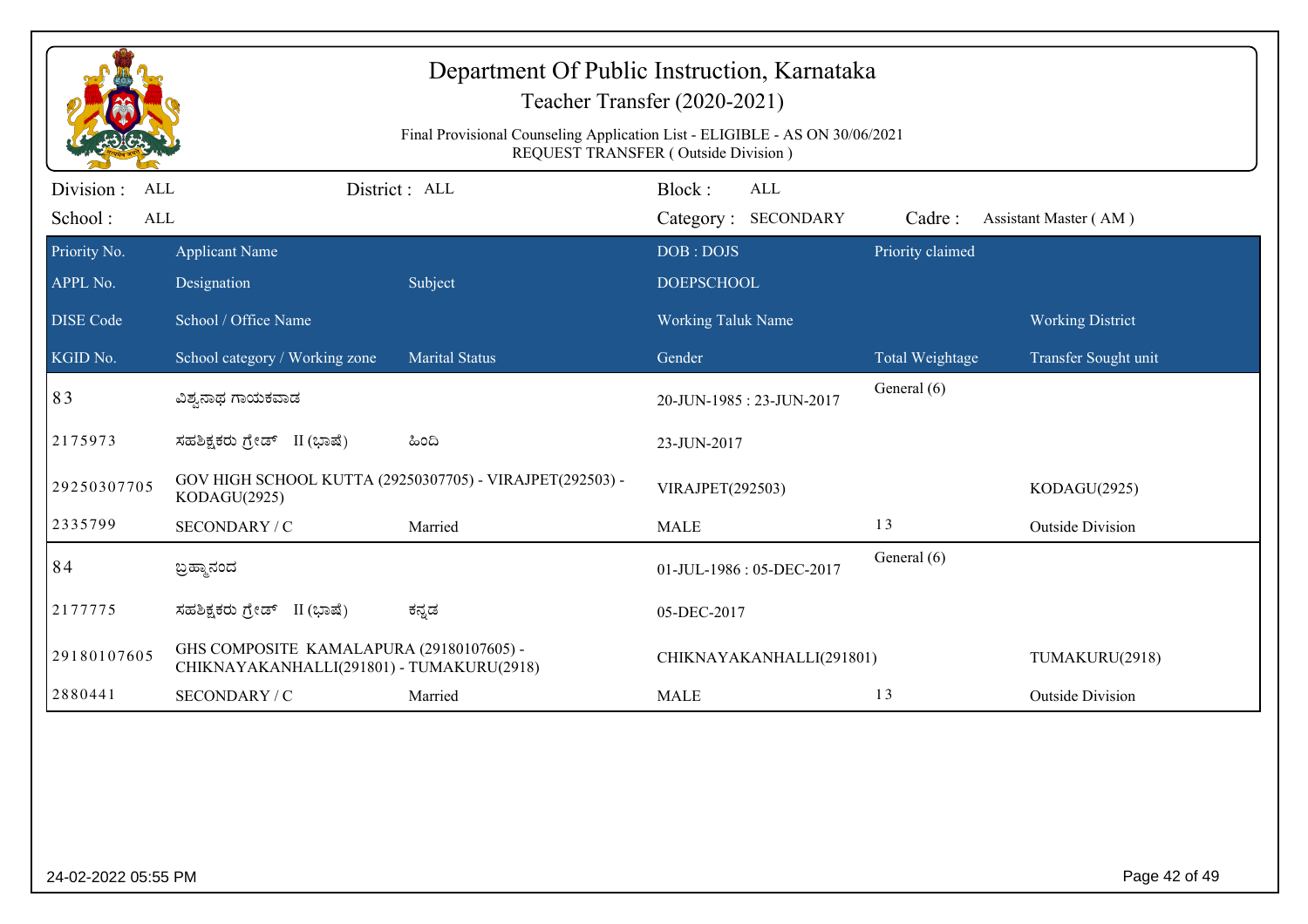| Department Of Public Instruction, Karnataka<br>Teacher Transfer (2020-2021)<br>Final Provisional Counseling Application List - ELIGIBLE - AS ON 30/06/2021<br>REQUEST TRANSFER (Outside Division) |                                                                                                     |                       |                                |                  |                         |  |
|---------------------------------------------------------------------------------------------------------------------------------------------------------------------------------------------------|-----------------------------------------------------------------------------------------------------|-----------------------|--------------------------------|------------------|-------------------------|--|
| Division:<br><b>ALL</b>                                                                                                                                                                           |                                                                                                     | District: ALL         | Block:<br><b>ALL</b>           |                  |                         |  |
| School:<br><b>ALL</b>                                                                                                                                                                             |                                                                                                     |                       | Category: SECONDARY            | Cadre:           | Assistant Master (AM)   |  |
| Priority No.<br>APPL No.                                                                                                                                                                          | <b>Applicant Name</b><br>Designation                                                                | Subject               | DOB: DOJS<br><b>DOEPSCHOOL</b> | Priority claimed |                         |  |
| <b>DISE Code</b>                                                                                                                                                                                  | School / Office Name                                                                                |                       | <b>Working Taluk Name</b>      |                  | <b>Working District</b> |  |
| KGID No.                                                                                                                                                                                          | School category / Working zone                                                                      | <b>Marital Status</b> | Gender                         | Total Weightage  | Transfer Sought unit    |  |
| 85                                                                                                                                                                                                | ದಯಾನಂದ ಅವಟಿ                                                                                         |                       | 01-JUN-1990: 23-JUN-2017       | General (6)      |                         |  |
| 2176200                                                                                                                                                                                           | ಸಹಶಿಕ್ಷಕರು ಗ್ರೇಡ್ II (ಕಲಾ)                                                                          | ಕಲ್_ಕನ್ನಡ             | 23-JUN-2017                    |                  |                         |  |
| 29261002102                                                                                                                                                                                       | KARNATAKA PUBLIC SCHOOLS GOVT JUNIOR COLLEGE<br>HARANA HALLI (29261002102) - PERIYA PATNA(292610) - |                       | PERIYA PATNA(292610)           |                  | MYSURU(2926)            |  |
| 2793460                                                                                                                                                                                           | SECONDARY / C                                                                                       | Married               | <b>MALE</b>                    | 13               | <b>Outside Division</b> |  |
| 86                                                                                                                                                                                                | ರಾಜು ರುದ್ರಪ್ಪ                                                                                       |                       | 02-JUN-1991: 04-JUL-2017       | General (6)      |                         |  |
| 2177862                                                                                                                                                                                           | ಸಹಶಿಕ್ಷಕರು ಗ್ರೇಡ್ II (ಭಾಷೆ)                                                                         | ಇಂಗ್ಲೀಷ್              | 04-JUL-2017                    |                  |                         |  |
| 29180714202                                                                                                                                                                                       | GHS MAVINAKERE (29180714202) - TURUVEKERE(291807) -<br>TUMAKURU(2918)                               |                       | TURUVEKERE(291807)             |                  | TUMAKURU(2918)          |  |
| 2709741                                                                                                                                                                                           | SECONDARY / C                                                                                       | Unmarried             | <b>MALE</b>                    | 13               | <b>Outside Division</b> |  |
|                                                                                                                                                                                                   |                                                                                                     |                       |                                |                  |                         |  |
| 24-02-2022 05:55 PM                                                                                                                                                                               |                                                                                                     |                       |                                |                  | Page 43 of 49           |  |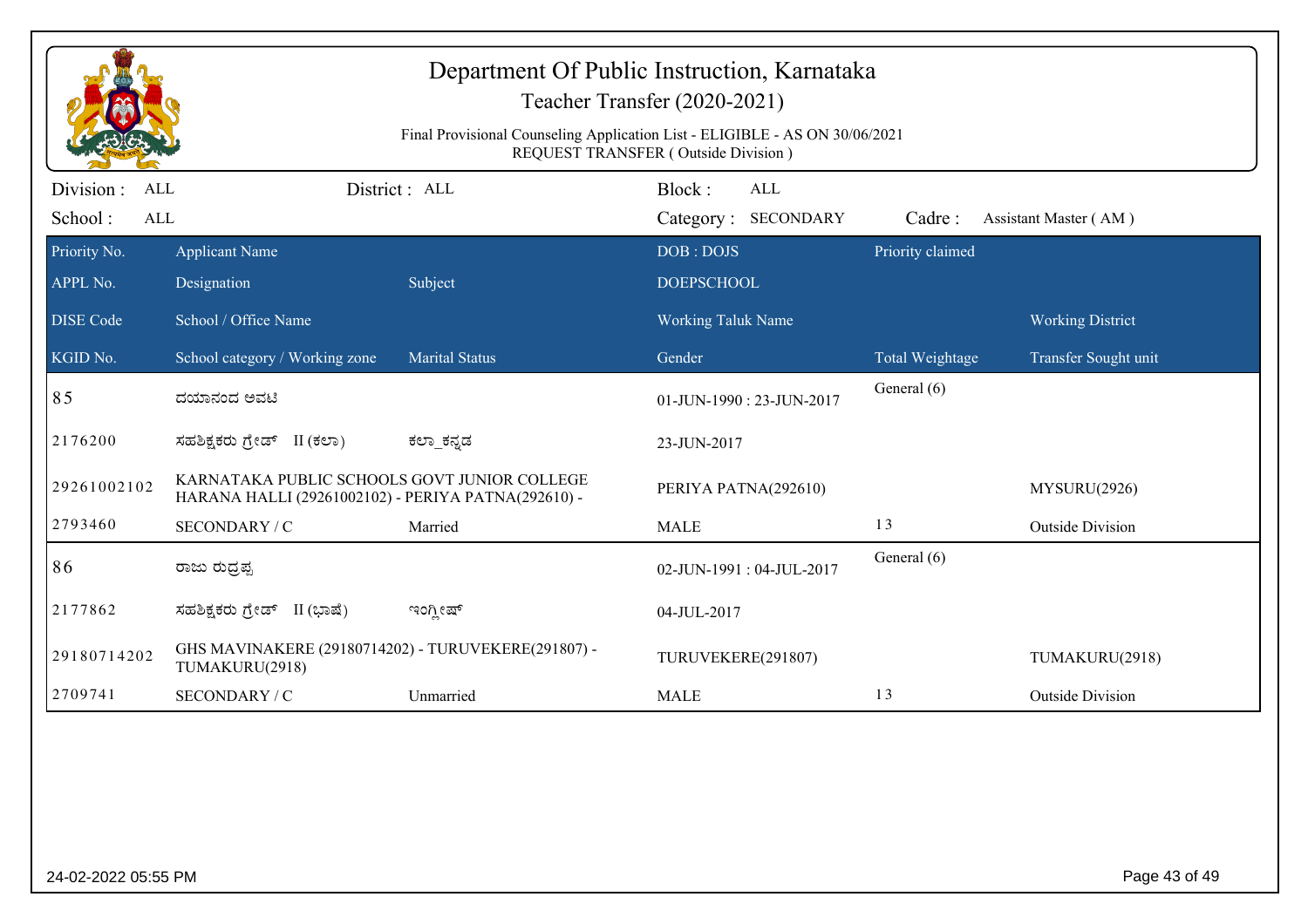| Department Of Public Instruction, Karnataka<br>Teacher Transfer (2020-2021)<br>Final Provisional Counseling Application List - ELIGIBLE - AS ON 30/06/2021<br><b>REQUEST TRANSFER (Outside Division)</b> |                                                  |                                                                                                              |                                |                            |                  |                         |
|----------------------------------------------------------------------------------------------------------------------------------------------------------------------------------------------------------|--------------------------------------------------|--------------------------------------------------------------------------------------------------------------|--------------------------------|----------------------------|------------------|-------------------------|
| Division:<br><b>ALL</b><br>School:<br><b>ALL</b>                                                                                                                                                         | District: ALL                                    |                                                                                                              | Block:                         | ALL<br>Category: SECONDARY | Cadre:           | Assistant Master (AM)   |
| Priority No.<br>APPL No.                                                                                                                                                                                 | <b>Applicant Name</b><br>Designation             | Subject                                                                                                      | DOB: DOJS<br><b>DOEPSCHOOL</b> |                            | Priority claimed |                         |
| <b>DISE Code</b>                                                                                                                                                                                         | School / Office Name                             |                                                                                                              | <b>Working Taluk Name</b>      |                            |                  | <b>Working District</b> |
| KGID No.                                                                                                                                                                                                 | School category / Working zone                   | <b>Marital Status</b>                                                                                        | Gender                         |                            | Total Weightage  | Transfer Sought unit    |
| 87                                                                                                                                                                                                       | ಸುಮೆಯ್ಯ ತನ್ಯೀನ್                                  |                                                                                                              |                                | 30-JUL-1991: 29-JUN-2017   | General (6)      |                         |
| 2176037                                                                                                                                                                                                  | ಸಹಶಿಕ್ಷಕರು ಗ್ರೇಡ್ II (ಜೀವ ವಿಜ್ಞಾನ) ಸಿಬಿಜಡ್ ಉರ್ದು |                                                                                                              | 29-JUN-2017                    |                            |                  |                         |
| 29140505102                                                                                                                                                                                              | HONNALI(291405) - DAVANAGERE(2914)               | GHPS(URDU)UPGRADED H.S-SASVEHALLI(RMSA) (29140505102) -                                                      | HONNALI(291405)                |                            |                  | DAVANAGERE(2914)        |
| 2861606                                                                                                                                                                                                  | SECONDARY / C                                    | Married                                                                                                      | <b>FEMALE</b>                  |                            | 13               | <b>Outside Division</b> |
| 88                                                                                                                                                                                                       | ಬಾಪುಗೌಡ ಬಿರಾದಾರ                                  |                                                                                                              |                                | 01-JUL-1992: 28-NOV-2017   | General (6)      |                         |
| 2179124                                                                                                                                                                                                  | ಸಹಶಿಕ್ಷಕರು ಗ್ರೇಡ್ II (ಭಾಷೆ)                      | ಇಂಗ್ಲೀಷ್                                                                                                     | 28-NOV-2017                    |                            |                  |                         |
| 29181019015                                                                                                                                                                                              |                                                  | KARNATAKA PUBLIC SCHOOLS GCPRE-UNIVERSITY COLLEGE<br>HULIYURDURGA (29181019015) - KUNIGAL(291810) - TUMAKURU | KUNIGAL(291810)                |                            |                  | TUMAKURU(2918)          |
| 2587110                                                                                                                                                                                                  | SECONDARY / C                                    | Unmarried                                                                                                    | <b>MALE</b>                    |                            | 13               | <b>Outside Division</b> |
|                                                                                                                                                                                                          |                                                  |                                                                                                              |                                |                            |                  |                         |
| 24-02-2022 05:55 PM                                                                                                                                                                                      |                                                  |                                                                                                              |                                |                            |                  | Page 44 of 49           |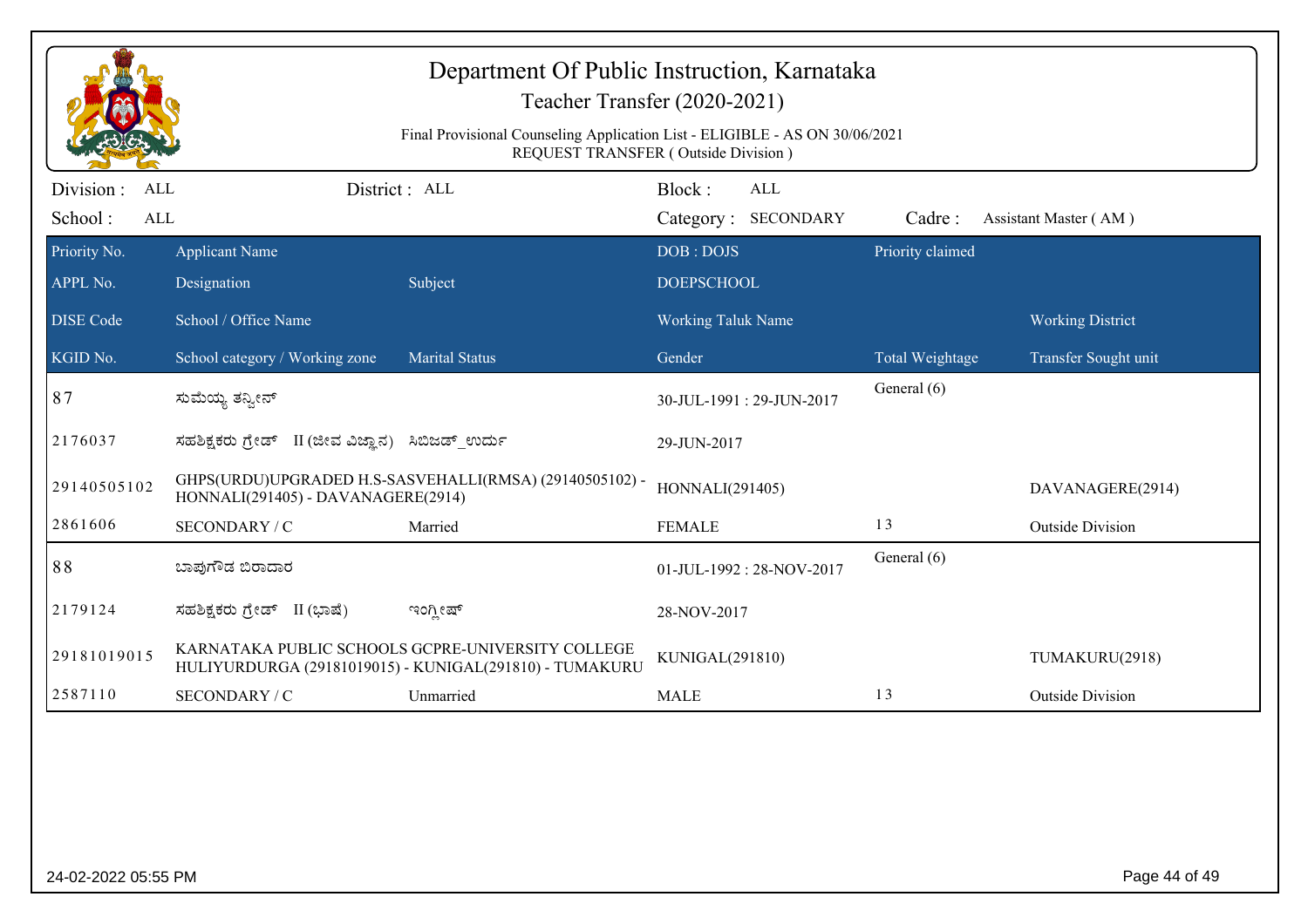|                         |                                                                           | Final Provisional Counseling Application List - ELIGIBLE - AS ON 30/06/2021 | REQUEST TRANSFER (Outside Division) |                  |                         |
|-------------------------|---------------------------------------------------------------------------|-----------------------------------------------------------------------------|-------------------------------------|------------------|-------------------------|
| Division :<br>ALL       |                                                                           | District: ALL                                                               | Block:<br><b>ALL</b>                |                  |                         |
| School:<br>$\mbox{ALL}$ |                                                                           |                                                                             | Category: SECONDARY                 | Cadre:           | Assistant Master (AM)   |
| Priority No.            | <b>Applicant Name</b>                                                     |                                                                             | DOB: DOJS                           | Priority claimed |                         |
| APPL No.                | Designation                                                               | Subject                                                                     | <b>DOEPSCHOOL</b>                   |                  |                         |
| <b>DISE</b> Code        | School / Office Name                                                      |                                                                             | Working Taluk Name                  |                  | <b>Working District</b> |
| KGID No.                | School category / Working zone                                            | <b>Marital Status</b>                                                       | Gender                              | Total Weightage  | Transfer Sought unit    |
| 89                      | ಫ಼ಭು ಬಿರಾದಾರ                                                              |                                                                             | 01-JUN-1983: 19-JAN-2018            | General (6)      |                         |
| 2178587                 | ಸಹಶಿಕ್ಷಕರು ಗ್ರೇಡ್ II (ಭಾಷೆ)                                               | ಇಂಗ್ಲೀಷ್                                                                    | 19-JAN-2018                         |                  |                         |
| 29191226206             | GHS PULIGURKOTE (29191226206) - SRINIVASAPUR(291912) -<br>KOLAR(2919)     |                                                                             | SRINIVASAPUR(291912)                |                  | KOLAR(2919)             |
| 2668264                 | SECONDARY / C                                                             | Married                                                                     | <b>MALE</b>                         | 9                | <b>Outside Division</b> |
| 90                      | ಅಬ್ದುಲ್ ಗಫಾರ್ ಉಫ್ಪರಘರ್                                                    |                                                                             | 15-APR-1984: 05-FEB-2018            | General (6)      |                         |
| 2175955                 | ಸಹಶಿಕ್ಷಕರು ಗ್ರೇಡ್ II (ಭಾಷೆ)                                               | ಕನ್ನಡ                                                                       | 05-FEB-2018                         |                  |                         |
| 29190240001             | GHS BANGARUTIRUPATHI (29190240001) -<br>BANGARAPETE(291902) - KOLAR(2919) |                                                                             | BANGARAPETE(291902)                 |                  | KOLAR(2919)             |
| 2668300                 | SECONDARY / C                                                             | Married                                                                     | <b>MALE</b>                         | 9                | <b>Outside Division</b> |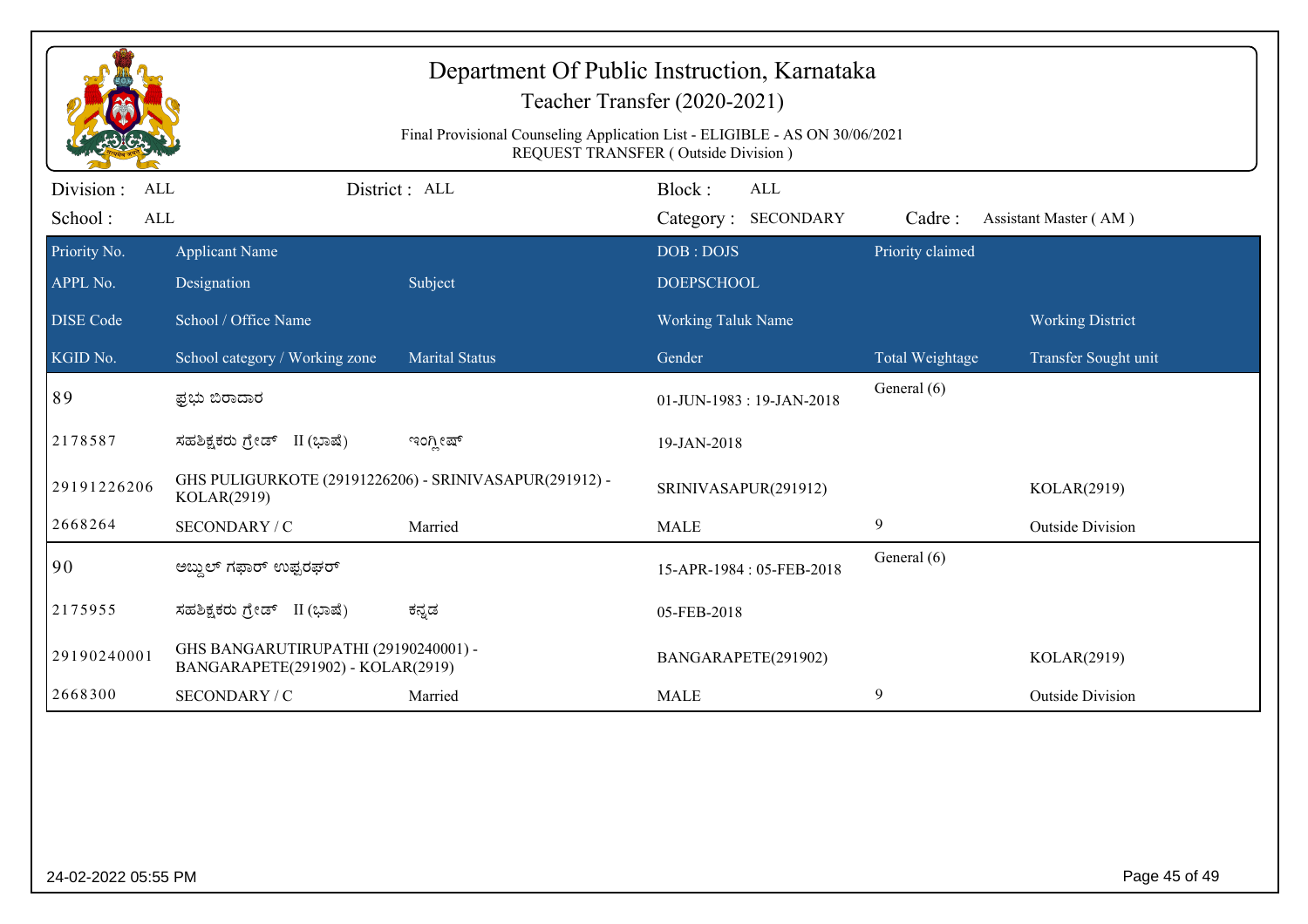| Department Of Public Instruction, Karnataka<br>Teacher Transfer (2020-2021)<br>Final Provisional Counseling Application List - ELIGIBLE - AS ON 30/06/2021<br>REQUEST TRANSFER (Outside Division) |                                          |                                                           |                                      |                  |                         |  |
|---------------------------------------------------------------------------------------------------------------------------------------------------------------------------------------------------|------------------------------------------|-----------------------------------------------------------|--------------------------------------|------------------|-------------------------|--|
| Division :<br><b>ALL</b><br>School:<br>ALL                                                                                                                                                        |                                          | District: ALL                                             | Block:<br>ALL<br>Category: SECONDARY | Cadre:           | Assistant Master (AM)   |  |
| Priority No.<br>APPL No.                                                                                                                                                                          | <b>Applicant Name</b><br>Designation     | Subject                                                   | DOB: DOJS<br><b>DOEPSCHOOL</b>       | Priority claimed |                         |  |
| <b>DISE Code</b>                                                                                                                                                                                  | School / Office Name                     |                                                           | <b>Working Taluk Name</b>            |                  | <b>Working District</b> |  |
| KGID No.                                                                                                                                                                                          | School category / Working zone           | <b>Marital Status</b>                                     | Gender                               | Total Weightage  | Transfer Sought unit    |  |
| 91                                                                                                                                                                                                | ನಾಗನಾತ                                   |                                                           | 01-JUN-1986: 06-APR-2018             | General (6)      |                         |  |
| 2179838                                                                                                                                                                                           | ಸಹಶಿಕ್ಷಕರು ಗ್ರೇಡ್ II (ಭಾಷೆ)              | ಮರಾಠಿ                                                     | 06-APR-2018                          |                  |                         |  |
| 29301300918                                                                                                                                                                                       | KAGWAD(293013) - BELAGAVI CHIKKODI(2930) | KARNATAKA PUBLIC SCHOOLS GHS MANGASULI (29301300918) -    | KAGWAD(293013)                       |                  | BELAGAVI CHIKKODI(2930) |  |
| 2826417                                                                                                                                                                                           | SECONDARY / C                            | Married                                                   | <b>MALE</b>                          | 9                | <b>Outside Division</b> |  |
| 92                                                                                                                                                                                                | ಉಮಾಶ್ರೀ ವಿ                               |                                                           | 08-FEB-1989: 19-JAN-2018             | General (6)      |                         |  |
| 2180587                                                                                                                                                                                           | ಸಹಶಿಕ್ಷಕರು ಗ್ರೇಡ್ II (ಭೌತವಿಜ್ಞಾನ)        | ಪಿಸಿಎಂ ಕನ್ನಡ                                              | 19-JAN-2018                          |                  |                         |  |
| 29260311403                                                                                                                                                                                       |                                          | GHS MAGGE (29260311403) - H.D.KOTE(292603) - MYSURU(2926) | H.D.KOTE(292603)                     |                  | MYSURU(2926)            |  |
| 2792742                                                                                                                                                                                           | SECONDARY / C                            | Unmarried                                                 | <b>FEMALE</b>                        | 9                | <b>Outside Division</b> |  |
|                                                                                                                                                                                                   |                                          |                                                           |                                      |                  |                         |  |
| 24-02-2022 05:55 PM                                                                                                                                                                               |                                          |                                                           |                                      |                  | Page 46 of 49           |  |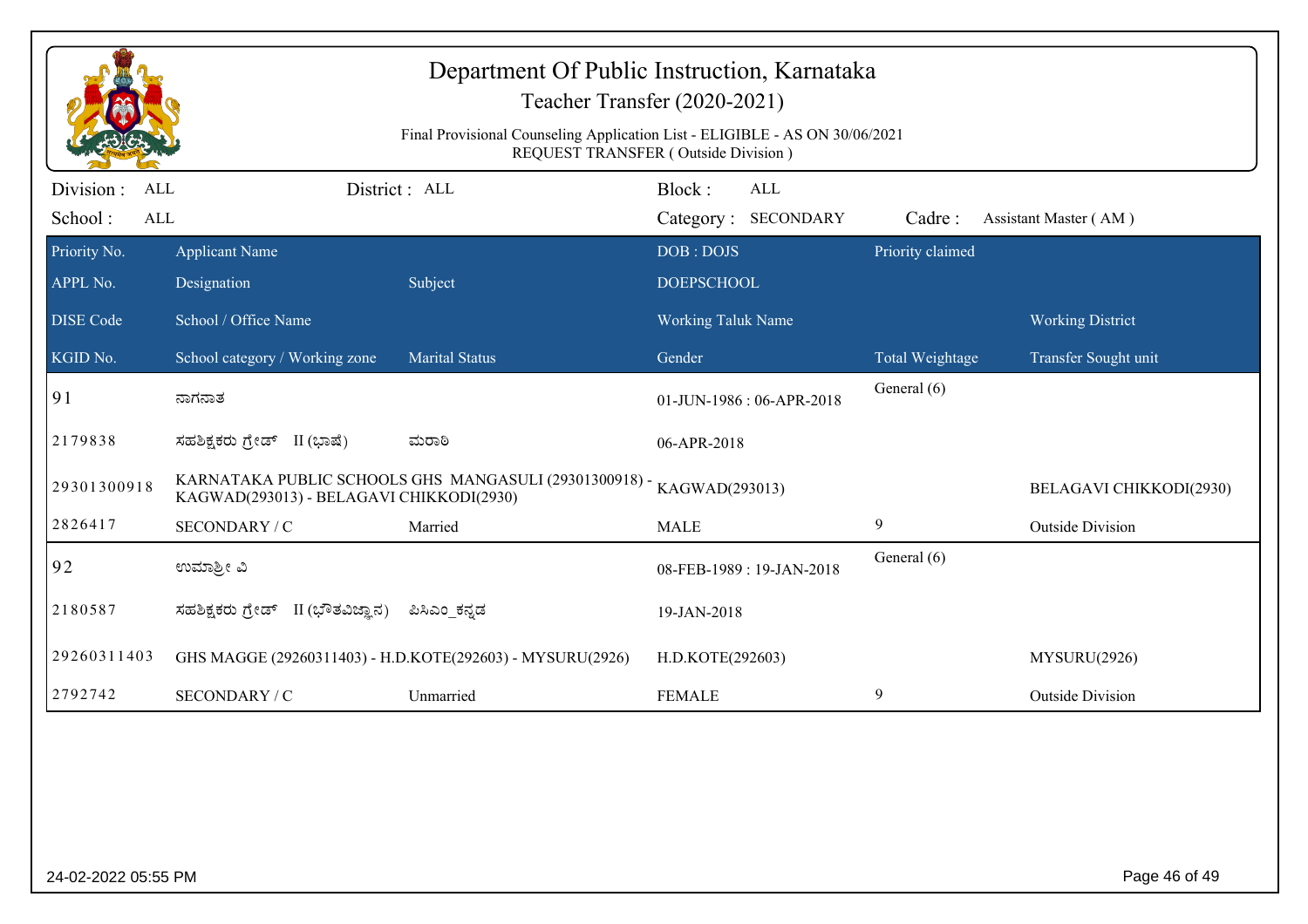| Department Of Public Instruction, Karnataka<br>Teacher Transfer (2020-2021)<br>Final Provisional Counseling Application List - ELIGIBLE - AS ON 30/06/2021<br>REQUEST TRANSFER (Outside Division) |                                                                      |                                                           |                                             |                  |                         |  |
|---------------------------------------------------------------------------------------------------------------------------------------------------------------------------------------------------|----------------------------------------------------------------------|-----------------------------------------------------------|---------------------------------------------|------------------|-------------------------|--|
| Division :<br>ALL<br>School:<br>ALL                                                                                                                                                               |                                                                      | District: ALL                                             | Block:<br><b>ALL</b><br>Category: SECONDARY | Cadre:           | Assistant Master (AM)   |  |
| Priority No.                                                                                                                                                                                      | <b>Applicant Name</b>                                                |                                                           | DOB: DOJS                                   | Priority claimed |                         |  |
| APPL No.                                                                                                                                                                                          | Designation                                                          | Subject                                                   | <b>DOEPSCHOOL</b>                           |                  |                         |  |
| <b>DISE Code</b>                                                                                                                                                                                  | School / Office Name                                                 |                                                           | <b>Working Taluk Name</b>                   |                  | <b>Working District</b> |  |
| KGID No.                                                                                                                                                                                          | School category / Working zone                                       | <b>Marital Status</b>                                     | Gender                                      | Total Weightage  | Transfer Sought unit    |  |
| 93                                                                                                                                                                                                | ಭಾಗೀರಥಿ ಬಶೆಟ್ಟಿ                                                      |                                                           | 31-JUL-1990: 10-APR-2018                    | General (6)      |                         |  |
| 2179597                                                                                                                                                                                           | ಸಹಶಿಕ್ಷಕರು ಗ್ರೇಡ್ II (ಜೀವ ವಿಜ್ಞಾನ) ಸಿಬಿಜಡ್ ಕನ್ನಡ                     |                                                           | 10-APR-2018                                 |                  |                         |  |
| 29290113407                                                                                                                                                                                       | GOVERNMENT HIGH SCHOOL NALLAGUTTAPALLI                               | (29290113407) - BAGEPALLY(292901) - CHIKKABALLAPURA(2929) | BAGEPALLY(292901)                           |                  | CHIKKABALLAPURA(2929)   |  |
| 2813667                                                                                                                                                                                           | SECONDARY / C                                                        | Married                                                   | <b>FEMALE</b>                               | 9                | <b>Outside Division</b> |  |
| 94                                                                                                                                                                                                | ಆರ್ಚನಾ ರಾಮಚಂದ್ರ ಮೆಸ್ತ                                                |                                                           | 27-NOV-1990: 05-MAR-2018                    | General (6)      |                         |  |
| 2179045                                                                                                                                                                                           | ಸಹಶಿಕ್ಷಕರು ಗ್ರೇಡ್   II (ಜೀವ ವಿಜ್ಞಾನ)                                 | ಸಿಬಿಜಡ್_ಇಂಗ್ಲೀಷ್                                          | 05-MAR-2018                                 |                  |                         |  |
| 29191210709                                                                                                                                                                                       | GJC GOWNIPALLI (29191210709) - SRINIVASAPUR(291912) -<br>KOLAR(2919) |                                                           | SRINIVASAPUR(291912)                        |                  | KOLAR(2919)             |  |
| 948335868907                                                                                                                                                                                      | SECONDARY / C                                                        | Married                                                   | <b>FEMALE</b>                               | 9                | <b>Outside Division</b> |  |
|                                                                                                                                                                                                   |                                                                      |                                                           |                                             |                  |                         |  |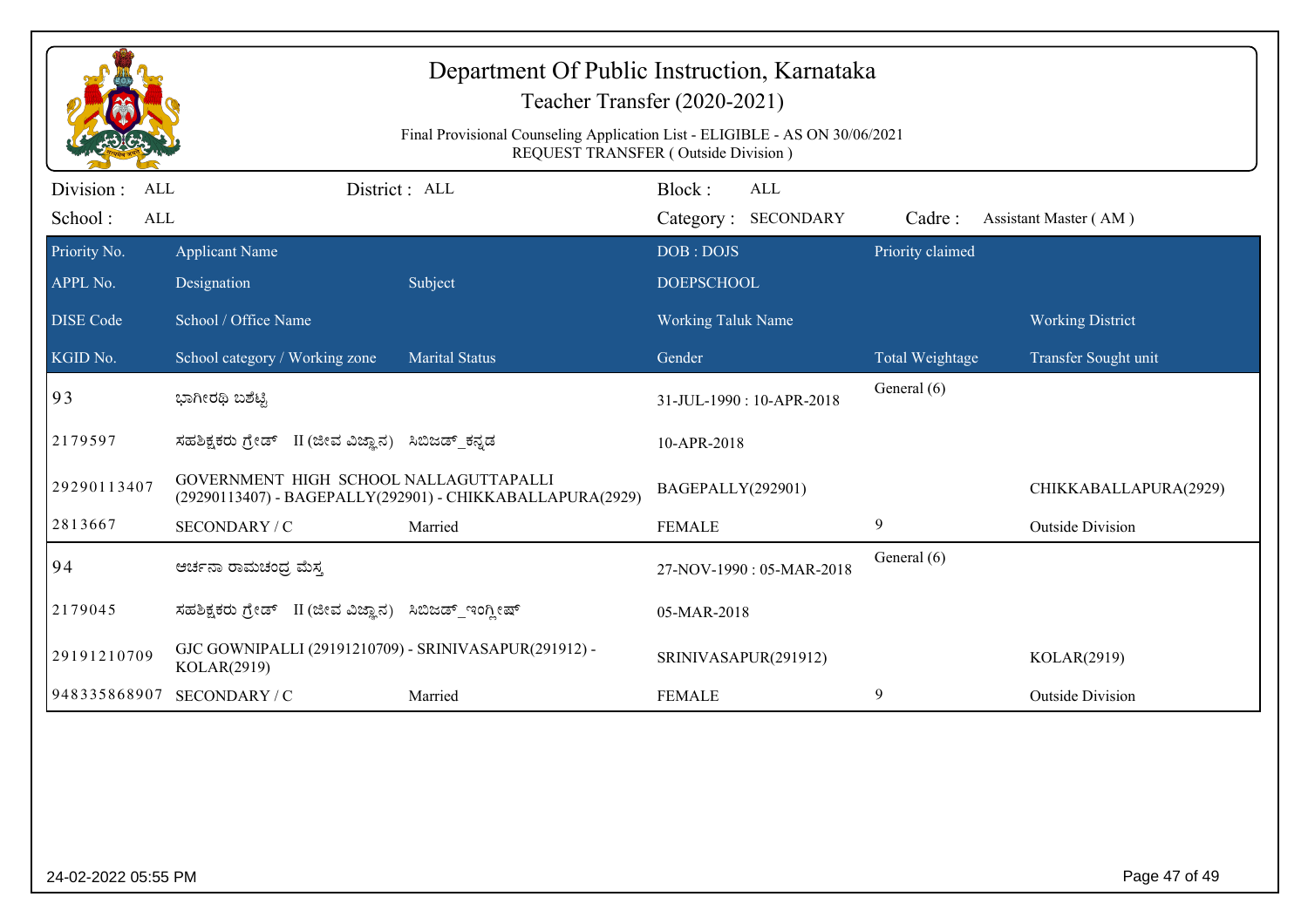|                                              |                                                                                                                           | Department Of Public Instruction, Karnataka                | Teacher Transfer (2020-2021)                |                  |                         |  |  |
|----------------------------------------------|---------------------------------------------------------------------------------------------------------------------------|------------------------------------------------------------|---------------------------------------------|------------------|-------------------------|--|--|
|                                              | Final Provisional Counseling Application List - ELIGIBLE - AS ON 30/06/2021<br><b>REQUEST TRANSFER (Outside Division)</b> |                                                            |                                             |                  |                         |  |  |
| Division :<br>ALL<br>School:<br>$\mbox{ALL}$ |                                                                                                                           | District : ALL                                             | Block:<br><b>ALL</b><br>Category: SECONDARY | Cadre:           | Assistant Master (AM)   |  |  |
| Priority No.<br>APPL No.                     | <b>Applicant Name</b><br>Designation                                                                                      | Subject                                                    | DOB: DOJS<br><b>DOEPSCHOOL</b>              | Priority claimed |                         |  |  |
| <b>DISE</b> Code                             | School / Office Name                                                                                                      |                                                            | Working Taluk Name                          |                  | <b>Working District</b> |  |  |
| KGID No.                                     | School category / Working zone                                                                                            | <b>Marital Status</b>                                      | Gender                                      | Total Weightage  | Transfer Sought unit    |  |  |
| 95                                           | ಸಿದ್ದನಗೌಡ ಎಚ್ ಕರಡ್ಡಿ                                                                                                      |                                                            | 29-JUL-1992: 05-FEB-2018                    | General (6)      |                         |  |  |
| 2179572                                      | ಸಹಶಿಕ್ಷಕರು ಗ್ರೇಡ್ II (ಭಾಷೆ)                                                                                               | ಇಂಗ್ಲೀಷ್                                                   | 05-FEB-2018                                 |                  |                         |  |  |
| 29191302801                                  | KOLAR(2919)                                                                                                               | GHPS DONIMADAGU (RMSA UPG) (29191302801) - K G F(291913) - | K G F(291913)                               |                  | KOLAR(2919)             |  |  |
| 2668299                                      | SECONDARY / C                                                                                                             | Unmarried                                                  | <b>MALE</b>                                 | 9                | <b>Outside Division</b> |  |  |
| 96                                           | ಮಂಜುನಾಥ ನಾರಾಯಣ ಗೌಡ                                                                                                        |                                                            | 16-DEC-1991: 18-MAR-2016                    | General (6)      |                         |  |  |
| 2176284                                      | ಸಹಶಿಕ್ಷಕರು ಗ್ರೇಡ್ II (ಭಾಷೆ)                                                                                               | ಸಂಸ್ಪೃತ                                                    | 01-JUL-2017                                 |                  |                         |  |  |
| 29180721903                                  | G J C TURUVEKERE (29180721903) - TURUVEKERE(291807) -<br>TUMAKURU(2918)                                                   |                                                            | TURUVEKERE(291807)                          |                  | TUMAKURU(2918)          |  |  |
| 2587260                                      | <b>SECONDARY / A</b>                                                                                                      | Unmarried                                                  | <b>MALE</b>                                 | $\,8\,$          | <b>Outside Division</b> |  |  |
|                                              |                                                                                                                           |                                                            |                                             |                  |                         |  |  |
| 24-02-2022 05:55 PM                          |                                                                                                                           |                                                            |                                             |                  | Page 48 of 49           |  |  |